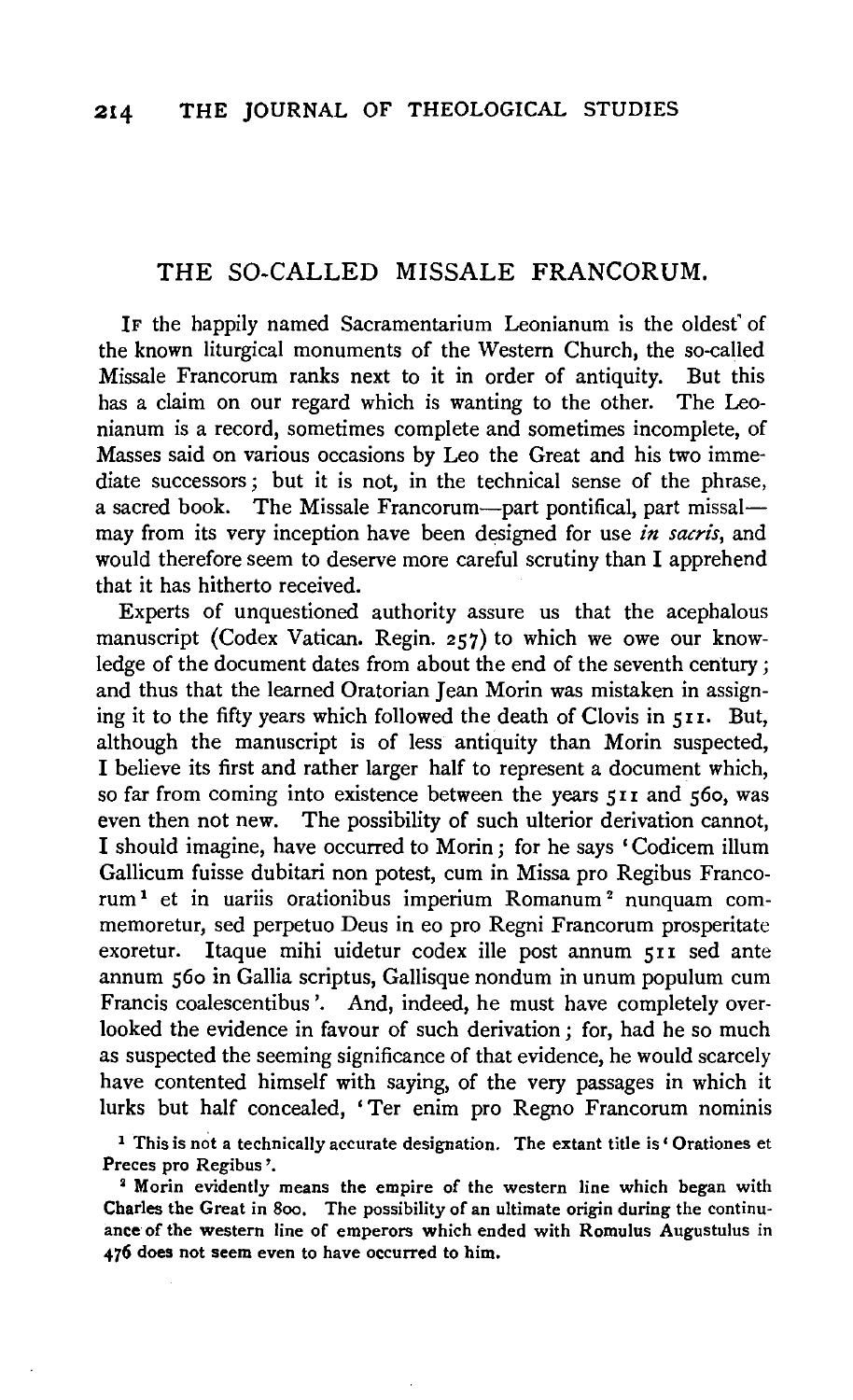preces fiunt ; alias pro Francorum Principatu ; alias pro Principibus Francorum, et semel pro salute et incolumitate Regni Francorum '.1

Morin, as we shall see presently, was not in possession of all the facts of the case. But his clever, though perhaps inadequately developed, argument from the plural 'regibus ' in the title of the Mass and the plural 'principibus ' in one of its prayers was summarily dismissed by Mabillon who saw, what seems to have escaped his predecessor's notice, that the Canon Actionis contains Gregory the Great's 'diesque nostros in tua pace disponas' &c., and who thence concluded that the document must be as late as the seventh century.

Had Morin been better informed than he was, or had he more carefully studied his citations than he seems to have done, he might, and perhaps would, have suggested that the item now rubricated *'pro Regibus'*  was an editorial adaptation of a Mass compiled at a time when the *imperium Romanum*, in the old historical sense of the term, was a political reality unquestioned and unrivalled; and, had Mabillon been careful to discriminate between a written codex and the document enshrined in it, it might, and perhaps would, have occurred to him that, though the manuscript now at the Vatican was not older than the seventh century, the underlying document-its unseen but mentally conceivable *substantia*-might be the resultant of two, if not more, redactions ; and that, though the *terminus a quo* of one of these was as comparatively recent as the year 590, when Gregory was made Bishop of Rome, the other might reasonably be given a *terminus ad quem* as remote as the year 560.

Thus much said by way of preliminary statement of the case as left by Morin and Mabillon, let us now examine the passages cited by the former. For reasons which will soon be sufficiently evident, our consideration of the ' diesque nostros' clause in the Canon, Mabillon's weapon of retort, may be postponed to its proper stage in our analysis of the document.

The passages in question-see Muratori ii 680, 681-are: (1) 'ut regni Francorum nominis secura libertas ... exultet ', where Morin attempts no explanation of the seemingly needless 'nominis'; (2) 'Francorum regni adesto principibus';  $(3)$  'Francorum regnum ... protege principatum ', where 'regnum ' escapes diagnosis ; (4) 'protege regnum Francorum nominis ubique rectores', where the strange 'regnum' and the suspicious 'nominis' pass unchallenged; (5) 'ut ... Francorum regni nominis inimicos . . . compremas ', where 'nominis' is yet again overlooked, and (6} 'pro salute et incolumitate uel statu regni Francorum ', where 'uel statu' receives no notice.

1 *De sacris Ecclesiae Ordinationibus,* opera J. Assemani (Romae 1756), vol. i p. **4·**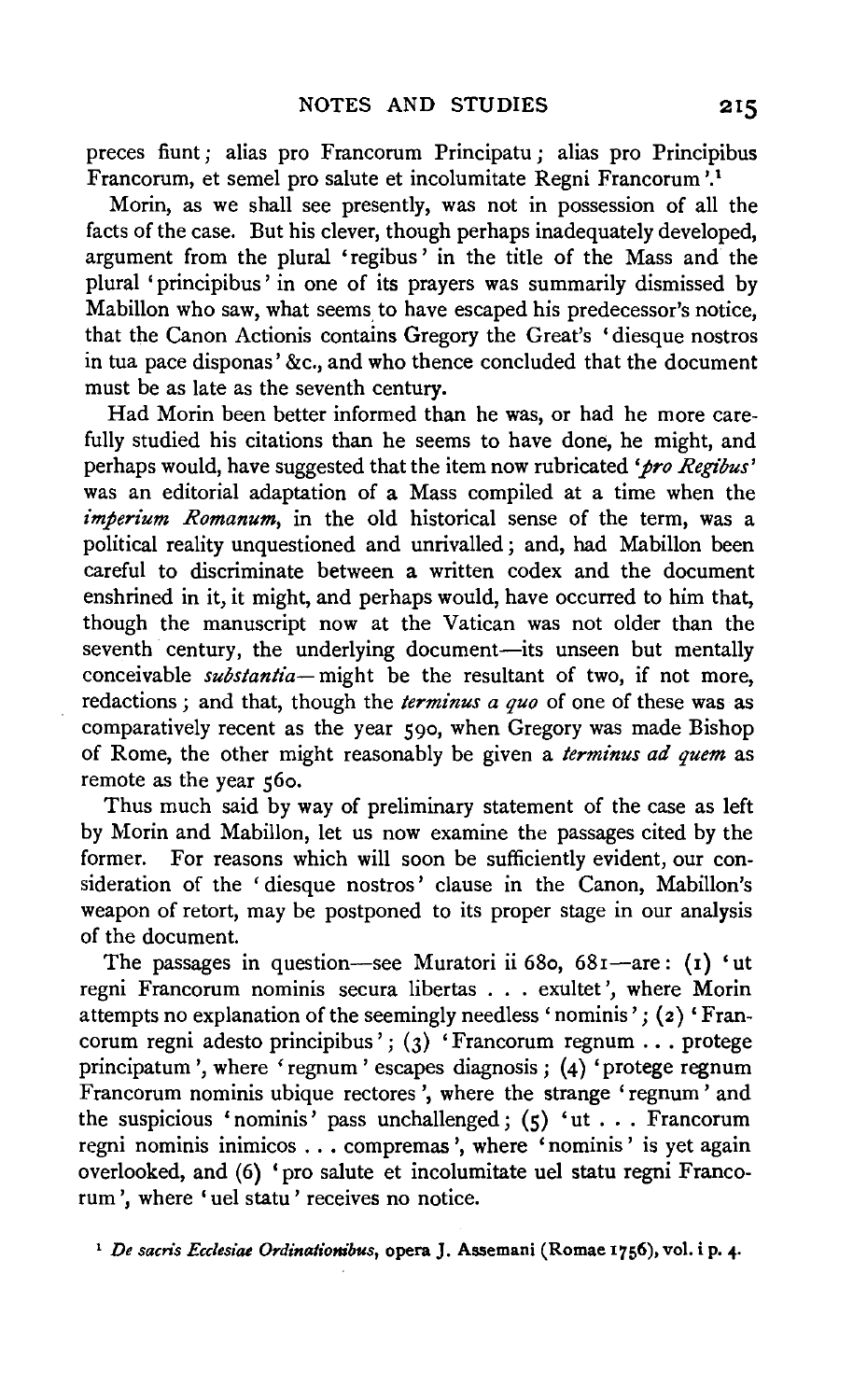### 216 THE JOURNAL OF THEOLOGICAL STUDIES

We know that Morin had some slight knowledge of the Gelasianum when he wrote the appendix (p. 52) to his *De disciplina in administratione sacramenti poenitentiae* ; but, as the Gelasianum was as yet an unpublished document<sup>1</sup>, he may not have had occasion or opportunity for observing that, at Ill lxi and lviii, it contains the first and fifth of the passages cited by him (see Mur. i  $731, 728$ ), but with the significant difference that in each instance it has 'Romani nominis' where the Missale Francorum has 'regni Francorum nominis ' or ' Francorum regni nominis'. And to this evidence we can now add<sup>2</sup> that of the Leonianum (XXVII iii) on the fourth of the six passages. I set the two texts side by side, italicizing the cardinal phrase in each  $:=$ 

#### SACRAMENTARIUM LEONIANUM

(Mur, i 411).

MISSALE FRANCORUM

(Mur. ii 680).

O.s.d. in cuius arbitrio regnorum omnium iura consistunt protege *romani nominis* ubique rectores ut eorum uotiua prosperitas &c.

O.s.d. in cuius arbitrio regnorum omnium iura consistunt protege *regnum francorum nominis* ubique rectores ut eorum uotiua prosperitas &c.

The obvious and simplest explanation of the several differences is probably the right one : that the original text, written in large uncials, was that now extant in the Leonian and Gelasian sacramentaries ; that over ' ROMANI ' the two words 'regni francorum ' or 'francorum regni ' were written *manu posteriori* in small characters ; that, for whatever reason, neither 'ROMANI ' nor 'NOMINIS ' was marked with expunctory dots, and that, as a consequence of that omission, a subsequent transcriber, though he conceived, whether rightly or wrongly, that he must discard the adjective because of the words written over it, was not sufficiently logical or sufficiently officious to discard the substantive. This account elucidates each of the six passages noted by Morin; thus-where I italicize the text, which by my hypothesis was to have been superseded, and bracket what I suspect to be the new reading; and whence it will be seen that in each instance all that my 'subsequent transcriber' omitted was the word 'romani', 'romanis', 'romanorum' or 'romanarum ', though in three of them he should have omitted 'nominis' as well. In the last passage I propose 'potestatum' as a fairly certain correction of 'uel statu' :-

I. ut *romani* (regni francorum) *nominis* secura libertas ... exultet.

2. *romanis* (francorum regni) adesto principibus.

1 When Morin published in 1651 the *De disciplina* the Gelasianum was no longer in the possession of Petau, who had allowed him to inspect it. It was by that

time the property of the Queen of Sweden, and was published in 1680.<br><sup>2</sup> The Leonianum, edited by Giuseppe Bianchini, was published by his uncle, Francesco Bianchini, in 1735, in the edition by the latter of Anastasius Bibliothecarius. It was an unknown document in Morin's day.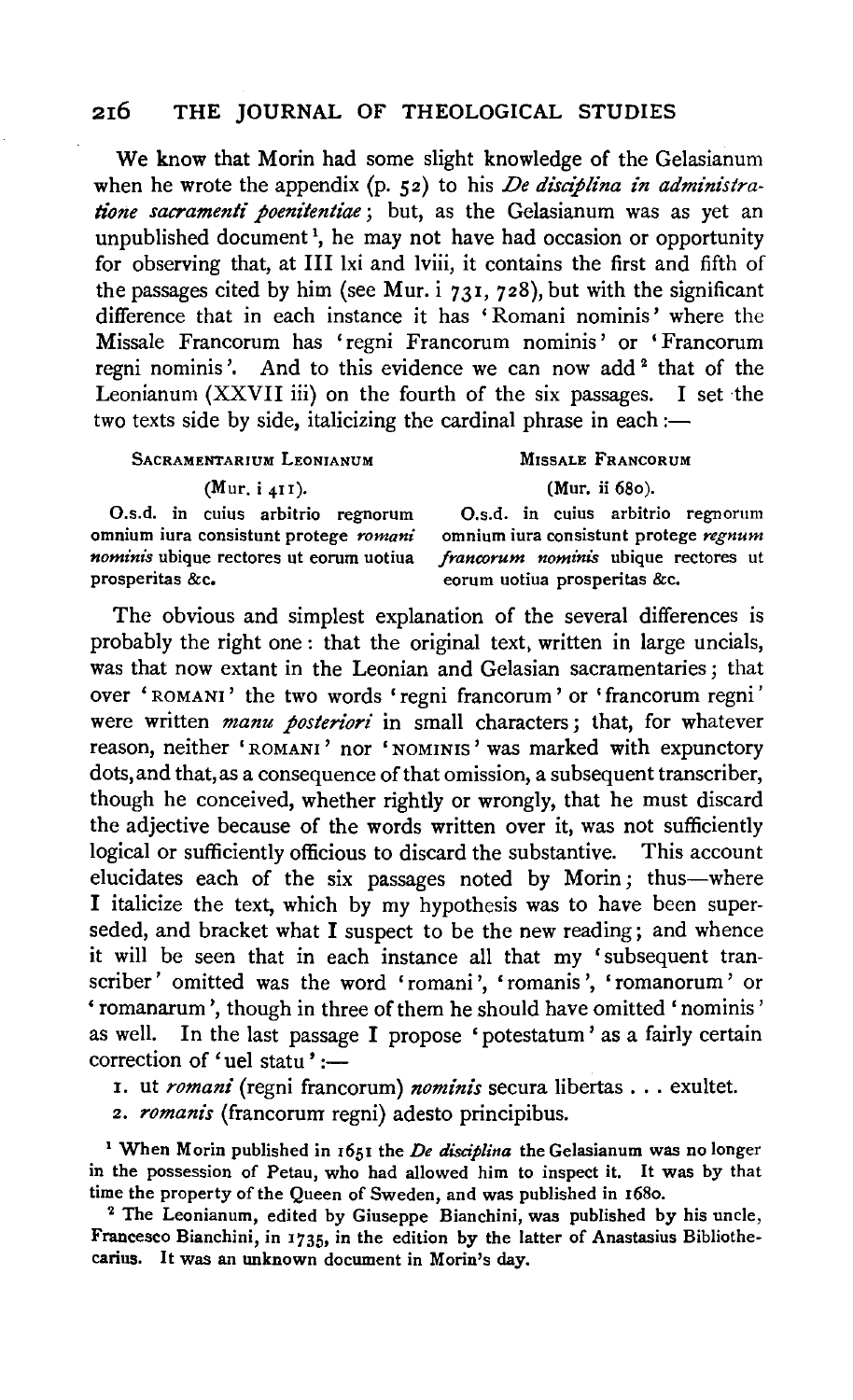3· *romanorum* (francorum regnum) ... protege *principatum.* 

4. protege *romani* (regnum-? regni-francorum) *nominis* ubique rectores.

5· ut ... *romani* (francorum regni) *nominis* inimicos ... compremas. 6. pro salute et incolumitate potestatum *romanarum* (regni francorum).

Rarely, if ever, has there been a *jelix culpa* of greater felicity than that which in the first, fourth, and fifth of these places left ' nominis ' uncancelled; and, in the third, 'principatum'. But for that blunder we might have been disposed to assume, and for the historical reason by which Morin was swayed, that we were dealing with the constituents of a Mass compiled not earlier than the second decade of the sixth century at the very earliest. As elucidated by the Leonianum and the so-called Gelasian Sacramentary the surviving 'nominis' reveals, in respect of this particular Mass, an ulterior original the compiler of which deemed the *Romani nominis rectores* to have an imperative claim on the prayers of the Church, and renders irrelevant all contention based on the phrase *regnum Francorum.* This is a mere patch of surface colour. The original canvas was innocent of it. I say 'in respect of this particular Mass'; for it is theoretically conceivable that the ulterior original thus revealed was in its turn adventitious to an ultimate nucleus of greater antiquity than itself.

## PART I. THE SUCCESSIVE EDITIONS OF THE FIRST INSTALMENT.

If we except the incomplete Canon Actionis-for its incompleteness excludes it from the satisfactory application of a stichometrical textwe find that our document resolves itself into seven sections, the Canon being a possible eighth, each of which is equivalent to an integral number of pages of one-and-twenty lines having the average value of  $29\frac{1}{3}$  letters. I propose to notify this unit of paginal measurement by the symbol ' $\gamma$ '; reserving ' $\beta$ ', as in my study of the Leonianum, for a twenty-five line page of  $32$  letters to a line, and ' $\theta$ ' for a twenty-five line page of 28 letters to a line.

The first four sections constitute a pontifical; and this I designate as the first of several instalments because I believe, and hope to prove, that the fifth and sixth sections are an accession of appreciably later date, and that the seventh and eighth are accessories still more recent.

#### SECTION I. THE MINOR ORDERS.

I further believe and hope to prove that the editorial evolution of the first instalment, though not of each section in it, covered three successive periods of stichometrical use :  $\beta$  pages being employed in the first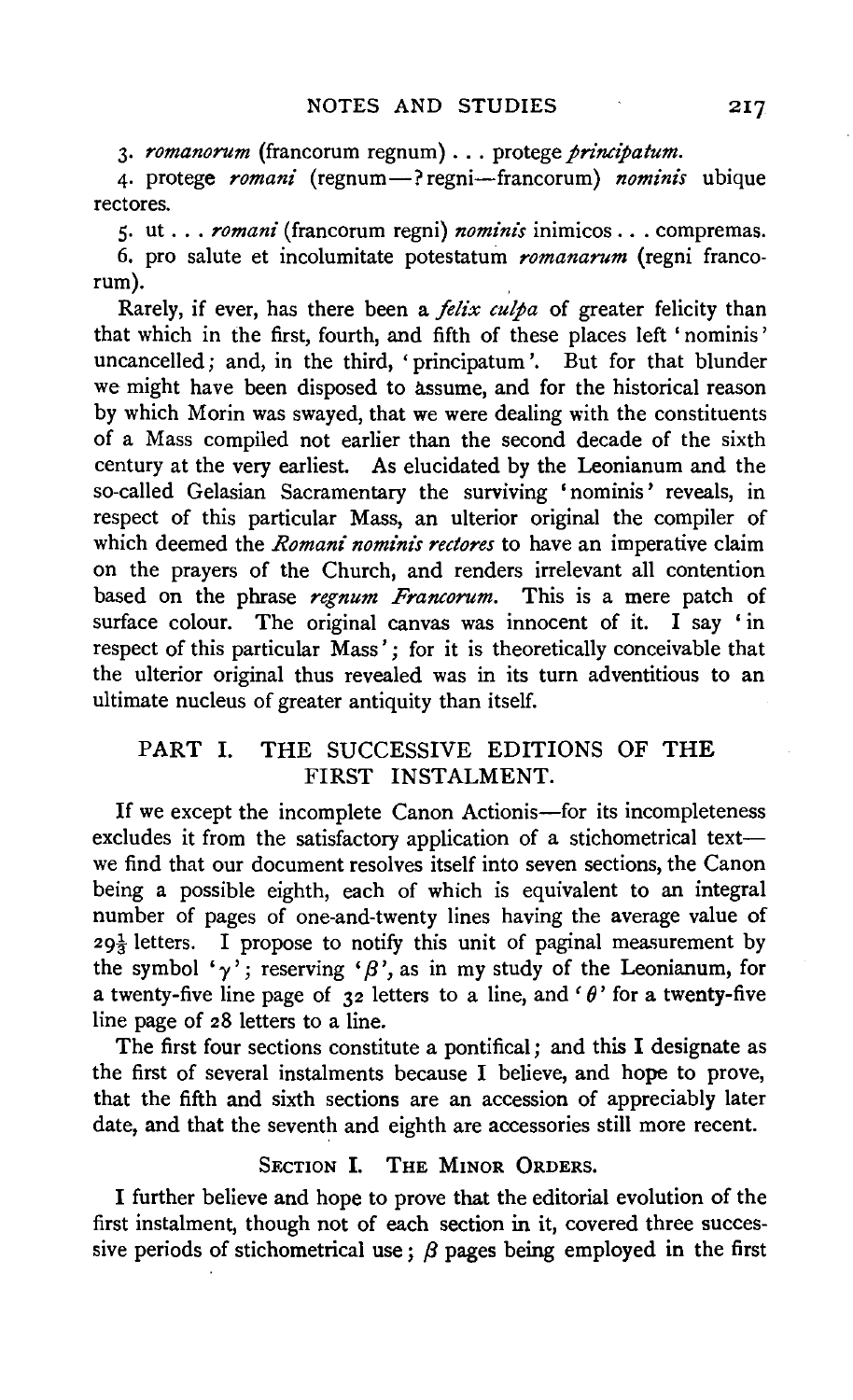of these, which I unhesitatingly style 'Roman';  $\theta$  pages in the second, which, for geographical and historical reasons, it will be safe as well as convenient to regard as Gallo-Roman; and  $\gamma$  pages in the third. The  $\gamma$  pagination was not at its inception much more recent than the last stage of the  $\theta$  period; but the gradually growing document had meanwhile passed into another diocese, and, as this was a diocese whose history was, from more than one cause, soon to be interwoven with the fortunes of Clovis and his house, the  $\gamma$  redactions may justly be denominated Frankish.

THE  $\gamma$  REDACTIONS OF SECTION I. Whatever may have been the precise contents of the nuclear scheme of the first of the four general instalments of the document, that instalment now begins with a series of directive rubrics sufficient, with accessory headings, to fill two *y*  pages. Then follow forms of admission to the orders of doorkeeper, acolyte, reader, exorcist and subdeacon. These have the value of five such pages.

The directive rubrics so closely resemble the *statuta ecclesiae antiqua*, which, though at one time attributed to the Fourth Council of Carthage, recent scholarship unhesitatingly refers to the year 529 and the Second Council of Vaison in the province of Aries, that, unless the two codes have a common parent, one must certainly have been derived from the other. Nevertheless, they differ so remarkably in the distribution of their several parts and in minute details of ritual as to set it beyond reasonable doubt that if the *statuta* be Arlesian, our rubrics represent the use of some other province. For example: our rubrics make no provision for the ordering of either reader or subdeacon.; they admit an acolyte to his duties with formalities slightly but significantly different from those enjoined by the *statuta,* and they either omit or fail to anticipate in their *Diaconus cum ordinatur* the clause 'quia non ad sacerdotium sed ad ministerium consecratur '.

In the forms themselves of admission to the minor orders I observe that, whereas three of the five comprise a Praefatio (that is to say a 'bidding-prayer') and a Benedictio, (i) that which relates to acolytes has no Praefatio, while (ii) that for readers has, instead of Praefatio, an address to the candidate which differs *toto coelo* from the address embodied in the corresponding Vaison statutum. I also note that (iii) prefixed, as though *ex post facto,* to our form for the ordering of a. subdeacon there is an Alfocutio addressed to the candidate, and, constructively one with this, two short rubrics which partially, but only partially, resemble analogous directions in the Vaison code. Of the first of these peculiarities I shall speak presently. The second serves to shew why it is that the Vaison 'Lector cum ordinatur', or an equivalent to it, is not among our directive rubrics, for the ' Eligunt te' in our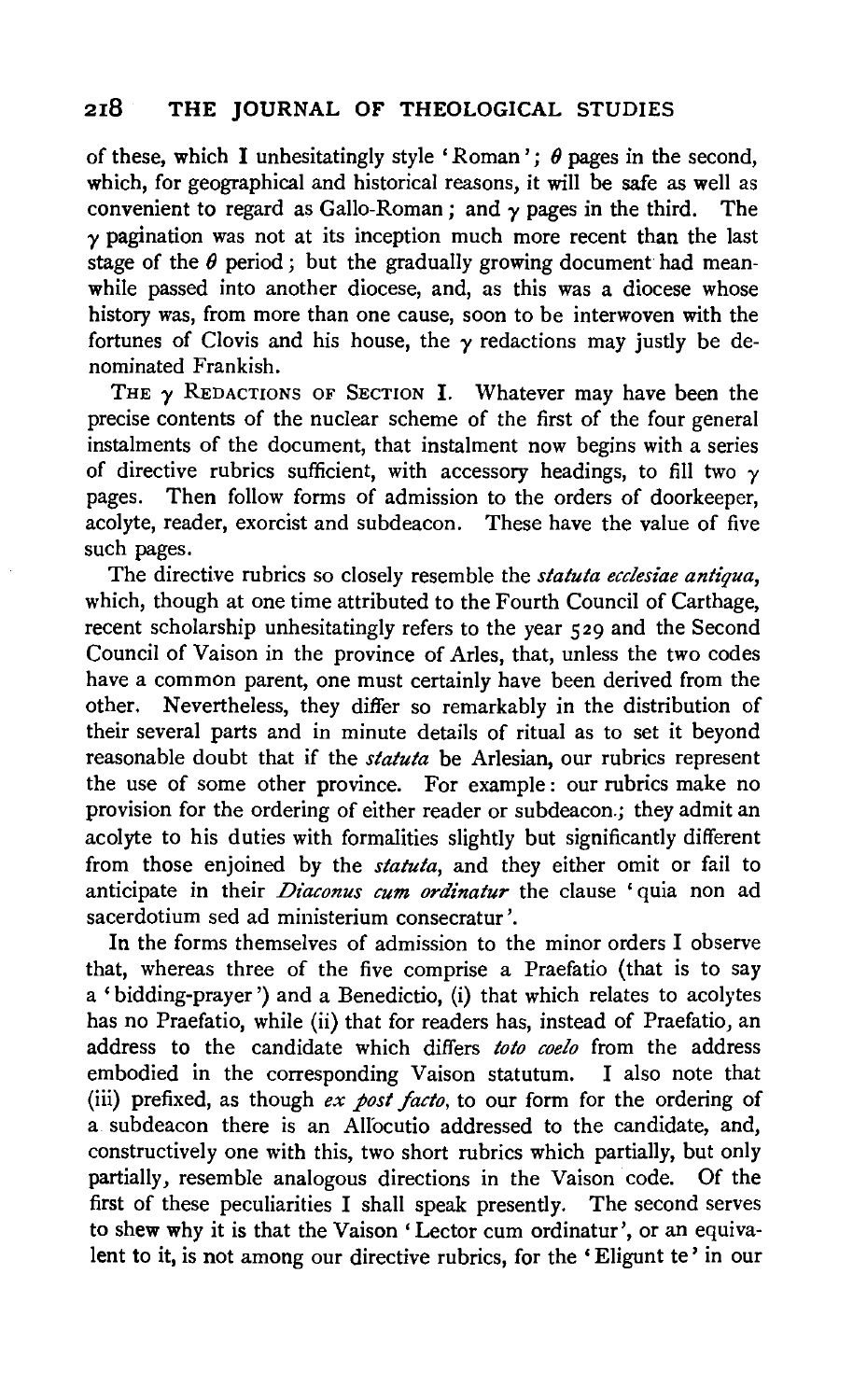form of ordination excludes, as both inconsistent with it and needless, the 'Accipe et esto lector' &c., embodied in the *statutum.* The third, and for a like reason, enables us to see why neither the Vaison counterpart to the two short rubrics which coalesce with the 'Vide cuius ministerium ' nor a practical equivalent to it is to be found in our series of preliminary rubrics.

Now, it is obvious that the preliminary rubrics cannot have had a place in our document at an earlier date than the five forms of ordination ; and it is by no means likely that they and the five forms were introduced simultaneously, for in the order of thought the former group-with which we may reasonably associate the whole of the *Allocutio ad Subdiaconum Ordinandum-is* the more recent of the two, being evidently the Vaison *statuta,* or some such document, so altered as to be reduced to conformity with the latter group. Hence, then, the question, Can it in the order of time, as well as in the order of thought, be later than the five forms of ordination?

To answer this question I must so far anticipate what yet has to be said as to assure the reader that our document as a whole would seem to have undergone not fewer than two redactions on pages of  $\gamma$  lineation, the first considerably less ample than the second. This assumed, there can be no doubt that our answer to the question must be in the affirmative; for I find that, although the preliminary rubrical series represents thirty-nine y lines, the *Allocutio ad Subdiaconum Ordinan* $dum$ , which, with its dependent rubrics, is homogeneous with it, represents, as its nett value, twenty-four such lines ; the two values being thus the equivalent [since  $39 + 24 = 63 = 3 \times 21$ ] of three  $\gamma$  pages. In other words : The section resolves itself into two intermingled categories, which, for the sake of brevity, may be called the 'rubrical ' and the 'textual'; the 'textual' sufficient of itself, and not dependent on the other; the ' rubrical' ancillary to and dependent on the 'textual' ; and, since the 'textual' represents four  $\gamma$  pages, as will be seen from the table of values on an early page, and the 'rubrical' three, there is no reason why the 'rubrical' should not have been introduced into our document at the later of two  $\gamma$  redactions, the 'textual' having had a place in it at the earlier.

THE  $\theta$  REDACTION. If, then, we can prove that, although in its extant form the 'textual' category is equivalent to four  $\gamma$  pages, it may have been compiled while our document was as yet in the  $\theta$  period of its evolution, but that the like cannot be said of the ' rubrical ' category, we shall have to infer that the 'textual' is the more ancient of the two.

While our document was in course of evolution a Roman churchman, of the same name and designation as the Ioannes Diacomis who lived three centuries later, replied to a correspondent, Senarius by name, who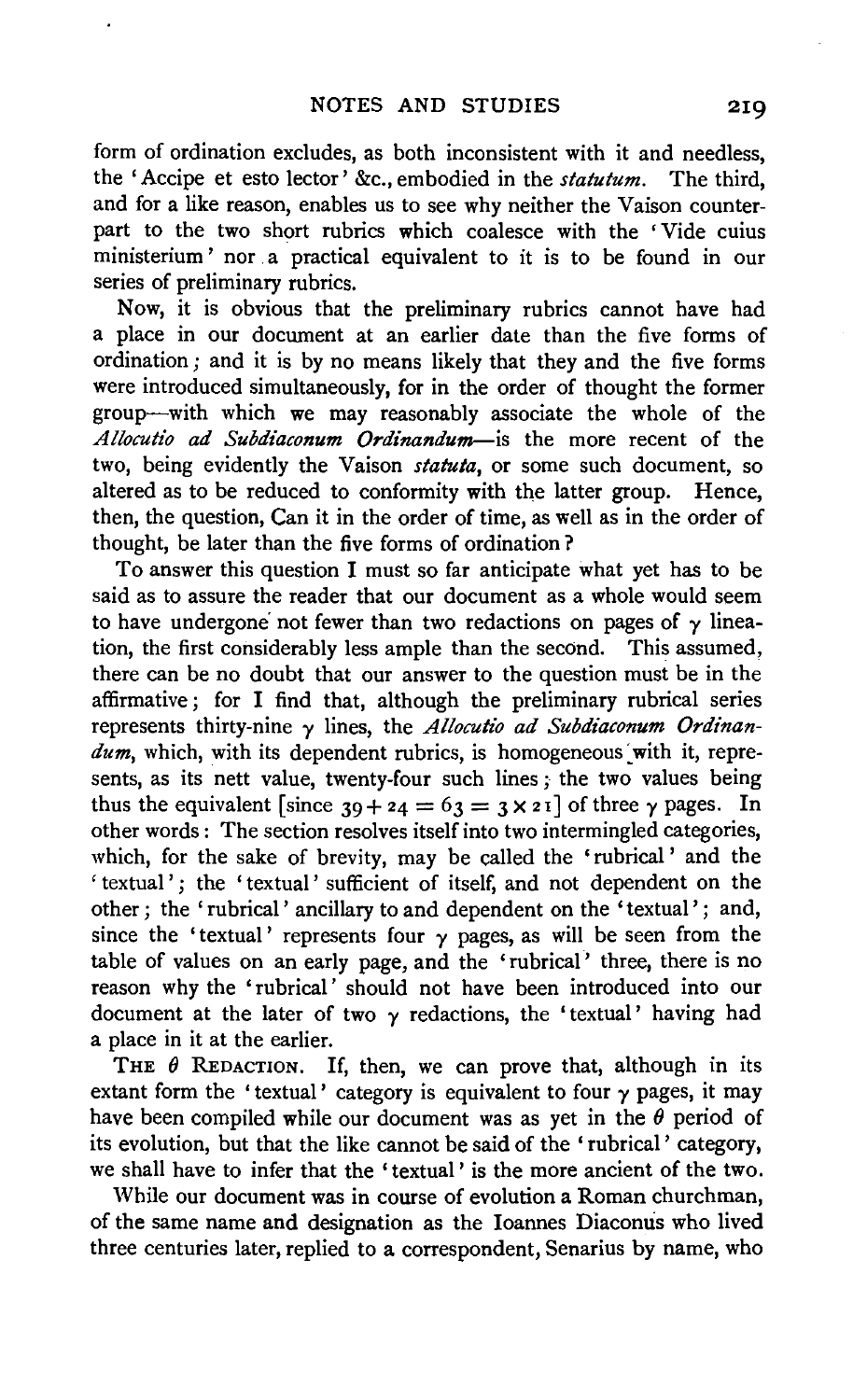had asked him what at Rome was the difference between an acolyte and an exorcist, that at Rome an exorcist might become an acolyte, but that no acolyte would think of degrading to the rank of exorcist, and that the next upward step was to the subdiaconate.<sup>1</sup> Senarius has by some been identified with a man of high rank and extensive travel who held office under King Theodoric, and whose home was not improbably in either northern Italy or Gaul. Whoever he may have been, we can rest assured that he would not have asked the question he did, had there nowhere been any uncertainty among well-informed people as to the number or gradation of the Roman *ordines minores*, and had there nowhere been a doubt as to whether local usage was in these respects identical with the Roman. Can it be that he knew of an ecclesiastical province in which there were as yet no acolytes?

Now, our form for the ordination of an acolyte is in two respects remarkable. Each of the other forms consists of a Praefatio and a Benedictio, ours has only a Benedictio; and this differs from its compeers by an allusive reference to the ritual of the Old Law such as certainly bespeaks a different  $\partial \theta$ os from theirs, and not improbably a much later date. These peculiarities suggest the inference that there may have been a period in the evolution of our document in which the order of acolytes was not as yet locally recognized, and that, if such period synchronized with that stage of the bibliographical history of the document at which the  $\theta$  pagination was employed, the hypothesis of its existence, if true, should be able to bear the application of the stichometrical criterion of the  $\theta$  unit of pagination.<sup>2</sup> That criterion I now apply, and perceive with more pleasure than astonishment that if, neglecting the form for the ordering of acolytes, we express in terms of  $\theta$  lines the values of the remaining components of the 'textual' category we have material equivalent to three  $\theta$  pages, the last of them devoted exclusively to subdeacons; but that, as was intimated just now, if, admitting that form, we express the values of the whole category in terms of  $\gamma$  lines, we have material equal to four  $\gamma$  pages. Nor is this

1 For the date of this letter see Muratori *Liturgia* i 32. For the relevant portions see Duchesne *Origines* pp. 332 n. 2 ; 340 n. 1. For the whole see Migne *S.* L. lix 404 D.<br><sup>2</sup> That at or about the close of the fifth century there should have been a province

of Western Christendom-presumably a province in Gaul-which had no order of acolytes is a theory which, if it surprise some, will remind others that there was no such order in Eastern Christendom, and that Eastern Christendom had done much for the south of Gaul.

On the subject of acolytes see the very instructive remarks of Mgr Duchesne, *Origines* pp. 332, 333, 352, and the footnotes on those pages. I think myself happy in shewing it to be probable that it was not till a comparatively late period in its history that our document took cognizance of that order.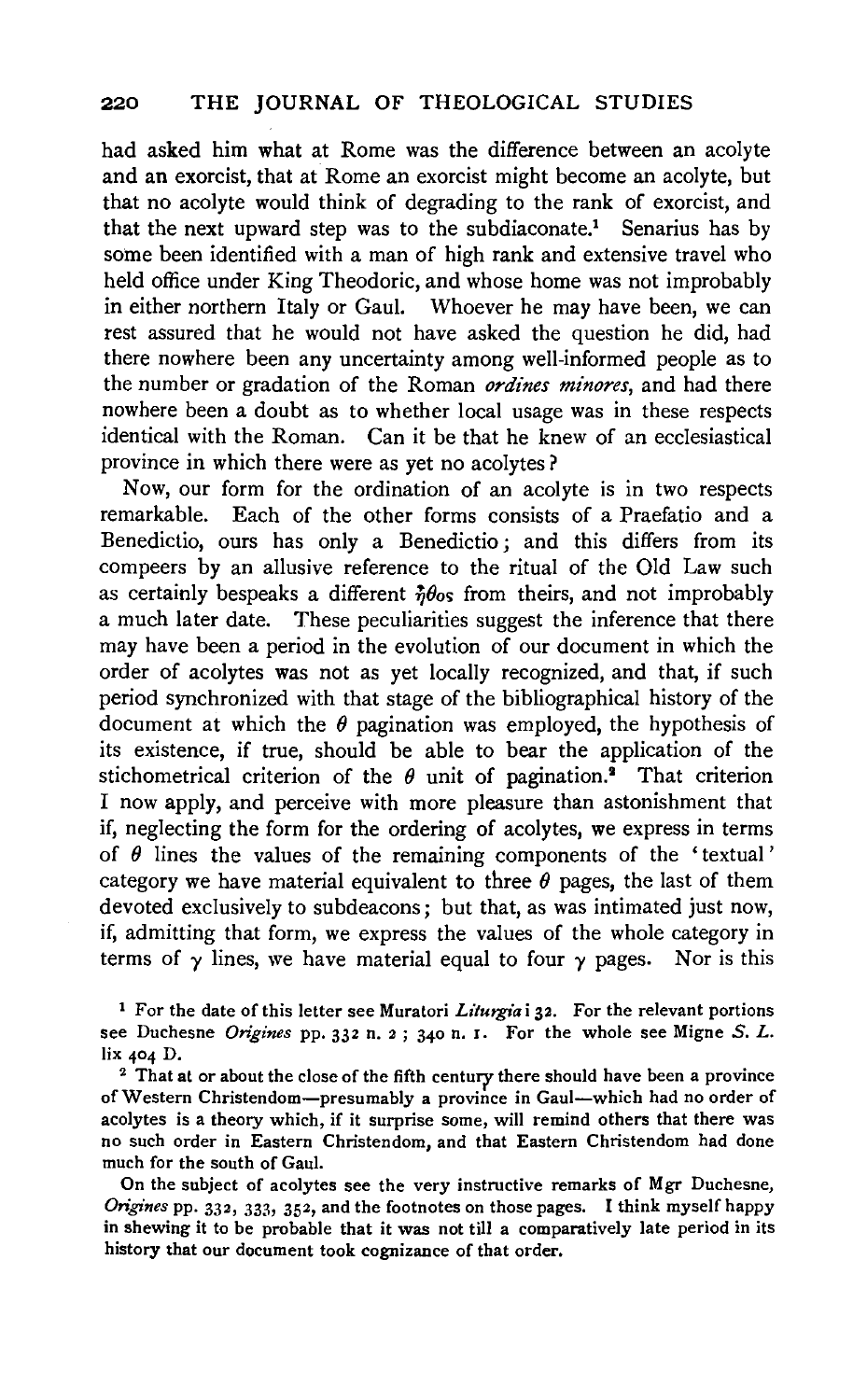all. If we compute in terms of  $\theta$  lines the values of the preliminary series of directive rubrics they do not yield a multiple of five-and-twenty such lines; whereas, with the governing capitulum and a connecting rubric, they are the precise equivalent of two  $\gamma$  pages: and if we combine the value of the 'rubrical' *Allocutio ad Subdiaconum Ordinandum* with the 'textual' series into which it has been inserted we have an ultimate total of five such pages. Hence, assuredly, the reason why the second  $\gamma$  compiler disjoined the Allocutio from the series to which it properly belongs. Had it formed part of that series the first form, that for the ordination of doorkeeper, would not have begun on a fresh page-page v of the volume.

The question whether at some earlier period than that of the  $\theta$  redaction which we seem to have determined provision had been made for any, and if so for which, of the minor orders is one which must of necessity be deferred to a later stage of our argument, although the answer to it is of necessity anticipated in the subjoined summary of values.

|                                                                                                                                                                                                                                                                                                                                                                                                                                                                                                                                                                                                                                                                                                                                                                                                                                                                                      |                                                                                                                                                                                                 | Scheme $\theta_{2}$  <br>Five pages                                                                                                                             | Scheme $\gamma_1$<br>Six pages                                                                                                                     | Scheme $\gamma_{2(3)}$<br>Nine pages                                                                                                      |
|--------------------------------------------------------------------------------------------------------------------------------------------------------------------------------------------------------------------------------------------------------------------------------------------------------------------------------------------------------------------------------------------------------------------------------------------------------------------------------------------------------------------------------------------------------------------------------------------------------------------------------------------------------------------------------------------------------------------------------------------------------------------------------------------------------------------------------------------------------------------------------------|-------------------------------------------------------------------------------------------------------------------------------------------------------------------------------------------------|-----------------------------------------------------------------------------------------------------------------------------------------------------------------|----------------------------------------------------------------------------------------------------------------------------------------------------|-------------------------------------------------------------------------------------------------------------------------------------------|
| First leaf.<br>INCIPIT DE SACRIS ORDINIBUS<br>Ustiarius cum ordinatur &c.<br>Acolythus cum ordinatur &c.<br>Exorcista cum ordinatur &c.<br>Diaconus cum ordinatur &c.<br>Presbyter cum ordinatur &c.<br>Episcopus cum ordinatur &c<br>Praefatio ustiarii<br>Deum patrem &c. $\ldots$ , $\ldots$<br>Benedictio ustearii<br>Domine sancte pater &c. .<br>Benedictio acolyti<br>Domine sancte qui moysi &c.<br>Praefatio lectoris,<br>Eligunt te fratres tui, &c<br>Benedictio lectoris.<br>Domine sancte benedicere &c.<br>Praefatio exorcistae<br>Deum patrem &c. $\ldots$ , $\ldots$<br>Benedictio exorcistae<br>Domine sancte benedicere &c. .<br>Allocutio ad subdiaconum ordinandum<br>Exhibeatur in conspectu &c.,<br>Vide cuius ministerium &c<br>Et trades ei calicem et patenam.<br>Praefatio ordinationis subdiaconi<br>Oremus deum et dominum &c.<br>Benedictio subdiaconi. | 24<br>231<br>237<br>188<br>76<br>156<br>203<br>17<br>197<br>18<br>144<br>17<br>167<br>17<br>113<br>18<br>175<br>19<br>183<br>20<br>346<br>33<br>65<br>558<br>26<br>31<br>182<br>20 <sub>o</sub> | i, ii<br>шi<br>$\overline{\mathbf{3}}$<br>I<br>7<br>$\mathbf{r}$<br>5<br>2<br>4<br>I<br>7<br>$\overline{\mathbf{z}}$<br>7<br>ı<br>$9 = 50$<br>lv<br>2<br>7<br>т | i, ii<br>iii 3<br>1<br>I<br>5<br>$\boldsymbol{2}$<br>6<br>2<br>4<br>I<br>6<br>2<br>7<br>$\mathbf{r}$<br>$\boldsymbol{Q}$<br>2<br>7<br>$\mathbf{r}$ | i, ii<br>iii $3[-3]$<br>8<br>$7[-39] = 42$<br>$\mathbf{v}$<br>I<br>5<br>6<br>2<br>4<br>ı<br>6<br>2<br>7<br>$9[ = 54]$<br>$19[ = 24]$<br>1 |
| Domine sancte benedicere &c. .<br>From the following                                                                                                                                                                                                                                                                                                                                                                                                                                                                                                                                                                                                                                                                                                                                                                                                                                 | 408                                                                                                                                                                                             | $15 = 25$<br>Page v<br>ends                                                                                                                                     | 14<br>$3 = 84$<br>Page vi<br>ends                                                                                                                  | 14<br>$3[=27] = 105$<br>Page viiii<br>ends                                                                                                |

The foregoing conclusions may be numerically systematized thus  $:$ --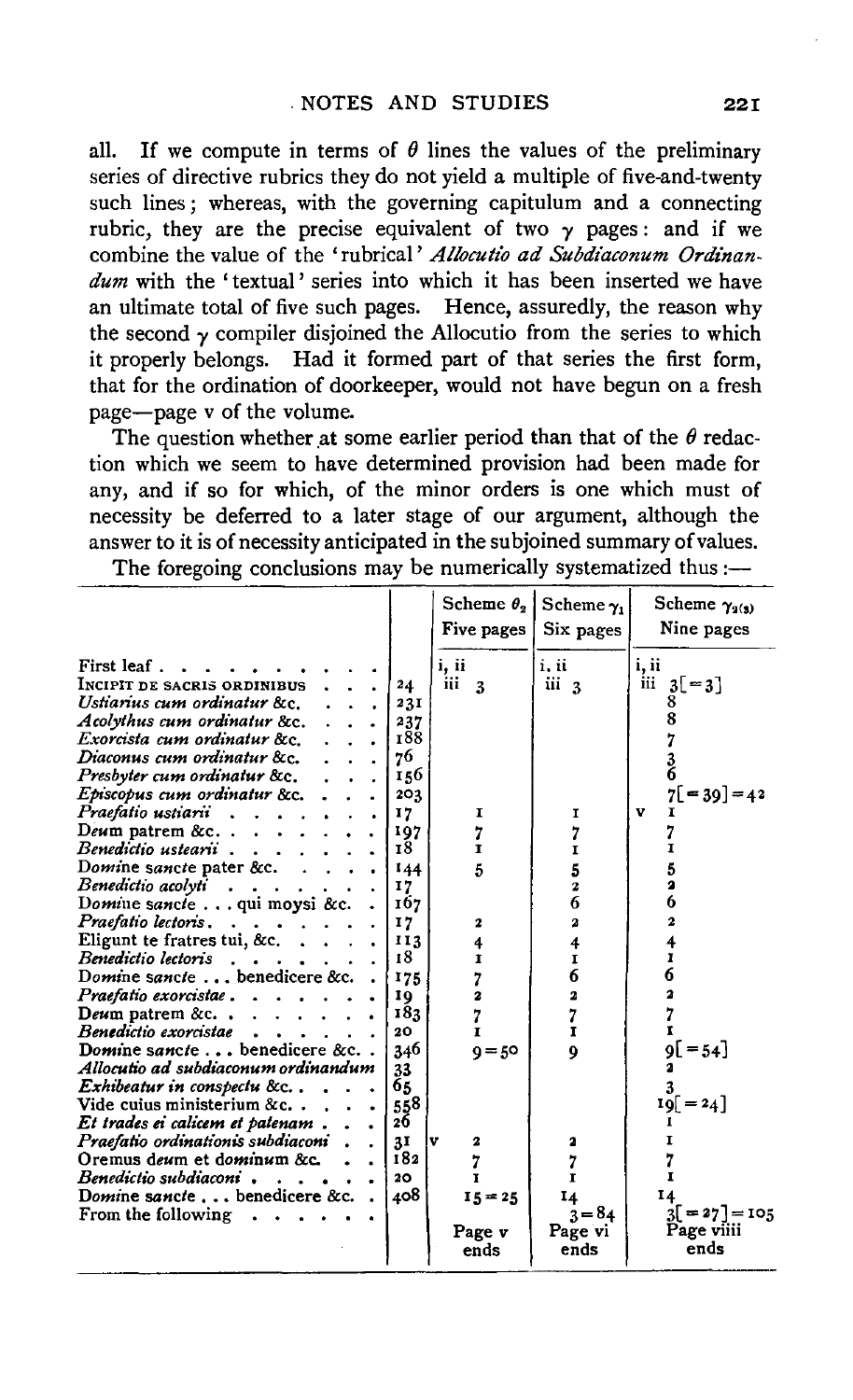### SECTION II. THE MAJOR ORDERS.

In an article on the Leonian Sacramentary recently contributed to *The Journal* of *Theological Studies* (vol. x pp. 76-78) I observed that the items in Section XXVIII of that collection which are concerned with the ordering of bishops, deacons and priests do not seem to have formed part of the first general edition. Nor can they have formed part of the third ; for their aggregate total value is not a multiple of twenty-five  $\beta$  lines.<sup>1</sup> And yet it is hard to believe that they can have been included in the original scheme of the second, an enterprise referable to Hilarus, successor of Leo the Great and predecessor of Simplicius ; for their several successive values conflict with the method observed by Hilarus, a method which made each item in its turn occupy a multiple of five-and-twenty *a* lines.

But since, on the other hand, the aggregate sum of their values is the equivalent of two hundred *a* lines; since, as we saw in my essay, it was the wont, though not of Hilarus, yet of Simplicius, to collect into an integral number of pages two or more contiguous items, each of which was the equivalent of a mixed number, and since, as we also saw, Simplicius used the *a* pagination 2 for a brief but undetermined period at the beginning of his editorial career, we may with probability infer that, as made· known to us in the Verona book, the Consecratio Episcoporum, the Benedictio super Diaconos and the Consecratio Presbyteri are to be classed among the earlier efforts of that pontiff. He was elected in 468.

Now, the Consecratio Episcoporum of the Verona book is wrongly placed in respect to the two other forms; nor, indeed, do its constituents stand in due order, for the 'Hanc igitur' and Postcommunion (Mur. i 421) are placed between the 'Super oblata' and the prayer of consecration. If, then, the three forms are indeed the work of Simplicius, how is it that while employed in revising the Leonianum he did not correct these inaccuracies and, causing the whole group, if not each member of it, to fill an integral number of  $\beta$  pages, make the triad, thus rectified, a part of his final redaction ? Why did he not do this instead of leaving us the unfinished attempt which we now possess ? My conviction is that he purposely excepted the group from his last revision of the Leonianum for the sufficient reason that he had in fact

<sup>1</sup> As left in the form transmitted to us, through the Verona MS, they would have filled only 192  $\beta$  lines. See J.T.S. vol. x p. 78.

• The only finally completed work on *a* lines that can with probability be attributed to Simplicius as its author is the group of four *missae* in honour of St Andrew (Section XXXVIIII). These may reasonably be referred to the years 468-471. His later contributions were on  $\beta$  pages. See as before, p. 92.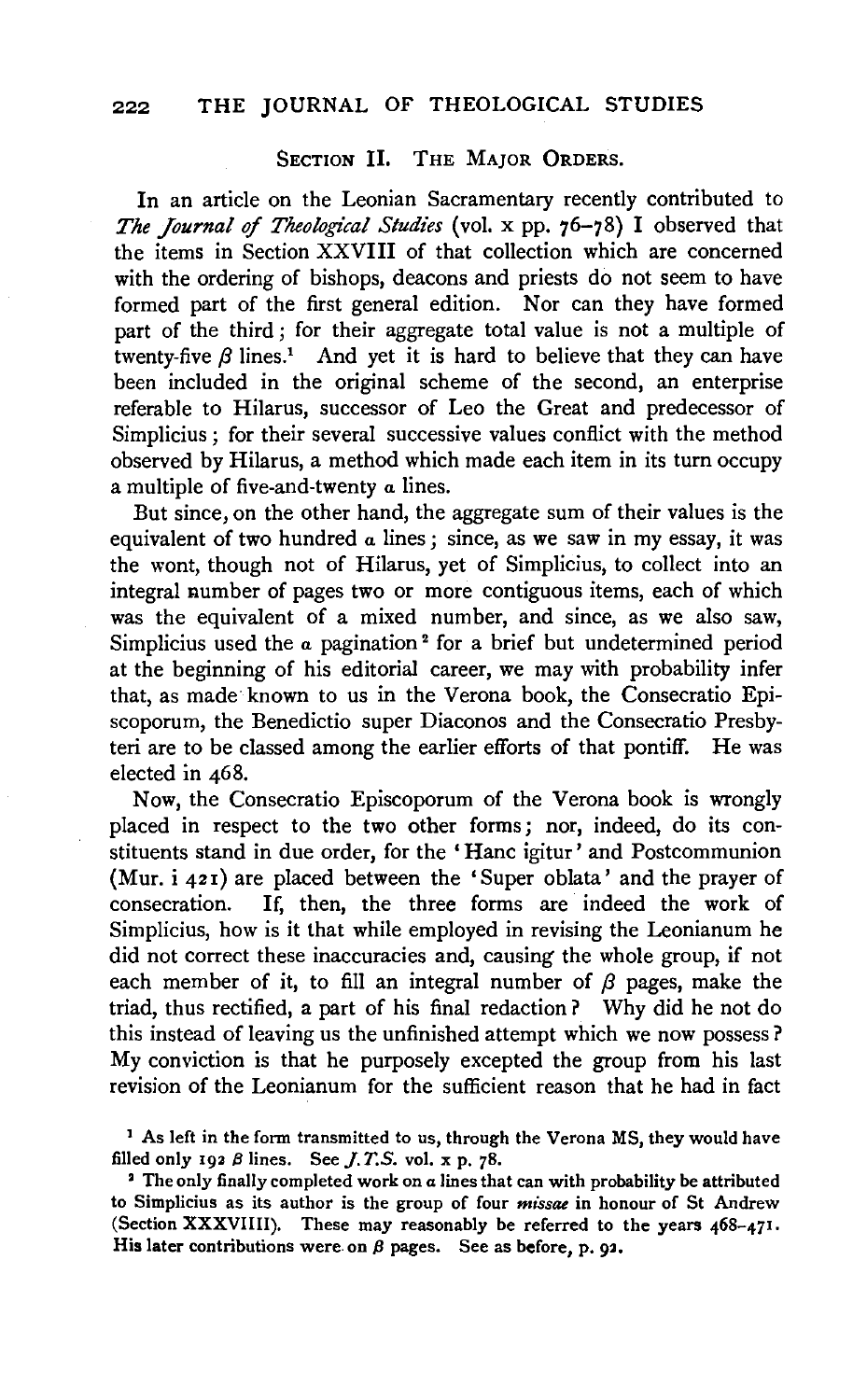thus rectified it, and that he had in fact not only thus rectified it, but further improved it to such good purpose as to deem it worthy of being set forth in a distinct and separate libellus.

THE FIRST, OR  $\beta$ , REDACTION. For, assuming that, in or about the year 469, he had resolved so to deal with the material which, in the ill-assorted form proper to an inchoate effort, has been transmitted to us through the Verona channel as that it should be worthy of transcription into a small separate fasciculus, what does our knowledge of his bibliographical methods enable us to surmise that he would be likely to do?

If, as is fairly presumable,  $(t)$  he had, when drafting the scheme of such libellus, already resolved on using the  $\beta$  pagination; if (2) he now took care that the forms for the ordering of deacons and priests should stand first and second in the series; if  $(3)$  now, as ever, it was his governing intention to make use of already existing materials ; and if (4), as in his final recension of the Leonianum, he now allowed himself three lines for a first capitulum and two for a second, should this not occur at the head of a page, I find that, to make the first and second items fill five  $\beta$  pages, he would have to effect no other changes than to transpose the ' Dne ds preces' and the ' Oremus dilectissimi' in the form for the ordering of deacons (Mur. i 423), thus making this analogous to that for the ordering of priests ; to weld them into one, thus completing the analogy, and to set the 'Ds conlator' after, instead of before, the prayer of consecration. The result of so simple and obvious an arrangement may be formulated thus  $:$ --

|  |           | $\beta$ Scheme                                                                                                                                |
|--|-----------|-----------------------------------------------------------------------------------------------------------------------------------------------|
|  |           |                                                                                                                                               |
|  |           |                                                                                                                                               |
|  |           | 12 <sup>1</sup>                                                                                                                               |
|  |           |                                                                                                                                               |
|  |           | Adesto quaesumus &c. 1483 47                                                                                                                  |
|  |           | Deus conlator &c $266 \quad q = 71 \beta$ lines                                                                                               |
|  |           |                                                                                                                                               |
|  |           |                                                                                                                                               |
|  |           |                                                                                                                                               |
|  |           | 5<br>6                                                                                                                                        |
|  |           | Domine deus pater &c 1287 $4I = 54 \beta$ lines                                                                                               |
|  |           | Total: $125 \beta$ lines (5 pages)                                                                                                            |
|  | Capitulum | Capitulum<br>Oremus dilectissimi &c. 184 }<br>Domine deus preces &c. $\ldots$ 198<br>Oremus dilectissimi &c., 162<br>Exaudi nos deus & c. 187 |

Now, on referring to the so-called Missale Francorum 2 we observe

<sup>1</sup> The due fusion of these two paragraphs into one would necessarily involve a slight economy of text, with the numerical result of 366, not 382, letters.

<sup>2</sup> A doubly misleading title : ' Francorum', because, as we have seen, the Frankish touches-' regni Francorum' and the like-are superficial and posteditorial ; ' Missale,' because, if we except the Canon Actionis, the larger, older and more important half of the document is not a missal, but a pontifical. We want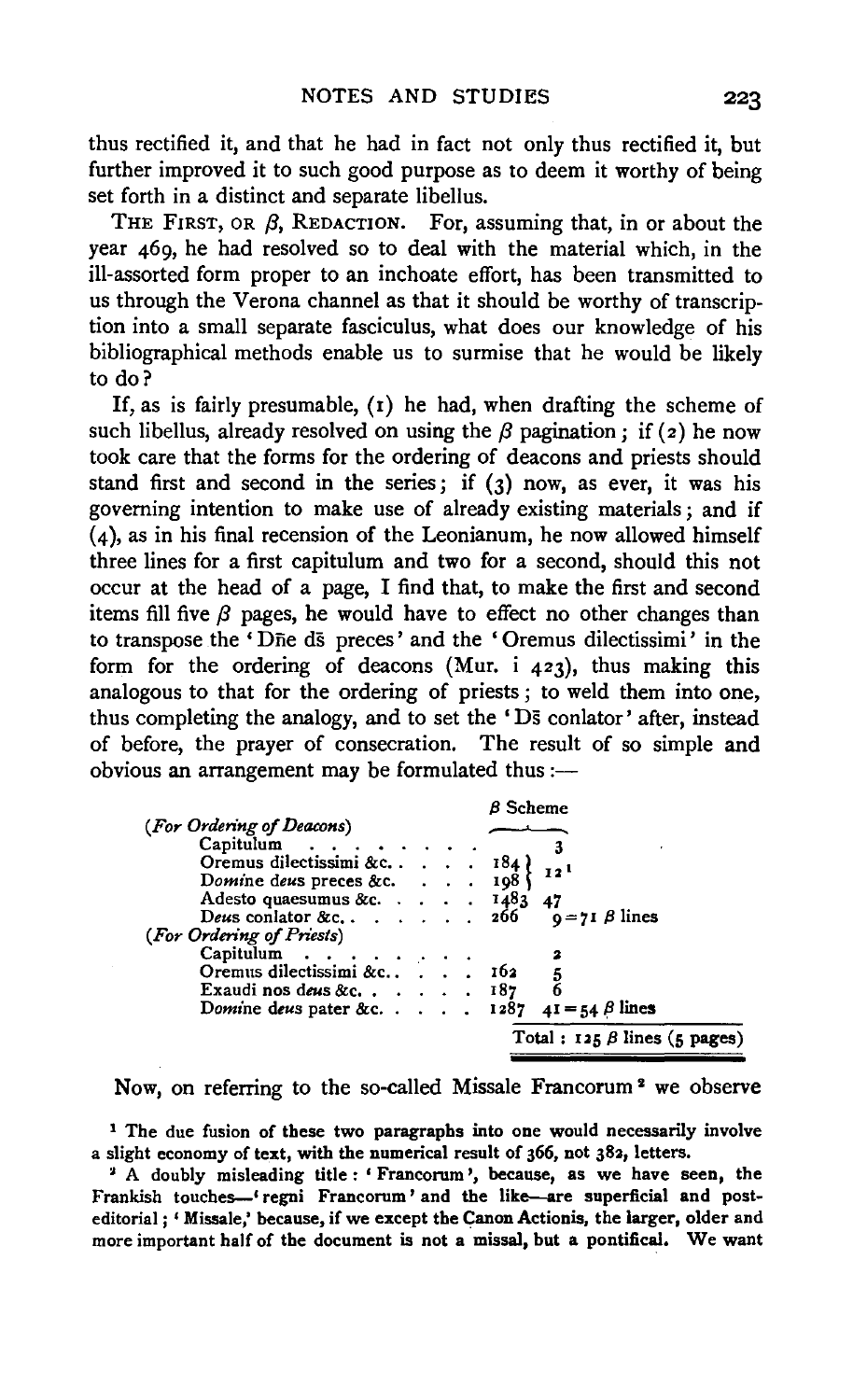that it sets the forms for the ordering of deacons and priests first and second in the series (Mur. ii 664, 666), and that its mode of dealing with their constituents tallies with that just suggested, and therefore that it justifies *pro tanto* the theory of some such separate edition as that which I have sketched. And when we examine its form for the ordering of bishops we find good reason for believing that this may be a developement, mediate or immediate, of some such separate edition of the Leonianum Consecratio Episcoporum as is required by the hypothesis of an integral number of  $\beta$  pages.

The six constituents of the Leonianum Consecratio Episcoporum are, with its capitulum, the equivalent of sixty-nine  $\beta$  lines<sup>1</sup>; so that, in order to make the item fill three  $\beta$  pages, Simplicius would have had to make a nett addition of half a dozen lines ; and, to make them fill four such pages, a nett addition of thirty-one lines. The constituents in the so-called Missale Francorum, as known to us in its present developement, are more than six in number ; but, confining my attention to the six which it has in common with the Leonianum, I find that these, together with a capitulum representing three lines, would have the value of a hundred  $\beta$  lines; and that this strikingly suggestive total is due to the noteworthy fact that the prayer of consecration has been amplified by a passage—' Sint speciosi . . . de profectu omnium consequantur '-which, while it is worthy of Simplicius, for, written in his style, it has all his wealth of scriptural citation, comprises no fewer than r,oo9 letters, thus making the constituent occupy seventy-eight, not forty-seven, lines. The values are :---

|  |  | (For Ordering of Bishops) |
|--|--|---------------------------|
|  |  |                           |

| Capitulum.                                                                   |  |  |                                    |
|------------------------------------------------------------------------------|--|--|------------------------------------|
| Exaudi domine supplicum &c. $\ldots$ 32                                      |  |  |                                    |
| Propitiare domine supplicationibus &c. 127                                   |  |  |                                    |
|                                                                              |  |  |                                    |
| Deus honorum omnium &c. 1488 } 78<br>Sint speciosi pedes eorum &c. 1009 } 78 |  |  |                                    |
| Suscipe domine munera &c. $\ldots$ , 74                                      |  |  |                                    |
| Hanc igitur oblationem &c. $\therefore$ $185$                                |  |  |                                    |
| Adesto misericors deus &c 81                                                 |  |  | $3 = I$ oo $\beta$ lines (4 pages) |
|                                                                              |  |  |                                    |

On the whole, therefore, there would seem to be abundantly good reason for saying that the three forms of ordination in the extant Leonianum are an ill-arranged group of inchoate drafts, but that, prior to the last general revision of that document, they had been so perfected by Simplicius as to be worthy of forming a separate libellus; and that

a phrase that shall neither confuse our ideas nor beg the question at issue. I pro· pose to employ the words 'our document', or the like.

<sup>&</sup>lt;sup>1</sup> In my article on the Leonian sacramentary I too faithfully followed Dr Feltoe, who divides the ' *Deus* bonorum omnium ' into two separate halves, thus giving it the value of  $48$ , instead of  $47$ , lines, and making the item fill 70 instead of 69.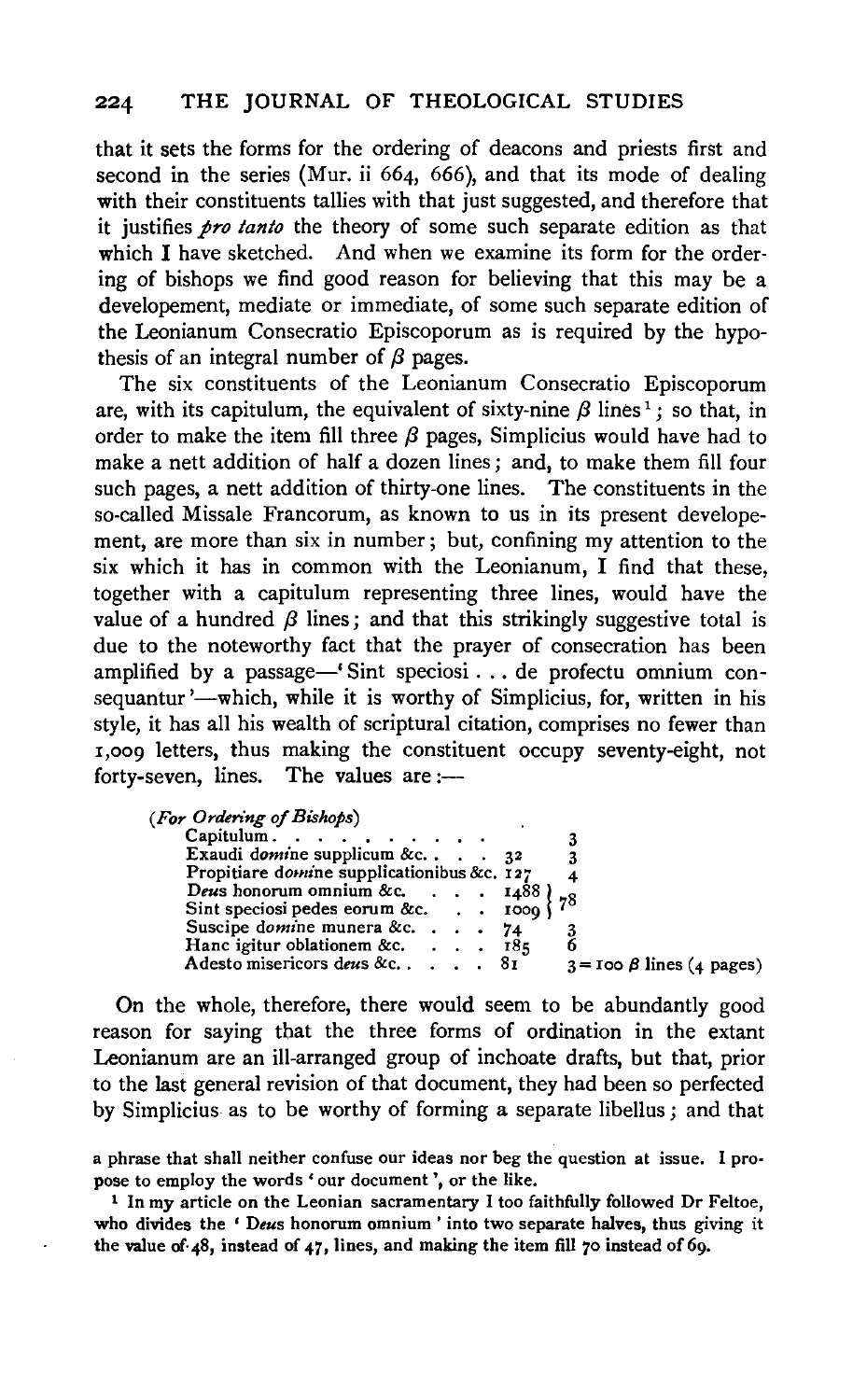the text of that libellus-the text, in other words, of the first ascertainable pontifical of the Roman Church-has been handed down to us in the so-called Missale Francorum.

Nor is this the only claim that I make in respect of our document. I believe that not only has it preserved to us in the nucleus of the present section, what is not elsewhere to be found, the *purus putus textus* of the earliest ascertainable pontifical of the Roman Church, but that, over and above the component members of that nucleus, it comprises amplifications added, not on one, but on three several occasions and, besides these, some slight additions made at two subsequent dates.

The external history of the whole document is a subject the more careful discussion of which does not lie within the scope of the present essay. But before we analyse the collection in hope of tracing its internal history, it may suffice to say that it resolves itself into four main parts, a Pontifical, a Sanctorale, a group of Missae Cotidianae, and a copy of the Canon Missae; and that the career of the pontifical would seem to be susceptible of some such summary as this  $:$ 

r. On  $\beta$  pages, i.e. pages of 25 lines capable of holding 32 letters each, the *editio princeps*, by Pope Simplicius, of the forms for the ordering of deacons, priests, and bishops, and, besides this, two others, one for the dedication of virgins to the religious life, the other for the consecration of an altar.

2, 3, 4. On  $\theta$  pages, i.e. pages of 25 lines having the average value of 28 letters, three successive amplifications of the foregoing, at the second of which were imported forms of admission to minor orders.<sup>1</sup>

5. On  $\gamma$  pages, i.e. pages of 21 lines of the average capacity of  $29\frac{1}{3}$ letters, a re-issue of 4; this (6) once repeated; and (7) a final amplification executed by Merovingian scribes, if not under the direction of Merovingian editors, and in respect of time separated from 1 by considerably more than a century.

I said just now that the long amplification which distinguishes our text of the prayer for the consecration of bishops, the 'Ds honorum', from that of the Leonianum "has characteristics which justify us in believing it to have been composed by Pope Simplicius. The like cannot be said of much else that is proper to our document as compared with the Leonianum; nor, indeed, of anything in it which the evidence in our possession bids us regard as of non-Roman provenance. The truth is that, apart from distinctive methods employed in the treatment of subject-matter, the extant whole exhibits as many as four several literary styles; two of them worthy of the name, two unworthy. The first in order of time and of thought is that with which we are familiar through the writings of Leo the Great and of Simplicius, and may be

<sup>1</sup> As notified above, p. 221, in the table of linear values relating to the minor orders. VOL. XII. Q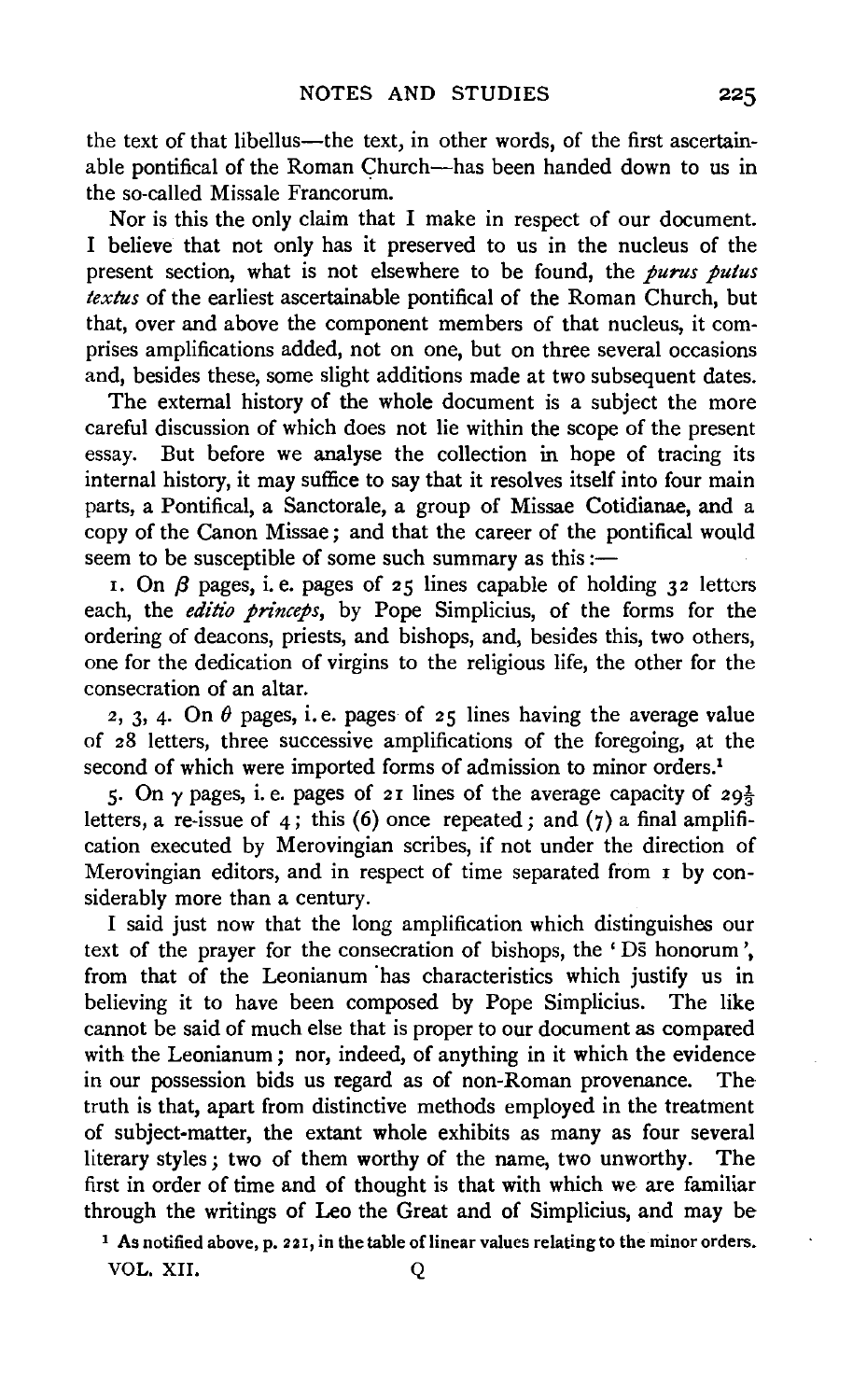#### 226 THE JOURNAL OF THEOLOGICAL STUDIES

described as normal. Its phraseology is virile, simple, stately; and its diction such as we may suppose to have been that of well-educated churchmen prone to think in terms not far removed from those which they used when writing, and to write pretty nearly as they spoke. The second, which I distinguish as academical, though characterized by a somewhat operose research of phrase and by a diction which is of the pen rather than of the tongue, is yet vital with the charm that we expect of those to whom a literary language is a classic. The third, or transitional, style has a but barely tolerable construction and a diction which is almost ostentatiously unidiomatic. The last has the attributes of a hopeless decadence.

Again. I said just now that of the seven redactions through which I conceive the present section of the work to have passed the first was, in my opinion, executed on  $\beta$  pages and the next three on pages of  $\theta$ capacity. If this was the case, the second may have been little more than a transcription of the original effected with no more economies, whether of text or rubric, than were necessary to adapt the section to its new environment; and the like may be said of the first  $\gamma$  redaction as compared with the third of the  $\theta$  series.

THE FIRST  $\theta$  REDACTION. (The Ordering of Deacons.) Let us, then, suppose some late fifth-century bibliographer, master of an even script, to have undertaken to transfer the form for the ordering of deacons from the seventy-one  $\beta$  lines<sup>1</sup> postulated by my hypothesis to such integral number of  $\theta$  pages as was nearest to them in textual ~apacity. What would he be likely to do ?

Inspection would inform him that, though the task might demand some little economy of material, there would be no need to curtail, even were curtailment permitted him, the long and carefully composed 'Adesto quaesumus omp. ds'; but that, after he had transcribed this constituent, he would have to substitute a somewhat shorter prayer in place of the 'Ds conlator' which had descended to him from the deviser of the rough draft preserved to us in the Leonianum (Mur. i 423). Remarkably enough, there is no 'Ds conlator' in our document; but, instead of it, the somewhat shorter prayer 'Exaudi dne supplicum preces', &c., a prayer of the very length required by my hypothesis. In this fact I see a first proof of a comparatively early transference from  $\beta$  to  $\theta$  pages. The two sets of values are

| Capitulum $\cdots$<br>Oremus dilectissimi &c. 366 12<br>Adesto quaesumus &c. $\ldots$ $\ldots$ 1483 47<br>Deus conlator sacrarum &c. 266 $q = 71 \beta$ lines<br>Exaudi domine supplicum &c. |  | 366<br>1483<br>157 | 13<br>-53<br>$6 = 75 \theta$ lines |
|----------------------------------------------------------------------------------------------------------------------------------------------------------------------------------------------|--|--------------------|------------------------------------|

 $<sup>1</sup>$  See above, p. 223.</sup>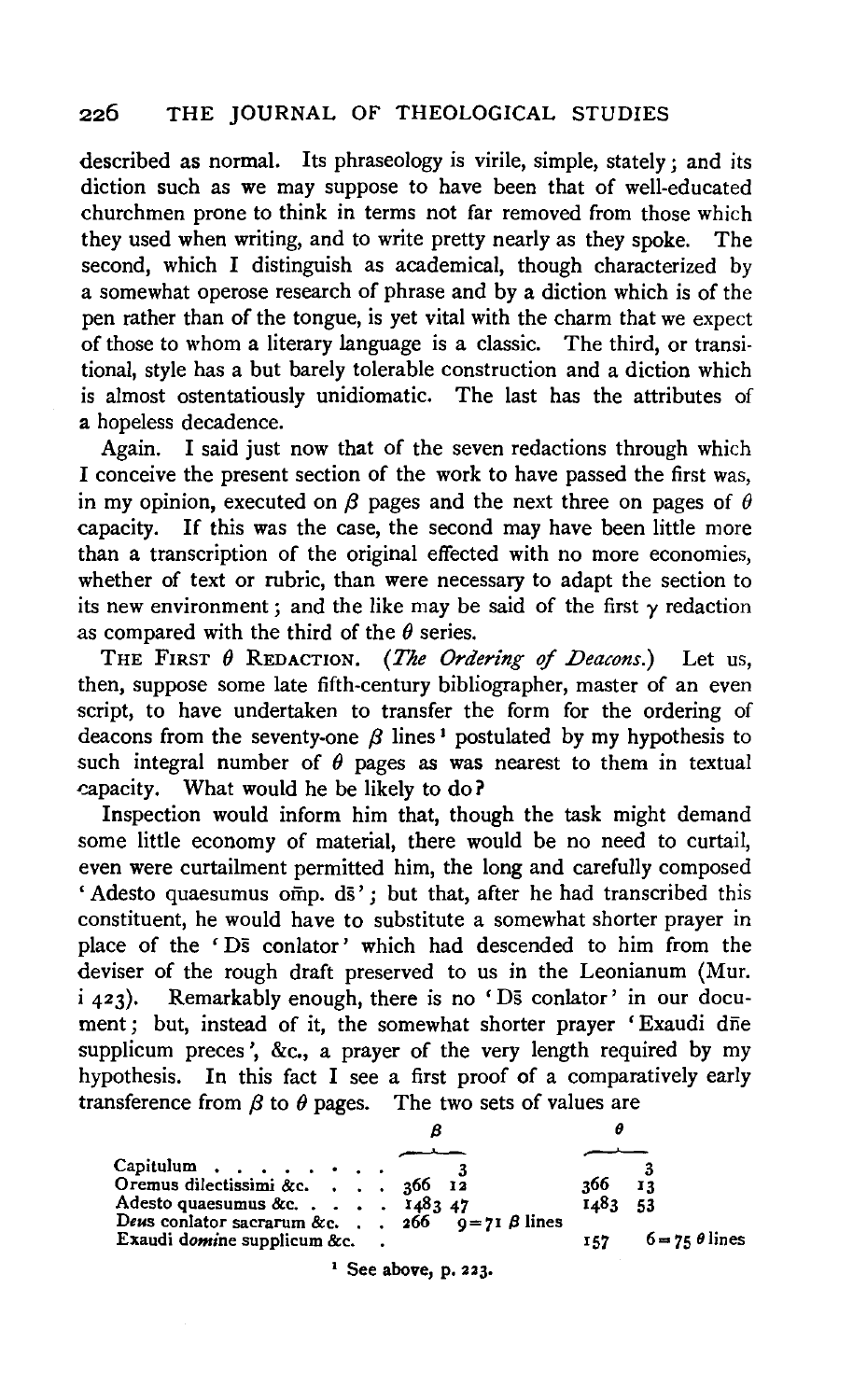As set forth in our document, the item comprises, besides these constituents, the preliminary *Allocutio ad Populum,* ' Dilectissimi fratres' &c. (Mur. ii 664) and the inseparable components of the supplementary *Ad consummandum Diaconatus Officium (ib.* 666). None of all this is in the Leonianum; and the stichometrical value of the *Allocutio ad Populum* excludes it from the sort of redaction postulated by my hypothesis, for it would yield a total representing a mixed number of pages. Nor do I think that the *Ad consummandum,* though stichometrically permissible, for it is equivalent to a  $\theta$  page, can have formed part of it; for an editor who wished to introduce any such supplementary material could easily have done so without discarding the ' Ds conlator' and substituting a shorter prayer in place of it. He could have retained the 'Ds conlator' and given his *Ad consummandum*  the value of twenty-two lines, not, as now, of twenty-five.

*(The Ordering of Priests.)* In dealing with the next item, the editor of a *0* redaction but slightly in paginal excess of the *editio princeps* on *{3* pages· would see at a glance that it would be impossible without mutilation to coerce it into two  $\theta$  pages, for the prayer of consecration itself 'Dne sce pater omp. aeterne ds &c. (Mur. ii 667) has the value of forty-six  $\theta$  pages. He must therefore amplify ; and, amplification once resorted to, he must not be too sparing of it if the new libellus he was constructing was to fill, like its  $\beta$  prototype, an integral number of pages ; but, by subjoining the *Consummatio Presbyterii* (Mur. ii 668) he would not only make the item itself equivalent to four  $\theta$  pages; he would outstrip the editor of the  $\beta$  scheme by two pages, the value of half a membrane, thus  $:$ ---

| Already computed (deacons)                          |  |             |                       |
|-----------------------------------------------------|--|-------------|-----------------------|
| Capitulum (priests) $\cdots$ .                      |  |             |                       |
| Oremus dilectissimi &c. <sup>1</sup> 153            |  | 153         |                       |
| Exaudi nos domine salutaris &c. 188                 |  | 188         |                       |
| Domine sancte pater omnipotens                      |  |             |                       |
| &c. <sup>2</sup> 1287 $4I = 125 \beta$ lines $1287$ |  |             | 46                    |
| Consummatio presbyterii                             |  |             |                       |
| Sit nobis fratres &c. <sup>3</sup>                  |  | 227 (232) 9 |                       |
| Sanctificationum omnium &c.                         |  |             | 711 $26 = 1740$ lines |

<sup>1</sup> Our document in its text of the 'Oremus dilectissimi' has the plural inflexions 'suscipiunt' and 'assequantur ', although the subject of this, as of the other constituents, is singular, not plural. On this see below, p. 231.

<sup>2</sup> As to this also see below, p. 233, where a slight modification will be proposed.

' Without counting the *'dominum'* of the concluding 'per *dominum* ', the value of the 'Sit nobis fratres' is 227 ; and this, if we neglect the 'per', is the precise equivalent of  $8 \theta$  lines. But as there is something wrong in the text, and as the mischief cannot be more simply remedied than by reading 'sacerdotalia' for 'sacerdotali', and 'in perpetuum' for 'per suum', we must raise 227 to 232, at the least, and allow 9 lines to the constituent.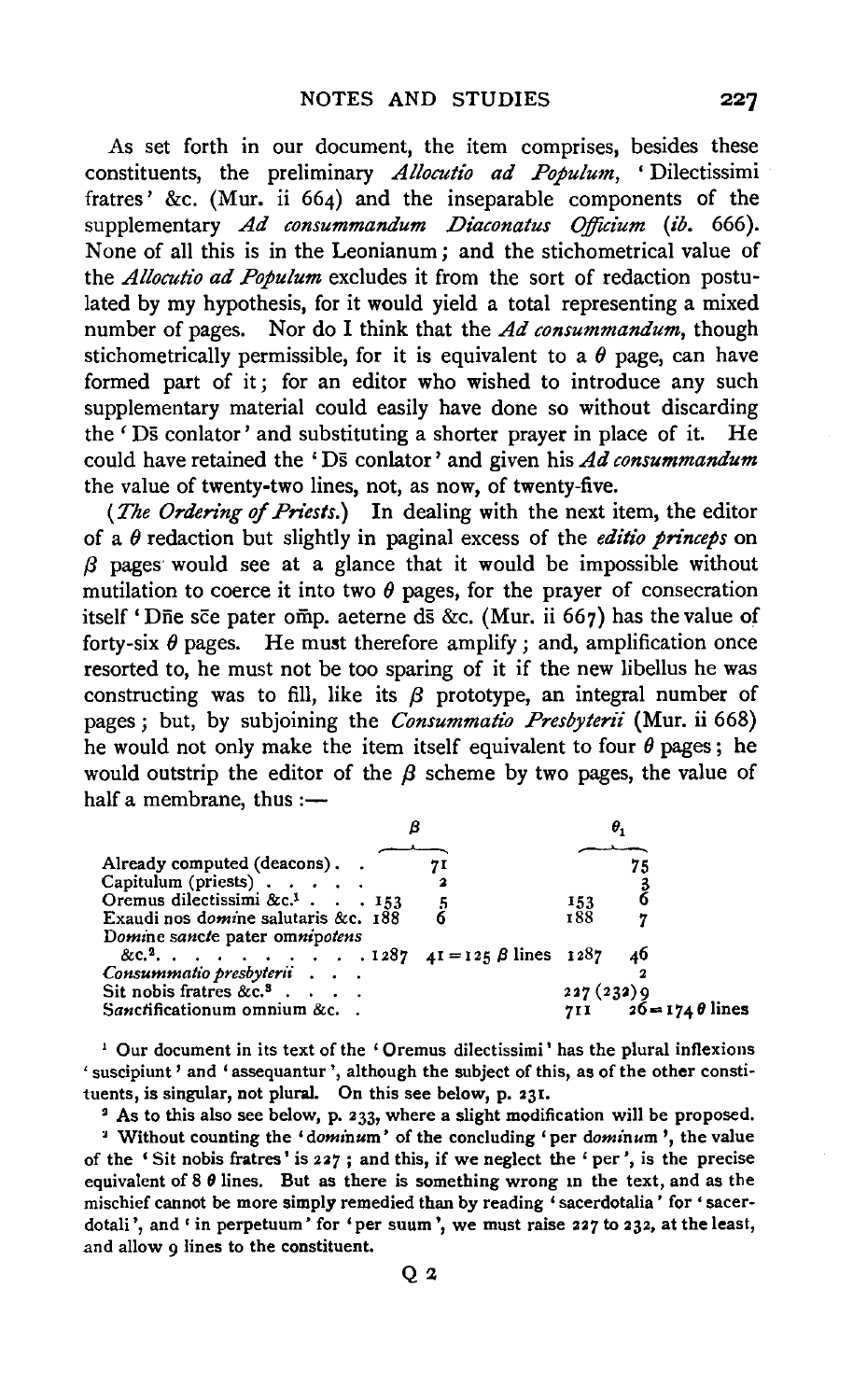# 228 THE JOURNAL OF THEOLOGICAL STUDIES

The second of these two totals, which falls short of seven  $\theta$  pages by merely a line, is attained by simply neglecting, as proper to some later edition, the preliminary *Allocutio ad Populum in Ordinatione Presbyteri;* just as when dealing with the previous item we neglected, and for a like reason, the preliminary *Allocutio ad Populum in Ordinatione .Diaconi.* Hence, therefore, a second attestation of the hypothesis of a pontifical on  $\theta$  pages and ampler than the *editio* princeps on  $\beta$  pages which I claim to have ascertained, but considerably less ample than the final developement represented by MS Vatican. Regin. 257.

The two *Allocutiones ad Populum* which I have thus far omitted prove that at some period in the history of its developement our document was that of a diocese in which both deacons and priests were elected by popular acclamation. Let us, therefore, note that the earlier redaction which we seem to be reconstructing implies, in the bidding prayer of the *Consummatio Presbyterii,* the election of candidates for the presbyterate, if not by acclamation, yet by some sort of popular suffrage; and therefore that, wherever and by whomsoever compiled, it differed from the draft forms in the Leonianum, and possibly from the *8ditio princeps* as well, in being meant for use in some other diocese than that of Rome.

*(The Ordering of Bishops.)* It was not to be expected that an item which had filled four  $\beta$  pages should without reinforcement fill five of  $\theta$  value; and the compiler of the comparatively short redaction postulated by my hypothesis must have foreseen that, even though four lines, instead of three, should be devoted to a new and longer capitulum, and two lines allowed for a rubric connecting the next section with the present, some few lines of compensating text would yet be required of him.

His simplest course was that which seems to have been in fact taken at some period in the evolution of our document; to set a short 'Oremus dilectissimi' (Mur. ii 67o) before the opening prayer, to transcribe successively the already existing constituents, beginning with the first and ending with the last, and, when all were copied, to fill with some short *alia* such few lines as might be standing idle. The introduction of an ' Oremus dilectissimi' before the first prayer would allow him to alter the capitulum from 'DE EPISCOPIS ORDINANDIS ', requiring three lines, to 'ORATIO ET PRECES DE EPISCOPIS ORDINANDIS', requiring four; and if, as by my hypothesis would be the case, the item was now to be used in some diocese the bishop of which would be consecrated in his own cathedral, the assembled laity would have a concern in the ceremony sufficiently intimate to justify an address asking them for their prayers, but such as could not have been taken for granted in Rome, where bishops-elect brought from neighbouring dioceses for consecra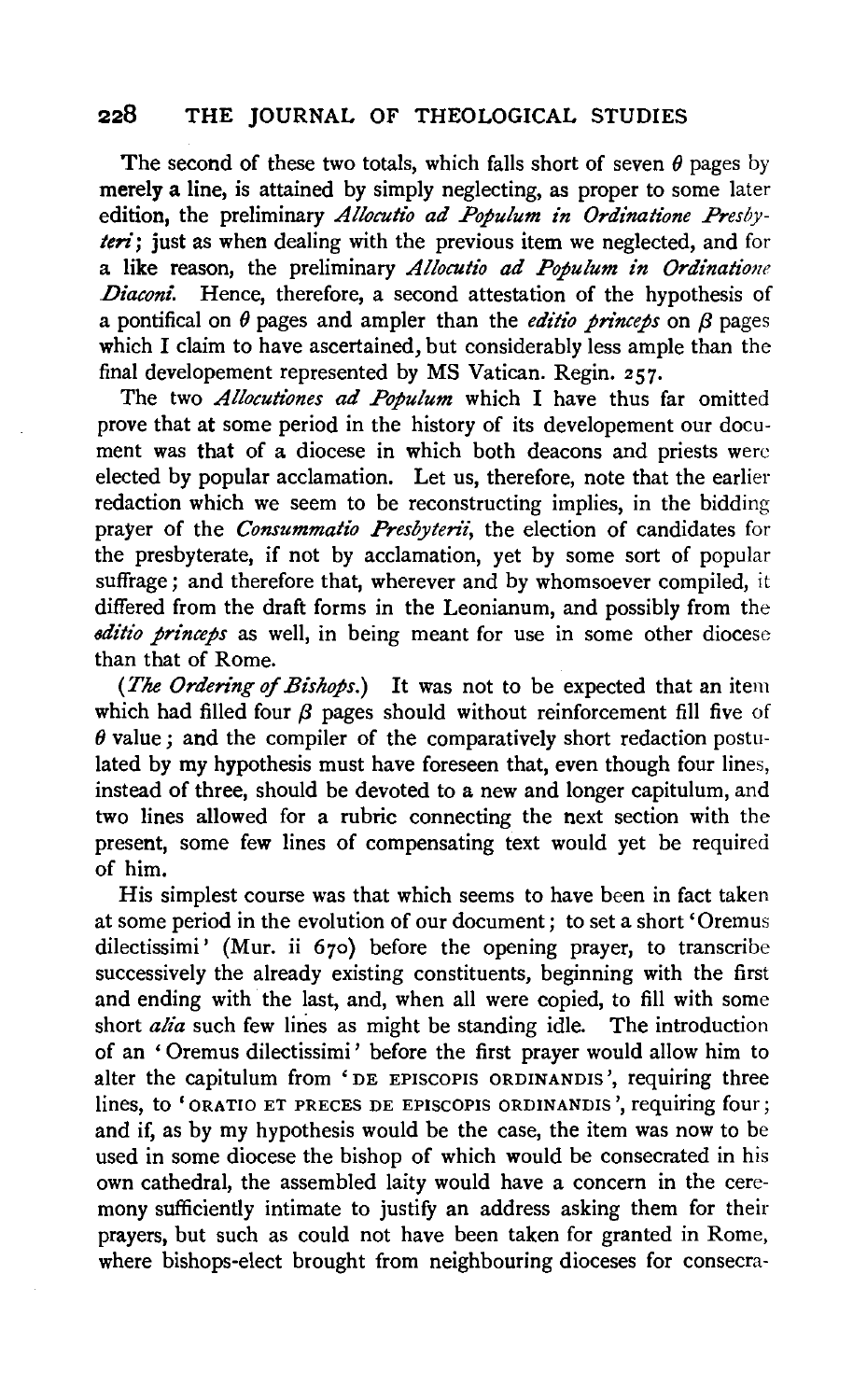tion by the Pope were to Roman spectators merely strangers and not their prospective fathers in God. I subjoin the respective values of the *editio*   $\hat{p}$ *princeps* and of the early derivative postulated by my hypothesis :—

| Capitulum                                            |  |                            |      |                   |
|------------------------------------------------------|--|----------------------------|------|-------------------|
| Oremus dilectissimi &c.                              |  |                            | 113  |                   |
| Exaudi domine supplicum &c 82                        |  |                            | 82   |                   |
| Propitiare domine supplicationibus &c. 120 $\cdot$ 4 |  |                            | 120  |                   |
| Deus honorum omnium &c. 2497 78                      |  |                            | 2497 | 90                |
| Suscipe domine munera &c.                            |  |                            |      |                   |
| Hanc igitur oblationem &c. 185                       |  |                            | 184  |                   |
| Adesto misericors deus &c. 81                        |  | $3 = 100 \beta$ lines $81$ |      |                   |
| Ecclesiam tuam domine &c                             |  |                            | 115  |                   |
| Connecting rubric                                    |  |                            |      | $2 = 125$ θ lines |

Here, therefore, we have a third attestation of the hypothesis of a pontifical on  $\theta$  pages; a book ampler than the *editio princeps* on  $\beta$  pages which I claim to have ascertained, but considerably less in bulk than the final developement represented by MS Vatican. Regin. 257.

THE SECOND  $\theta$  REDACTION. The words 'per dfim' are appended to two out of the three preliminary addresses *Ad Populum* (Mur. ii 664, 667) which, by reason of their nett textual value, must unquestionably be attributed to one and the same edition and, on grounds of style, to one and the same pen. The formula does not, however, indicate a conclusion such as would be proper to a prayer, but some such phrase as ' per dfim fi ihm xpm filium di qui cum patre et spu sco uiuit et regnat in saecula saeculorum '. One would, therefore, suppose that on its first occurrence it must have been written *in extenso;* and the surmise is confirmed by two facts : first, that the constituent, if thus equipped, would, with the rubrics contiguous to it, fill five-and-twenty  $\theta$  lines and enable the office proper to begin at the head of a page; secondly, that thus equipped it would, with the rubric next after it, fill one  $\gamma$  page, the governing capitulum, as we have already found reason to believe was the case, being set on the page next before.1

We must at the proper moment endeavour to learn who it was that composed these three addresses, the last of which bears a resemblance to the instructions given by Leo the Great on the choice of candidates for the episcopate which is too close to be accidental.<sup>2</sup> We cannot but admire him ; for unqualified praise is due to the 'scientia, pompa, proprietas 's of a style that, without detriment to those characteristics,

<sup>1</sup> See summary of linear values on p. 232.

<sup>2</sup> The places in St Leo's letters thus turned to account are too numerous for transcription; but the reader will easily identify them on consulting Epp. *4•* 5, 10, 14, 41 and 167 (Migne S. L. 610 B, 611 A, 612 A, 615 A, 622 B, 634 A, 672 A, 673 B, S1 5 A, S15 B, 1201 B).

<sup>3</sup> I borrow this insuperably happy phrase from Sidonius Apollinaris,  $Ep$ , iii 14 (Migne  $S$ .  $L$ . lviii 508 A).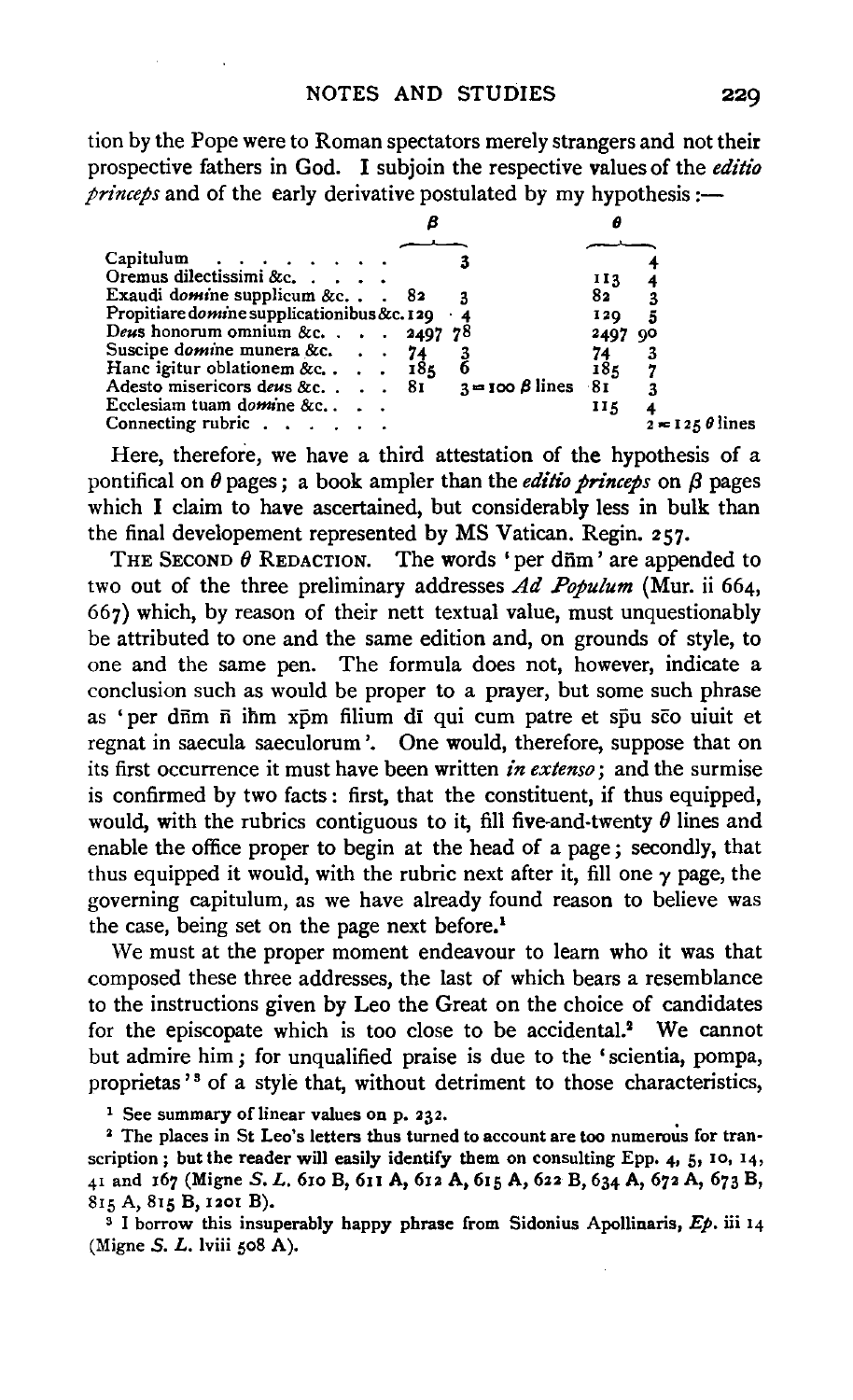## 230 **THE JOURNAL** OF THEOLOGICAL STUDIES

could yet accommodate the balance and rhythm of perilously laboured periods to the number of lines which these must be made to fill if the ultimate whole were to satisfy the exigencies of a scrupulously artistic bibliography. Evidently that was his design; as evidently the design was realized: for the synopsis of values which I am about to exhibit enables me to see that the first of the newly-inserted addresses was so economized in respect of length as that the text of the second, 'Quoniam dilectissimi' &c., should begin at the head of a  $\theta$  page (page x), and that this was so computed as to give a like distinction to the *Consummatio Presbyterii* (page xiiii) and, after it (p. xvii), to what was no mere climax, no mere peroration preceded by a significant rhetorical pause, though certainly it was both of these, but a direct appeal and solemn challenge from speaker to listeners, calling on them to ratify by common acclamation a choice which otherwise had not been final. A distribution of text such as this cannot have been accidental; for nothing could be more felicitous than the appropriation of a new page to the opening scene of a fresh act in the drama. The transition from the sixteenth page to the seventeenth coincided with the brief but eventful interval in which the bishop-elect was conducted to the metropolitan, who, taking him by the hand and presenting him to the electors, resumed, 'Hunc ergo, dilectissimi fratres, testimonio boni operis electum dignissimum sacerdotio consonantes laudibus clamate et dicite *"Dignus est".'* 

In this I see the technical master-touch of the second  $\theta$  redaction of our pontifical ; but we shall, I think, in due time find that even this was improved at the third  $\theta$  redaction, the document being then in such wise re-arranged as that the assistant deacon should turn a leaf of the volume during the moment or two that must elapse before the officiating prelate pronounced the critical 'Hunc ergo dilectissimi fratres '.

There are in the extant document three rubrical details the origin of which would seem to be referable to this, the second  $\theta$  redaction. When the editor introduced the three preliminary allocutions he seems to have retained what had previously been the governing capitula of the respective items, but to have adapted them to their new function of merely subordinate headings by prefixing a necessary qualification to each; thus turning 'AD DIACONUM ORDINANDUM' into 'Oratio ad  $diaconum$  ordinandum', 'AD PRESBYTEROS ORDINANDOS' into ' Oratio *ad presbyteros ordinandos'* and DE EPISCOPIS ORDINANDIS ' into ' *Oratio et preces de episcopis ordinandis* '.

There are also textual peculiarities which this is the proper place for noticing.

The Leonianum draft (Mur. i 421) assumes more than one candidate for the episcopate in its text of the 'Ds honorum omnium'; although,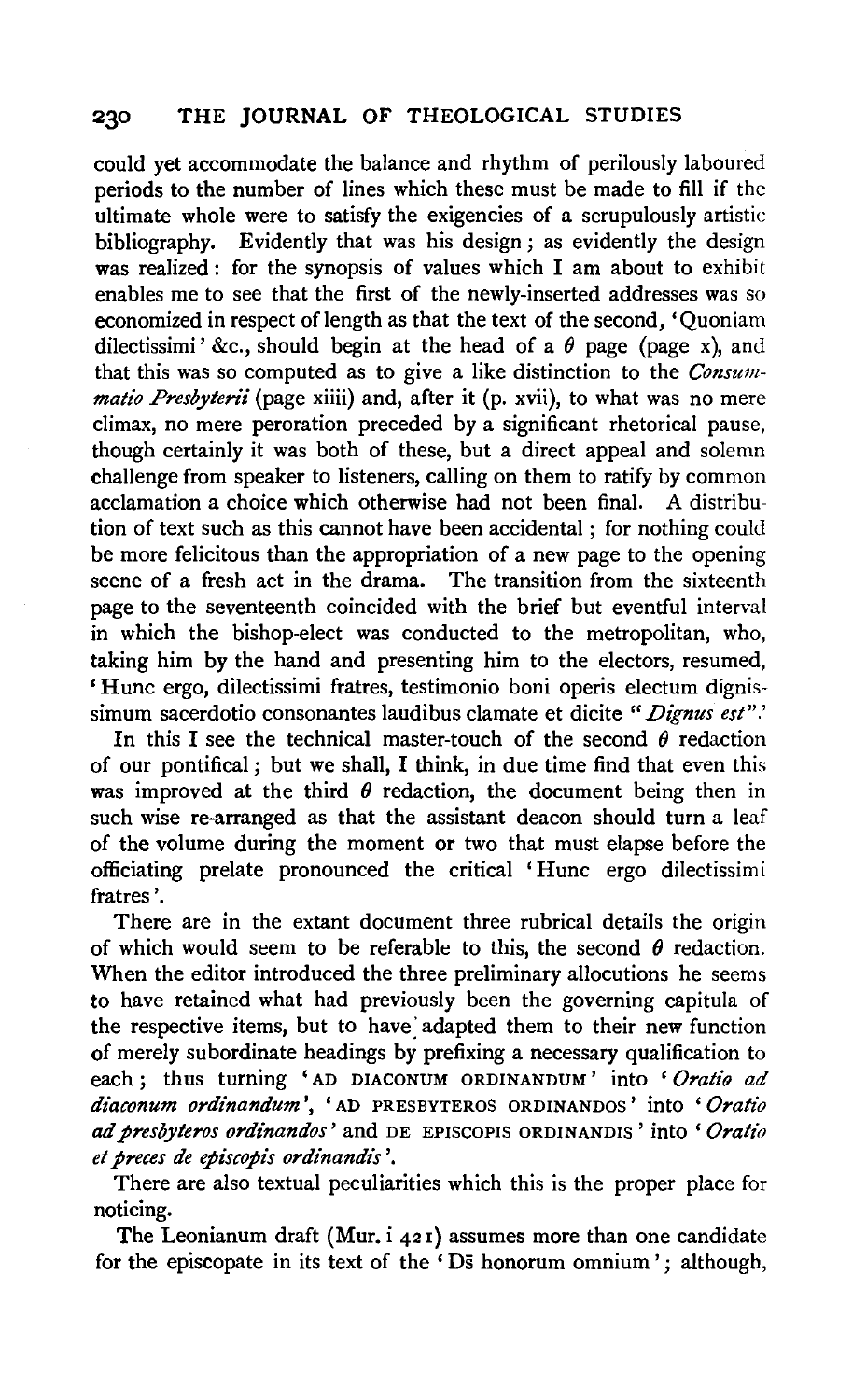probably for a ritual reason, 1 singular inflexions characterize its Secreta and Hanc igitur, not the plural inflexions which would imply a plurality of candidates: and MS Vatican. Regin. 257 in its text of the third item of the present section resembles it *pro hoc,* but with the exception that in one or two places the singular as well as the plural inflexion is given. But surely it would be cause for wonder that the very reviser who himself introduced the two long addresses ' Seruanda est dilectissimi' &c., and 'Dm' totius scificationis' &c., neither of which presupposes more than one candidate, should have been so inconsistent as to retain in the text of the 'Ds bonorum omnium' plural inflexions indicative of several candidates, even if he had found them there. I cannot believe that so minutely careful a scholar as the author of the three preliminary allocutions would forgive himself such an inconsistency, and therefore venture to suggest (i) that at the first  $\theta$  redaction, primarily and in the main a transcription of a strictly Roman book, the 'Ds honorum' retained its plural inflexions, (ii) that at the second  $\theta$  redaction these were replaced by their singular counterparts, which (iii) were retained at the next  $\theta$  redaction; but (iv) that the first of the  $\gamma$  scribes, or the editor for whom he worked—if indeed there was a responsible editor—reinstated the plural forms for no better reason than that they served to distribute the prayer over as many as eighty-six lines, a value which exactly sufficed to make the section end on the last line of a page, at the same time (v) so far respecting his predecessor's careful consistency and his own common sense as to superscribe the singular forms ; and (vi) that most of these have disappeared in the course of successive transcriptions. Hence it is that in the table of linear values I compute the number of letters in the 'Ds honorum' as 2450 (eighty-eight  $\hat{\theta}$  lines) at  $\theta_2$  and  $\theta_3$ , but at 2497 (seventy-eight  $\beta$  lines, ninety of  $\theta$ , eighty-six of  $\gamma$ ) on the five other occasions.

Again, in the Leonianum draft (Mur. i 424) the three constituents of the *Consecratio Presbyteri--'* Oremus dilectissimi' &c., 'Exaudi nos dne' &c., 'Dne sce pater omp.' &c.--assume, in contrast to their title, a plurality of candidates for the presbyterate : but in our document,

<sup>1</sup> Then, as now, each of the newly consecrated bishops would seem, by the Roman rite, to have made his own offering of bread and wine.

In this connexion let me call attention to the only ritually important difference between the Leonianum forms and ours in respect of such constituents as are common to the two documents. The Leonianum text of the Secreta is 'Suscipe die quaesumus munera famuli tui illius et propitius' &c. (Mur. i 421); ours is 'Suscipe diie munera quae tibi offerimus pro famulo tuo *il/o* et propitius' &c.

There is also a slight verbal difference between the two texts of the ' Hanc igitur' ; the Leonianum being ' Hanc igitur . . . ut quod diuino munere consecutus est diuinis effectibus exsequatur. per', whilst ours is 'Hanc igitur , • ut quod diuino munere consecutus est tua in eo protectione firmetur. per'. Ours is, by my hypothesis, the later of the two.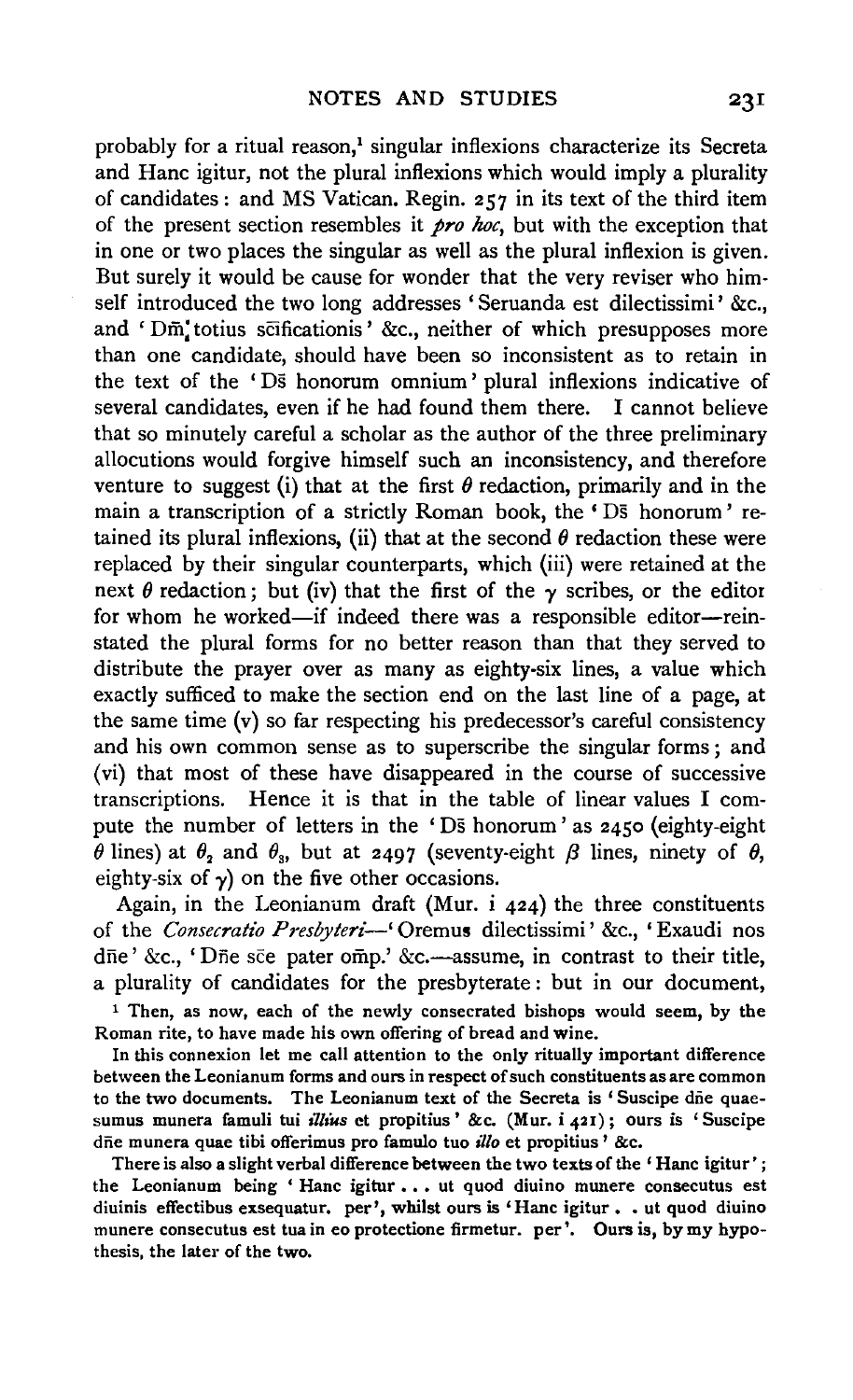|                                                                                                                |                   | Scheme $B$<br>II pages | Scheme $\theta_1$<br>14 pages  | Scheme $\theta$ ,<br>18 pages | Scheme $\theta_{\rm s}$<br>19 pages | Scheme $\gamma_1(q)$<br>22 pages | Scheme $\gamma_3$<br>23 pages |
|----------------------------------------------------------------------------------------------------------------|-------------------|------------------------|--------------------------------|-------------------------------|-------------------------------------|----------------------------------|-------------------------------|
| First leaf $\cdots$                                                                                            |                   | i, ii                  | i, ii                          | vi<br>$\overline{\bf{4}}$     | vi<br>4                             | ×                                |                               |
| ALLOCUTIO AD POPULUM &C.                                                                                       | 38                |                        |                                |                               |                                     |                                  |                               |
| Dilectissimi fratres quamlibet &c.                                                                             | 558 (489)         |                        |                                | 20                            | 20                                  | vii $(x)$<br>20                  | 20<br>x                       |
| Oratio ad diaconum ordinandum<br><b>Contract Contract Contract</b>                                             | 20, 20            | iii 3                  | iii 3                          | $I = 25$                      | $I = 25$                            | $I = 2I$                         | $I = 2I$                      |
| Oremus dilectissimi &c.                                                                                        | 366               | 12                     | 13                             | vii 13                        | vii<br>13                           | viii(xi)<br>13                   | xi<br>13                      |
| $Conservation \t\t\t \t\t\t$                                                                                   | 11                |                        |                                |                               |                                     | п.                               | $\mathbf{I}$                  |
| Adesto quaesumus &c                                                                                            | 1483              | 47                     | 53                             | 53                            | 53                                  | 5 <sup>T</sup>                   | 51                            |
| Deus conlator sacrarum &c. $\cdot \cdot \cdot$                                                                 | 266               | 9                      |                                |                               |                                     |                                  |                               |
| Exaudi domine supplicum &c.                                                                                    | 157               |                        | $6 = 75$                       | 6                             | 6                                   | 6                                | 6                             |
| Ad consummandum diaconatus officium.                                                                           | 32                |                        |                                |                               | T                                   | $\mathbf{r}$                     | I.                            |
| Commune uotum communis &c.                                                                                     | 177               |                        |                                |                               |                                     | 6                                | 6                             |
| Benedictio sequitur                                                                                            | 20                |                        |                                |                               |                                     | $\mathbf{I}$                     | 1                             |
| Domine sancte spei fidei &c.                                                                                   | 455               |                        |                                |                               | 17                                  | 16                               | 16                            |
| ALLOCUTIO AD POPULUM & $c, \ldots$                                                                             | 4 I               |                        |                                | $3 = 75$                      | $3 = 100$                           | $\mathbf{3}$                     | 3                             |
| Quoniam dilectissimi &c.                                                                                       | 1066 -            |                        |                                | 38<br>$\mathbf x$             | xi<br>38                            | 37                               | 37                            |
| Oratio ad presbyteros ordinandos                                                                               | (23), 29          | 2                      | vi<br>-3                       |                               |                                     | $\mathbf{2}$                     | 2                             |
| Oremus dilectissimi &c.<br>$\mathbf{A}=\mathbf{A}+\mathbf{A}+\mathbf{A}$                                       | 155, 153          | 5                      | 6                              | 6                             | 6                                   | 6                                | 6                             |
| Item alia                                                                                                      |                   |                        |                                |                               |                                     |                                  |                               |
| Exaudi nos deus salutaris & c. $\cdots$ .                                                                      | 187, 188          | 6                      | 7                              | 7                             |                                     | 7                                |                               |
| Consecratio                                                                                                    | п                 |                        |                                |                               |                                     | $\mathbf{I}$                     |                               |
| Domine sancte pater &c                                                                                         | $12961$ , $12872$ | $41^1 = 125$           | 47 <sup>1</sup>                | $46^{2}$                      | 46 <sup>2</sup>                     | 44 <sup>2</sup>                  |                               |
| Consummatio presbyterii                                                                                        | $22^{1}$          |                        | 2                              | $I = 100$                     | $I = 100$                           | $\bf{I}$                         |                               |
| Sit nobis fratres communis &c                                                                                  | 227(232)          |                        | $\mathbf Q$                    | xiiii 9                       | xv<br>9                             | 8                                | 8                             |
| Item benediction and annual service and annual service and annual service and annual service and annual servic | 14                |                        |                                |                               |                                     |                                  | $\mathbf{I}$                  |
| Sanctificationum omnium &c                                                                                     | 711               |                        | $26 = 100$                     | 26                            | 26                                  | $25^{\circ}$                     | $25 = 231$                    |
| Consecratio manus                                                                                              | 16                |                        |                                |                               |                                     |                                  | xxii<br>2                     |
| Consecrentur manus istae &c. $\ldots$ .                                                                        | 152               |                        |                                |                               |                                     |                                  |                               |
|                                                                                                                | 8.                |                        |                                |                               |                                     |                                  | $\bf{I}$                      |
| Unguantur manus istae &c                                                                                       | 307               |                        |                                |                               |                                     |                                  | II                            |
| EXHORTATIO AD POPULUM &C.                                                                                      | 40                |                        |                                |                               | 2                                   | $2 - 231$                        | $2 = 2I$                      |
| Seruanda est dilectissimi &c.                                                                                  | 1050              |                        |                                | $38 - 75$                     | $38 = 75$                           | xviiii (xxii) 40                 |                               |
| Hunc ergo dilectissimi &c.                                                                                     | 115               |                        |                                | xvii                          | xviii                               |                                  | xxiii 40                      |
| Oratio et preces de episcopis & $c. \cdot \cdot \cdot$                                                         | (21), 35          | viii 3                 | $\mathbf{x}$<br>$\overline{4}$ | 3                             | 3                                   | $2 = 42$                         | $2 = 42$                      |
| Oremus dilectissimi &c.                                                                                        | 113               |                        | 4                              | 4                             |                                     | xxi (xxiiii)                     | xxv                           |
| Exaudi domine supplicum &c. $\cdot$ .                                                                          | 82                | 3                      | 3                              | 3                             |                                     |                                  | 3                             |
| Propitiare domine &c., $\ldots$ , $\ldots$                                                                     | 129, 130          | 4                      | 5                              | 5                             | 5                                   |                                  |                               |
| $Collectio$ sequitur $\ldots$                                                                                  | 17                |                        |                                |                               |                                     | $\bf{I}$                         | $\bf{I}$                      |
| Deum totius sanctificationis & c                                                                               | 1418(1427)        |                        |                                | 51                            | 51                                  | 49                               | 49                            |
| Consecratio.                                                                                                   | 11                |                        |                                |                               |                                     | $I = 63$                         | $I = 63$                      |
| Deus honorum omnium &c.                                                                                        | 24971, 24502      | 781                    | 90 <sup>1</sup>                | 882                           | 882                                 | xxiiii (xxvii) 86 <sup>1</sup>   | xxviii 86 <sup>1</sup>        |
| Superoblata $\cdots$ $\cdots$ $\cdots$                                                                         | п                 |                        |                                |                               |                                     | т                                | п                             |
| Suscipe domine munera &c.                                                                                      | (74), 83          |                        | 3                              | 3                             | 3                                   |                                  |                               |
| Hanc igitur oblationem &c. $\cdots$                                                                            | 185               | $\frac{3}{6}$          | 7                              | 7                             |                                     |                                  |                               |
| Adesto misericors deus &c.                                                                                     | 81                | $3 = 100$              | 3                              | Â                             | 3                                   |                                  |                               |
| Item alia                                                                                                      |                   |                        |                                |                               |                                     |                                  |                               |
| Ecclesiam tuam domine &c.                                                                                      | 11.5              |                        |                                | $4 - 175$                     | $4 - 175$                           | 내 ㅠ 10월                          | $4-107$                       |
| From the following $\ldots$ .                                                                                  |                   |                        | $2 - 125$                      |                               |                                     |                                  |                               |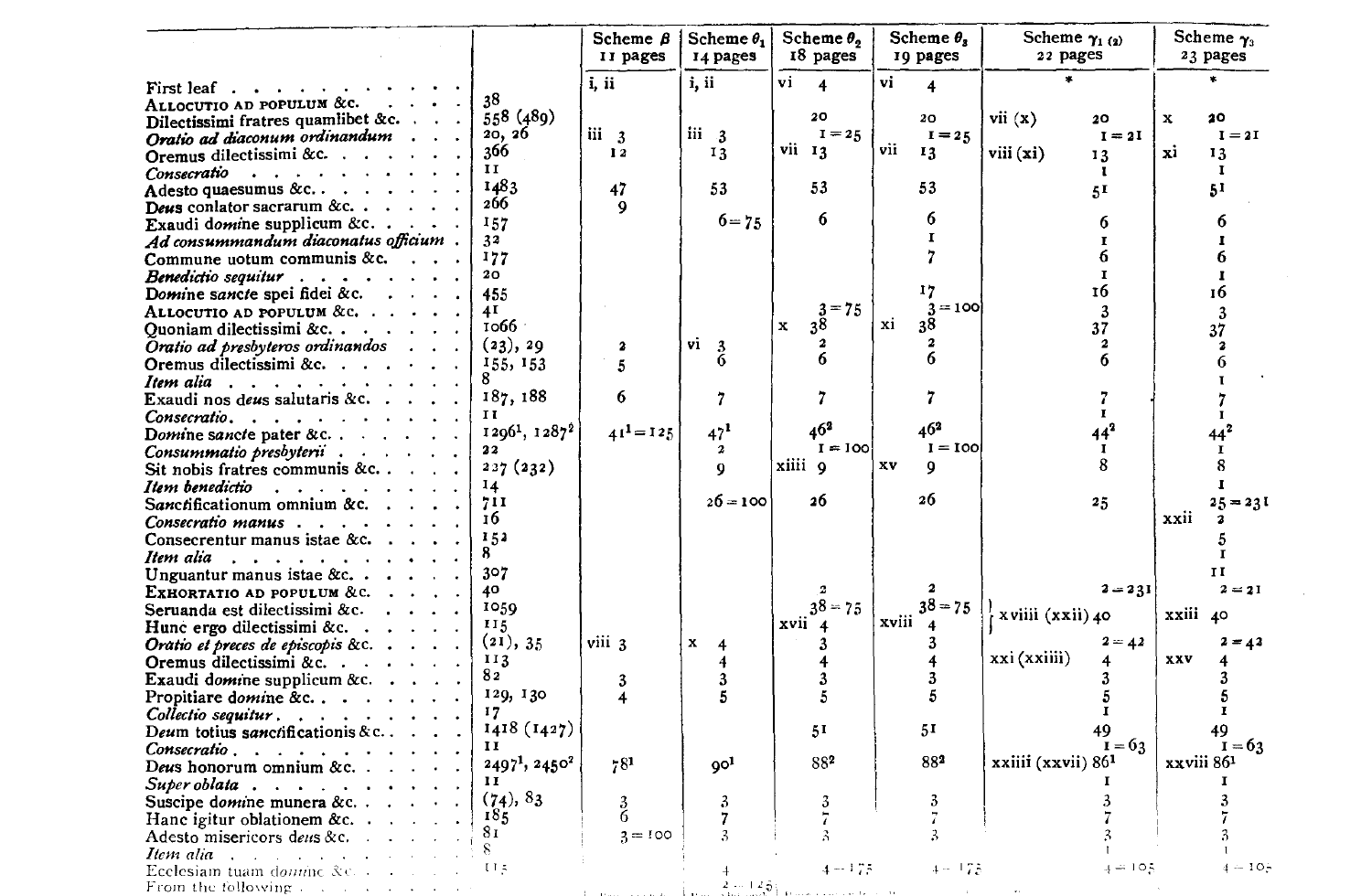while the 'Exaudi nos' and the 'Die sce' assume only one candidate, the 'Oremus dilectissimi' is so inconsistently worded—'ut super hunc famulum tuum ... ut quae suscipiunt ... exsequantur'-as very strongly to suggest the inference that at some early stage in the editorial developement of the item that constituent and, in accordance with it, the other two as well must have assumed a plurality of candidates. Bearing in mind therefore, the peculiarities of inflexion in our third item which were just now examined, I think the most probable account of these in the second item to be (i) that the Roman precedent was followed in  $\theta_1$  in respect of all three constituents, but (ii) that the compiler of  $\theta_2$ replaced inflexions implying plurality by their counterparts in the singular number, and (iii) that the contradiction which disfigures our text of the 'Oremus dilectissimi' is the result of some later carelessness. Hence 'Oremus dilectissimi' is the result of some later carelessness. in my list the two sets of values 155, 187, and 1296 (forty-one  $\beta$  lines, forty-seven of  $\theta$ ) for  $\beta$  and  $\theta_1$ , but 153, 188, and 1287 (forty-six of  $\theta_1$ , forty-four of  $\gamma$ ) for  $\theta_{\bullet}$ .

It certainly is a remarkable coincidence that, just as plural inflexions would have given the 'Ds honorum omnium' too extended a text for the linear capability of our document at the second and third of the  $\theta$  redactions postulated by my hypothesis, though not at the first, so at the second and third would a like difficulty have arisen had plural inflexions been retained in the 'Die see pater omp.' of the form for the ordering of presbyters. To me the coincidence is reassuring : because it serves to corroborate my theory of a first  $\theta$  redaction and of the constituents proper to it ; because it serves to prove that the reviser who first assumed as normal the presence of only one candidate for priesthood and for episcopate was the editor to whom we are indebted for the three preliminary allocutions, for these assume but one candidate ; because it justifies my estimate of the scrupulously minute stichometrical skill for which I just now gave credit to the author of those addresses, for his 'Quoniam dilectissimi', preliminary to the second item, comprises 1066  $[ = 38 \times 28 + 2]$  letters, his 'Seruanda est' before the third item 1059  $\left[ = 38 \times 28 - 5 \right]$  letters, and his 'Hunc ergo dilectissimi' 115  $[=4 \times 28 + 3]$ ; because, regard had to these values, it justifies the opinion that the conclusion to his 'Dilectissimi fratres ', preliminary to the first, was properly worded and set forth in full, its value thus being  $558$  [= 20 X 28 - 2] letters, and because it seems to shed a gleam of light on one period in the external history of the document.

The long constituent, 'Dm totius scificationis' &c., which precedes the prayer of consecration in the last of the three items, except that in one place it has suffered at the hands of the copyists,<sup>1</sup> is, as an example

 $<sup>1</sup>$  In no instance would scribal corruption of the text be likely to make any great</sup> difference in its value as computed in terms of letters. In terms of lines there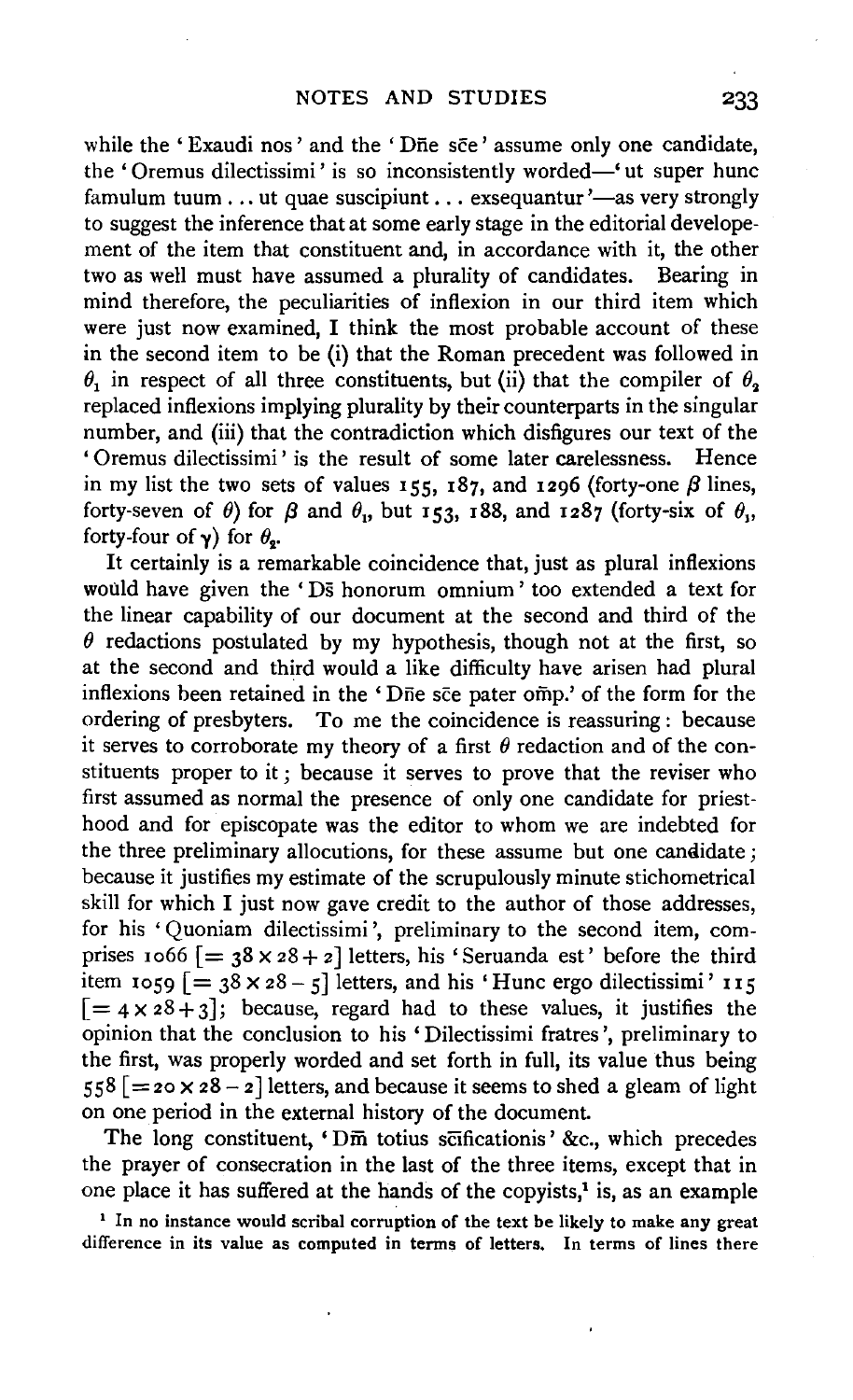of the academical style, entirely worthy to rank with the three preliminary allocutions. Like the ' Seruanda est dilectissimi fratres ', it is replete with instructions to be found in the letters of Leo the Great,<sup>1</sup> and thus has a *prima facie* claim to be attributed to the same redaction with that address. When we compute the values of the several successive issues of the whole pontifical in terms of sheets or membranesthat is to say, in terms of quadruples of pages-we shall find the attribution justified.

THE THIRD  $\theta$  REDACTION. I hope when discussing the fourth and fifth of the eight sections into which the extant document resolves itself to justify my attribution of the *Ad Consummandum Diaconatus Officium*  (Mur. ii 666) to a redaction somewhat later than  $\theta_2$ , but by the same pen. Meanwhile, one or other of two corrections must be made in its first constituent. Either we must turn the ablatives in 'qui in diaconatus ministerio praeparatur leuitico' into accusatives, thus correcting a Merovingian depravation; or we must elide 'in', making 'ministerio ... leuitico' a dative governed by 'praeparatur '. Compare the ' ut ... successor praeparatur ecclesiae' in the third of the preliminary addresses.

THE  $\gamma$  REDACTIONS. If the deviser of the first  $\gamma$  scheme set the rubric *Oratio ad diaconos ordinandos* at the foot of his sixth page the task that lay before him was to transcribe on  $[22 \times 21] = 462$ , or perhaps 460, lines of the average capacity of  $29\frac{1}{3}$  letters, material which had hitherto filled 471 lines of twenty-eight letters; and, the space at

might be none. In the present instance Mgr Duchesne's very clever emendation makes a difference of only three letters, lowering  $148$  to  $145$ . For 'pastorali erga creditas sibi oues *domini* diligentiae eius semper se flagrantissimum ad probans. Te delictorum adigitur praefuturus ex omnibus electus ex omnibus uniuersis ' &c., he reads, 'pastorali erga creditas sibi oues *domini* diligentia eius semper se flagrantissimum adprobans mandatorum. Ut igitur praefuturus omnibus electus ex omnibus uniuersis' &c. ( *Origines* p. 36o). I think, however, that 'semper se flagrantissimum adprobans *dilectorem* ' would be much better than ' semper se flagrantissimum adprobans *mandatorum* ' ; for not only is ' *dilectorem* ' an exceedingly simple substitute for *'delictorum* ', it yields an excellent sense and makes a pretty antithesis to the preceding ' diligentia eius '. But, even so, the adjective ' pastorali' stands unsupported. I propose to insert ' cura '-' pastorali cura erga creditas sibi oues domini, diligentia eius '-where 'diligentia eius' is synonymous with ' amore eius '-' semper se flagrantissimum adprobans dilectorem' &c. The similarity of an uncial  $CURA$ to an uncial ERGA would account for the omission of the former.

I just now saw in the numerical values of the preliminary addresses what looked like proof of minute care taken by the compiler of  $\theta_2$  to make each of them fill, as nearly as might be, an integral, not a mixed, number of lines. An inserted 'cura' would give us, the final 'per' included, a total of  $\lceil 1419 = 51 \times 28 - 9 \rceil$  letters; where again we have an integral number of lines if, with the Vatican codex, we add to 'per' the unusual ' *dominum nostrum* ihcum '.

<sup>1</sup> See Epp. 5, 14, 41 (Migne S. L. liv 615 B, 673 A, 815 B).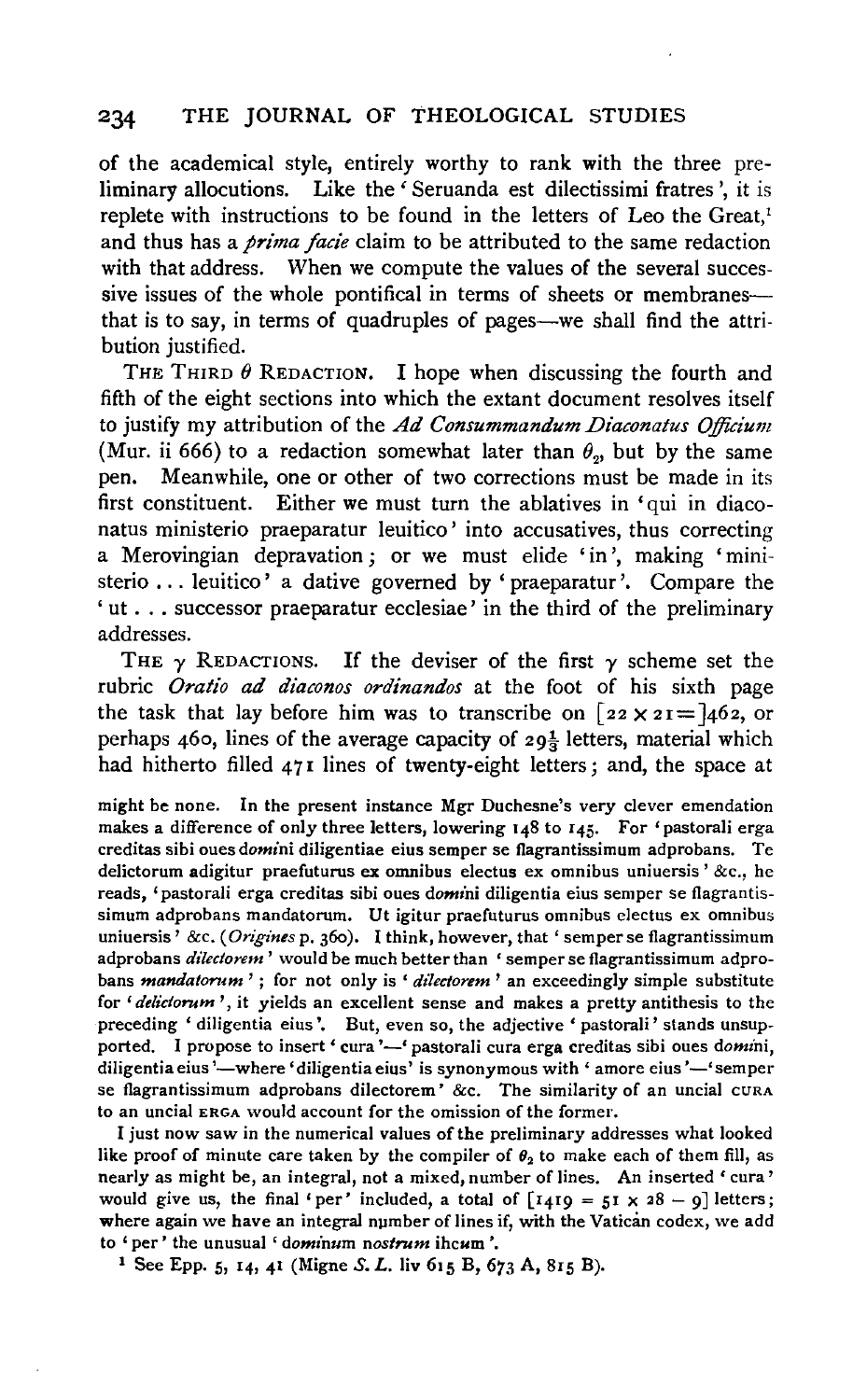his disposal thus being more than he needed, he seems to have resorted to the simple, if inartistic, expedient of minor rubrics, an expedient employed in years long passed away by successive editors of the Leonian Sacramentary. He could make the first and second items fill eleven pages, if only in two places he devoted a line to *'consecratio* ', and in another place a line to 'Benedictio sequitur'. By inserting 'Collectio *sequitur'* and ' *Consecratio'* each of them on a line of its own, he could make the first half of the third item fill five pages ; and, starting with the ' Ds bonorum ' on a fresh page, he could by means of a *'Super oblata* ' and an ' Item alia' fill five more.

It was, I suspect, the last of the long series of scribes that introduced the two rubrics *'Item alia'* and *'Item benedictio'* into the second of the three forms, then making it conterminous with page xxi of the volume in order to devote a fresh page to the new rite of the *Consecratio Manuum* (Mur. ii 669). In the governing rubric of this insertion we have, though perhaps by clerical oscitancy, a singular inflexion in place of a *plural-Consecratio Manus* for *Consecratio Manuum-a* subjective consequence, it may be, of a silent 's' in the plurals of the scribe's vernacular; and, in its first formula 'Consecrentur manus *istae*  et sCificentur per *istam* unctionem ', an idiom of commonplace occurrence in mediaeval Latin ; while the second formula is thus conceived : 'Unguantur manus istae sicut unxit samuel dauid ita unguantur et consecrentur . . . in nomine . . . facientes imaginem scae crucis ' &c. Other pieces of presumably inserted work as exceptional as this in idiom, in construction, or in both, are in store for us in the next two sections ; and, inasmuch as each of them represents a single page of  $\gamma$  lineation, I attribute them, like this, certainly to a barbarous age, and presumably to either the penultimate or the last general redaction.

SECTION III. THE DEDICATION OF VIRGINS AND OF WIDOWS.

In my article on the Leonian Sacramentary  $(f, T, S, vol. \times p. 82)$ I found that, by a singular anomaly, its *Ad Virgines Sacras* is one line in excess of three  $\beta$  pages; but, collating its text (Mur. i 444) of the prayer of dedication, 'Ds castorum corporum benignus habitator' &c., with that exhibited by our document  $(i\delta)$ . ii 674), I now perceive that the latter reads, in the first sentence, 'ad experientiam bonorum ', not 'ad experientiam quorundam bonorum'; and, about the middle of the latter half, 'protectionis tuae munimen', not 'protectionis tuae munimen

<sup>&</sup>lt;sup>1</sup> See list of linear values, page 232.

<sup>2</sup> With this contrast the following conjunction of two idioms from the *Consecratio Altaris,* 'Consecrare et sCificare digneris dfie patenam *hanc* per *istam*  unctionem ' &c.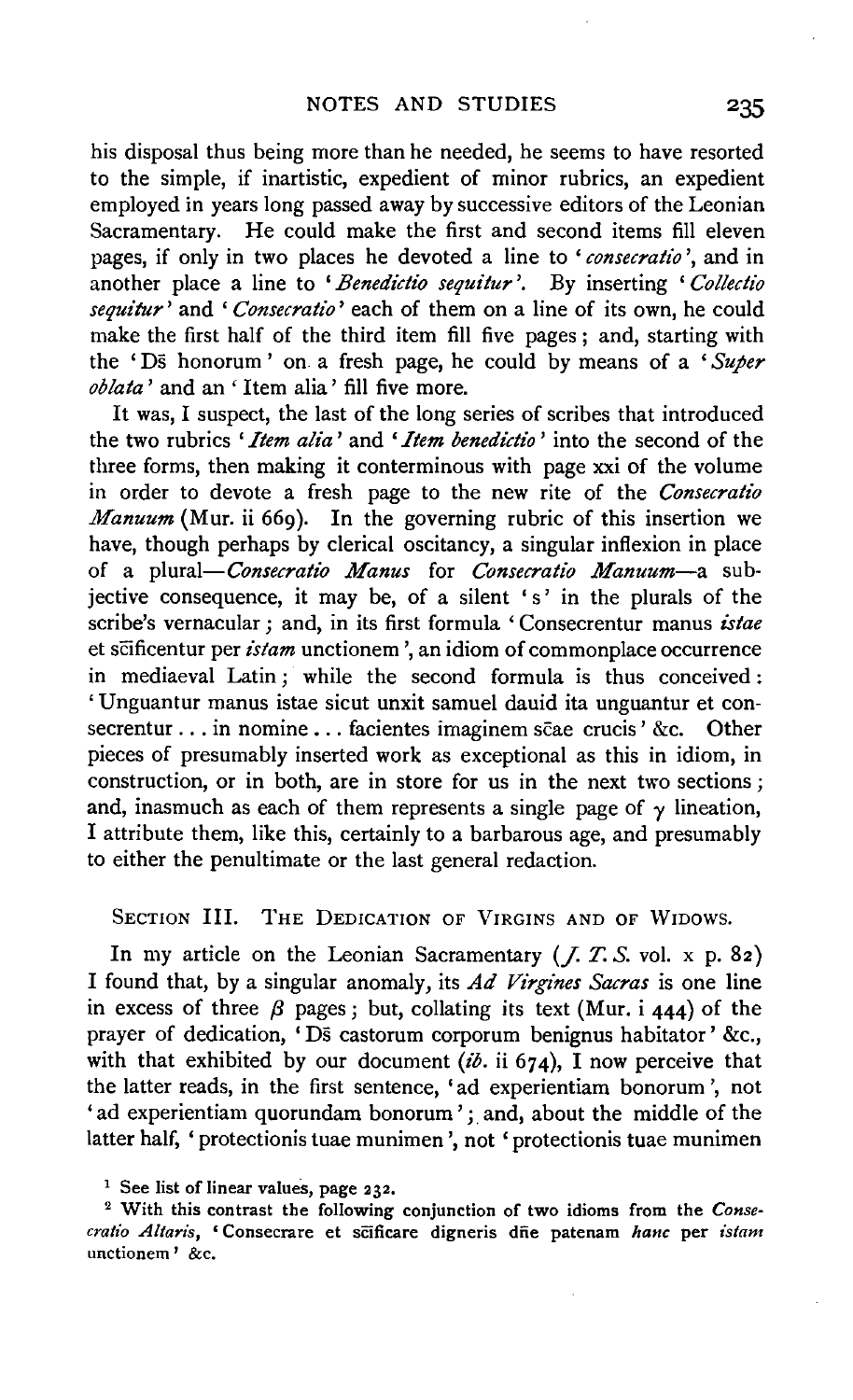et regimen'.<sup>1</sup> Thus, 2185 letters are reduced to 2167 (sixty-nine to sixty-eight  $\beta$  lines), with a result as follows:—

Capitulum ...... . 3 Respice *domine* propitius &c. *Respice domine propitius &c.* 110 4<br>Deus castorum corporum &c. . 2167 68=75  $\beta$  lines

Now, whether or not, as is probable, 'quorundam' and 'bonorum ' be tentative alternatives, one of which would have been out of place in a finally corrected text ; whether or not 'munimen ' and 'regimen ' be tentative alternatives ; whether or not, as again is probable, 'honor ' and 'gaudium' in the last sentence<sup>2</sup> be tentative alternatives, the mere fact that the Leonianum text would not have been longer by a line than its due stichometrical value had it been identical with ours in having neither 'quorundam' nor 'et regimen' raises a prejudice in favour of ours ; for it suggests the inference that ours is an editorially corrected and approved text, as against an uncorrected or discarded text in the other document.

Again: the Leonianum, not far from the beginning,<sup>3</sup> reads 'Quando enim animus ... legem naturae ... euinceret nisi tu banc flammam clementer accenderes, tu hanc cupiditatem benignus aleres?'; and, about the middle,<sup>4</sup> 'ut cum . . . super  $\overline{\text{s}}$ cum coniugium initialis benedictio permaneret existerent tamen sublimiores animae quae in uiri ac mulieris copula fastidirent conubium concupiscerent sacramentum nee imitarentur [? *nee hoc implicarentur]* quod nuptiis agitur sed diligerent quod nuptiis praenotatur'; where 'fastidirent conubium' may be a suggested substitute for 'concupiscerent sacramentum'. Be this as it may, ours is a very different text: 'Quando enim animus . . . legem naturae ... euinceret nisi tu per liberum arbitrium hunc amorem uirginitatis clementer accenderes banc cupiditatem in earum corde benignus aleres?', and 'ut cum . . . super copulam tua benedictio permaneret existerent tamen sublimiores animae quae non hoc concupiscerent quod habet mortale coniugium sed hoc eligerent quod praemittit xpi ecclesiaeque sacramentum'. The two forms are stichometrically equivalent,<sup>5</sup> but there is a material and unquestionable difference between them. That of the extant Leonianum is applicable to women who, after living in the state of wedlock, have been inspired with *dilectio* for a life of continence; ours cannot be understood of any but of those who of their own free choice have made it their *electio* to realize in their own person the 'perpetua uirginitas' which in the Leonianum as well as in our document is the burden of the immediate context and the inspiring idea of

 $4$  *lb.*  $140:8$ .

<sup>1</sup> At pp. 139:27, 140: 18 in Dr Feltoe's edition.<br><sup>3</sup> *lb.* 139: 32.<br><sup>5</sup> Ours is only three letters in excess of the other.

<sup>2</sup>*lb.* 140 : 27.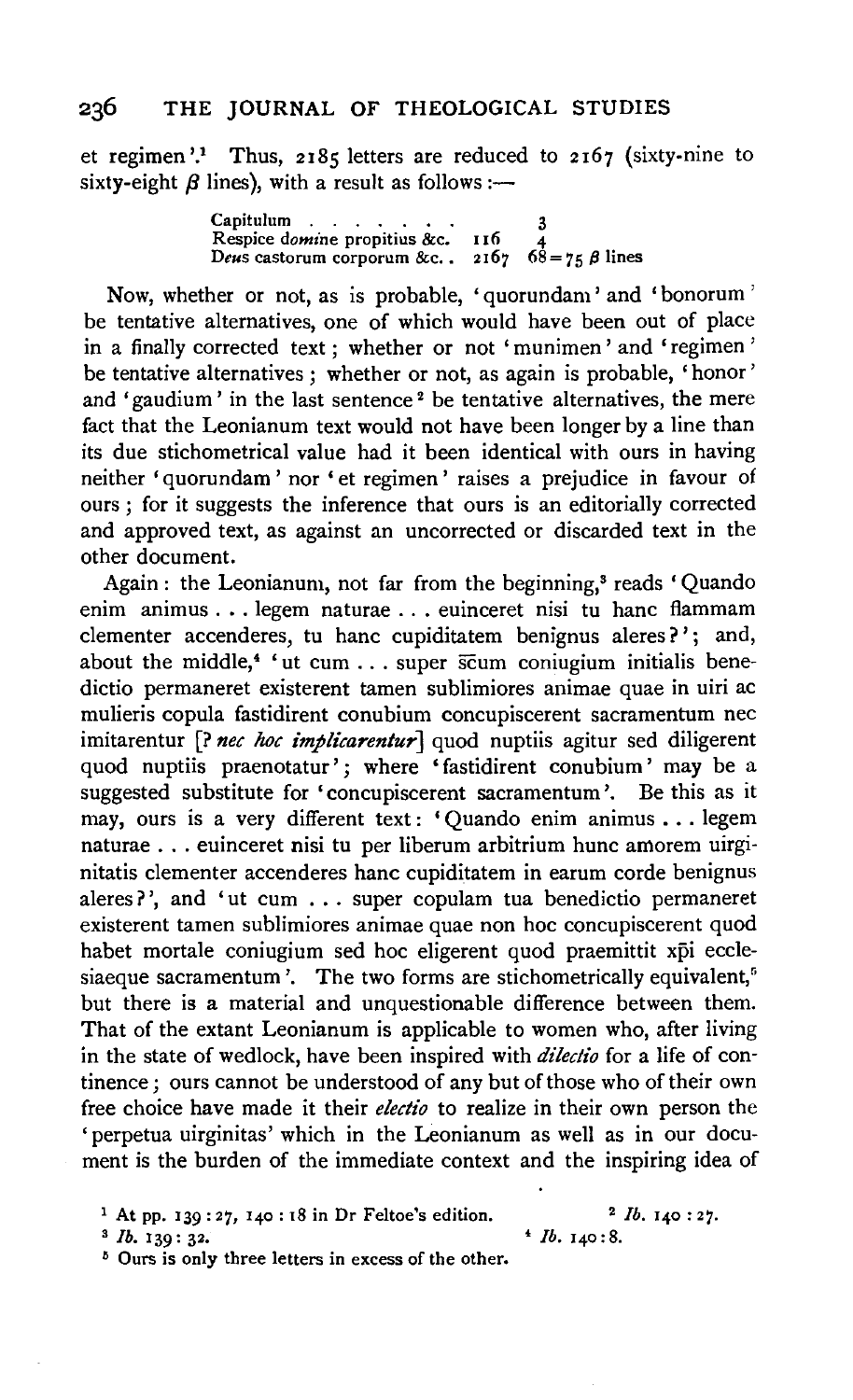all the other portions of the constituent. In other words : the Leonianum phrasing of the two passages puts them out of focus with their immediate setting ; ours does not. It is therefore unlikely that the extant Leonianum text should have been the earlier of the two, and impossible that it should be the finally authentic one of the two. Ours may be. Hence once more, as in the case of the 'Ds honorum omnium', the value of the so-called *Missale Francorum* as a repertory of literary evidence.

But for these differences, the two texts are identical until, as we approach the end of the prayer, the Leonianum reads (in 456 letters) • Sit in eis dne per donum sps tui prudens modestia sapiens benignitas ' &c., &c., &c.<sup>1</sup>; while ours has 'Sit in eis dne per donum sps tui prudens modestia et quod sunt professae custodiant scrutatori pectorum non corpore placiturae sed mente' (115 letters). 'Transeant in numerum sapientium puellarum' &c., &c., &c. (336 letters). Now, I believe that our prayer ended originally at ' sed mente ', and hope presently to justify that opinion in so far as concerns the *editio princeps* of our docu-But, inasmuch as by the hypothesis the *editio princeps* of our document was the work of some Bishop of Rome, that hypothesis obliges me to infer that there may have been a moment in the history of the Leonianum at which there, as well as here, the last words of the prayer were 'sed mente ', its last clause being identical with our 'Sit in eis . . . sed mente'. If so, and if we are right in excluding 'quorundam' and 'et regimen' as intrusive alternatives, we have a final Leonianum value of  $2167$  and before it a lower value of  $(2167 - 456 +$  $I I_5 = I_1826$  letters. Will this inference bear the test of the  $\theta$  criterion? Again, the last paragraph of the Leonianum text has a change, 'tu eis honor sis . . . in ieiunio cibus in infirmitate medicina ', which, by reason of the sudden change of subject from a third person plural to a second person singular-' famulae tuae' to 'tu'-and the consequent dislocation of the construction, reads like an awkwardly inserted piece of' padding'. It comprises 174 letters, so that its omission would reduce 2167 to 1993. Will this value bear the test of the  $\alpha$  criterion? Each of these questions must be answered in the affirmative; witness the following  $s$ yllabus of values  $:=$ 



Thanks, therefore, to the information given us by the so-called *Missale Francorum* as to the inadmissibility of the readings 'quorun-

<sup>&</sup>lt;sup>1</sup> Feltoe 140: 22.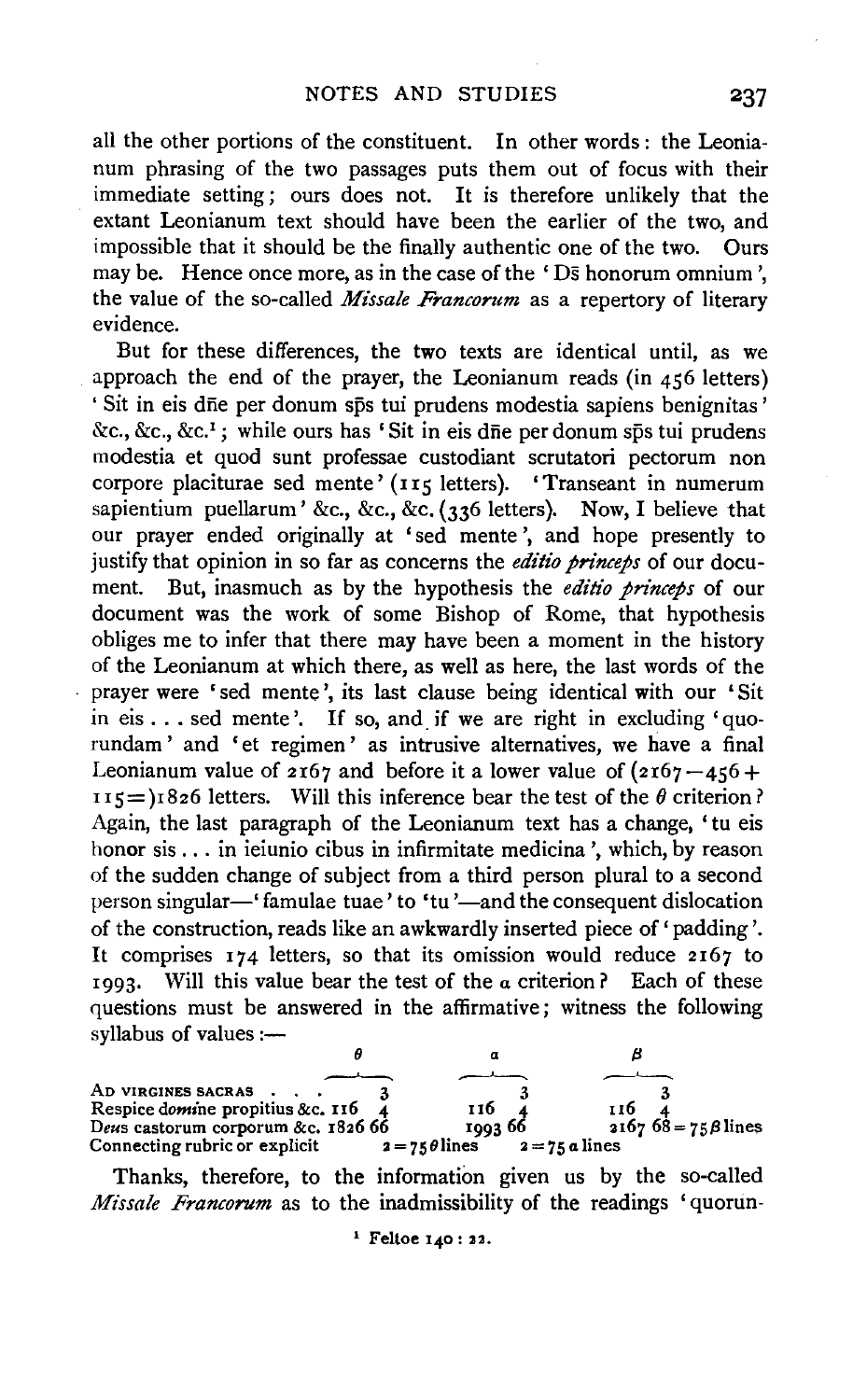dam' and 'et regimen' in the Verona text of the 'Ds castorum corporum ', we have it in our power to reconstruct, what otherwise were impossible, a stichometrically perfect last, or  $\beta$ , redaction of the  $Ad$ *Virgines Sacras* of the Leonian Sacramentary as well as for the other sections of that document. Thanks, too, to the inferences it suggests as to the earlier history of the 'Ds castorum corporum ', we have it in our power, as for the other sections of the Leonian Sacramentary, so also for the *Ad Virgines Sacras*, to reconstruct first a  $\theta$ , then an  $\alpha$ , redaction.

I. As to our own text of the ' Ds castorum corporum benignus habitator ', I believe it to be the resultant of no fewer than three successive enhancements of the primary text, 'Ds castorum . . . sed mente'; that is to say, that it is derived thence by three descents, not by two; that each of these descents was, as already has been intimated and as indeed must be evident, in a line different from that discernible in the Leonianum, a difference which may be of service in throwing light on the external history of the document ; and, further, that these extended over a much longer space of time than the Leonian pedigree.

As it now stands, it is worded thus :- ' $\overline{D}$ s castorum corporum ... non corpore placiturae sed mente. (r) Transeant in numerum sapientium puellarum ut caelestem sponsum accensis lampadibus cum oleo praeparationis expectent nee  $\overline{[(3)}$  turbatae improuisi regis aduentu secuturae cum lumine ut praecedentium choro iungantur occurrant nec excludantur cum stultis. (2) Regalem ianuam cum sapientibus uirginibus licenter introeant et in agni tui perpetuo comitatu probabiles mansura castitate permaneant. per.'

 $(r)$  The passage 'Transeant in numerum ... cum stultis', if we except the words which I include within square brackets, is written in the normal style and contains nothing to invite remark on critical grounds. But it certainly is noteworthy as introducing an entirely new subject; for throughout the whole of the preceding context—that is to say, from the first words, 'Ds castorum corporum benignus habitator ', to the last, 'non corpore placiturae sed mente'—there is no reference whatever to the parable of the wise and foolish virgins. Theologians will observe this fact with interest; and bibliographers will, I think, share with me the opinion that the addition I detect was made by some editor who wished by means of it, whether with or without other new material, to fill an integral number of pages of one or other of the three systems  $\beta$ ,  $\theta$ ,  $\gamma$ , but with preference for the second of these; for there does not seem to have been a second  $\beta$  redaction, and the normal Latin in which the passage is written seems, so far at least as our document is concerned, to have fallen into desuetude before the period of the  $\gamma$ transcriptions.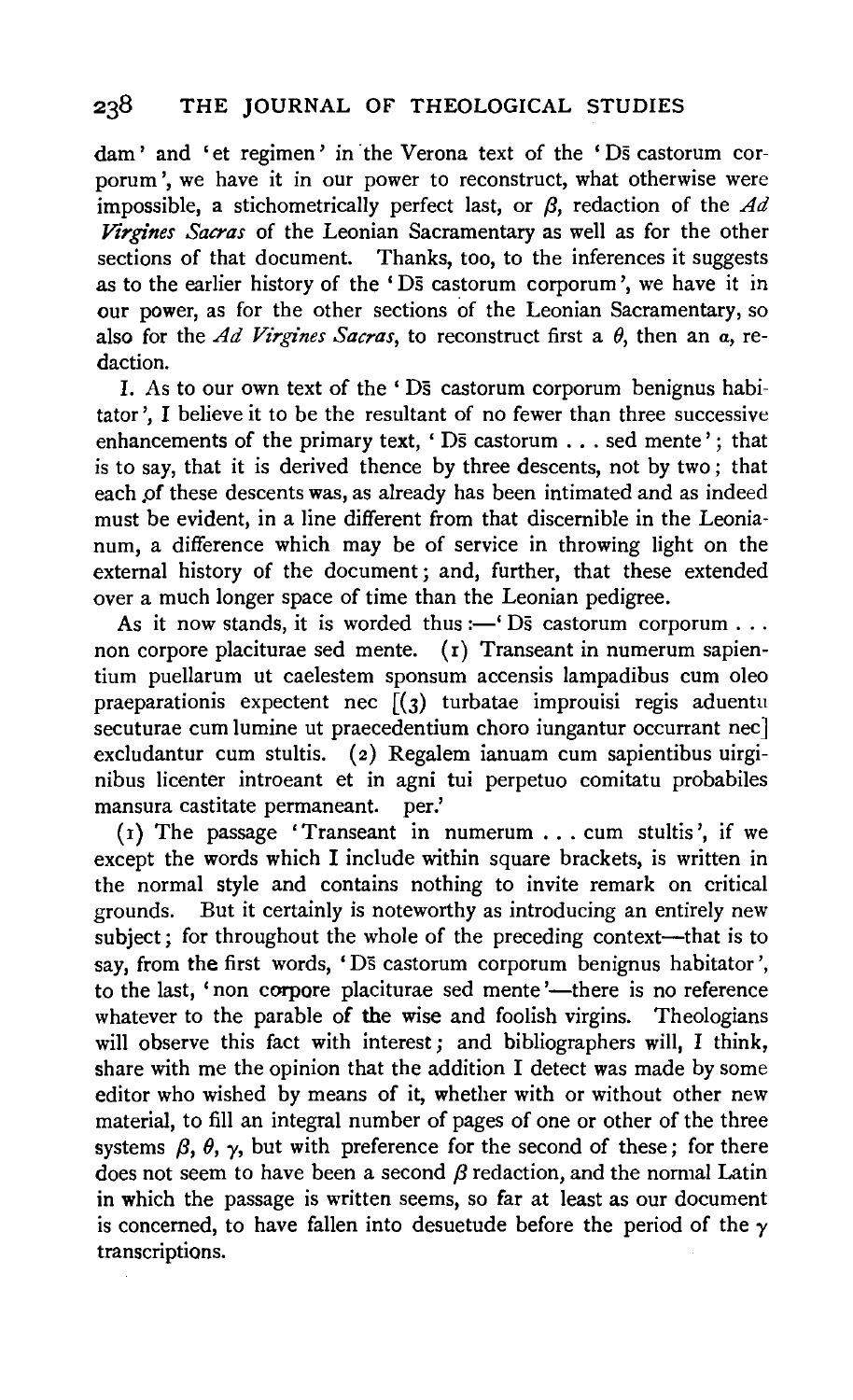( $2)$  To this 'Transeant in numerum sapientium puellarum ... nec excludantur cum stultis ', the next succeeding passage, 'Regalem ianuam ... permaneant ', exhibits striking contrasts. Now (i) the *sapientes*  are not, as before, *puellae* but *uirgz'nes,* a difference which might be allowed to pass without remark, were it not that, while the *puellae* of the 'Transeant in numerum' are the mere equivalent of our *damsels, uirgines* is susceptible of equation with our *nuns,* a smaller and irrevocably dedicated class. Now (ii) the entrance is no ordinary doorway, but a *regalis ianua*, the *porte royale* of some great abbey or the *regia* 1 of ceremonial admission to the strict enclosure of a monastery of women. Now (iii) the personage expected is not, as in the parable, a personage to be escorted to his house and left there, but one in whose company the *sapientes* hope to dwell perpetually, while (iv) he in his turn is now no longer a bridegroom but the Lamb of the apocalyptic vision. This kaleidoscopic phantasmagoria obliges us to regard the passage 'Regalem ... permaneant' as adventitious-and adventitious, it may be, by no slight chronological interval—to the sentence immediately before it. But though it is textually the last-placed passage of the prayer, I do not think that in respect of time it is its latest enhancement ; for, like the *Ad consummandum Diaconatus Officium* in the preceding section, it has the contrasted characteristics of a good grammatical construction and a scarcely idiomatic phraseology, and may therefore claim chronological precedence of the ' turbatae improuisi ... occurrant nee' which so curiously disbalances the construction of the 'Transeant in numerum '. If style may be our guide, its first appearance must be attributed either to the third  $\theta$  redaction or to the first of the  $\gamma$  triad. The stichometry of the section would seem to demand the latter of the two alternatives.

(3) The chaotic 'turbatae improuisi . . . occurrant nee' differs from the context in which it is set by changing the coming personage from a bridegroom into a king who arrives  $\frac{\partial^2}{\partial x \partial y}$  *a limproviste* and by picturing two companies of *sapientes,* a choir who go before and a light-bearing group who follow after, and whom it identifies with the postulants for admission. If style may be our guide, it cannot be earlier than the last general redaction.

The four successive values thus obtained are 183x, 1958, 2076 and

1 St Caesarius of Aries in his Rule, § 13, enjoins thus: ' Ianua monasterii nunquam extra basilicam cum uestra uoluntate uel cum uestro permissu fiat.' Migne *S. L. lxvii* 1118 B. For *regia* in the sense of state gateway see *Becket Memorials*, Rolls edition, vii 17, 265, 'Cum ego pauper et dolens tantae maiestatis regiam pulsaverim' and 'regiam illam clementiae tuae pulsantes ', and delete the editorial footnote to the former passage. See also the ' ad regias aedis sacrae ' of Gregory of Tours, H. F. iv § xiii (Migne S. L. lxxi 279 A).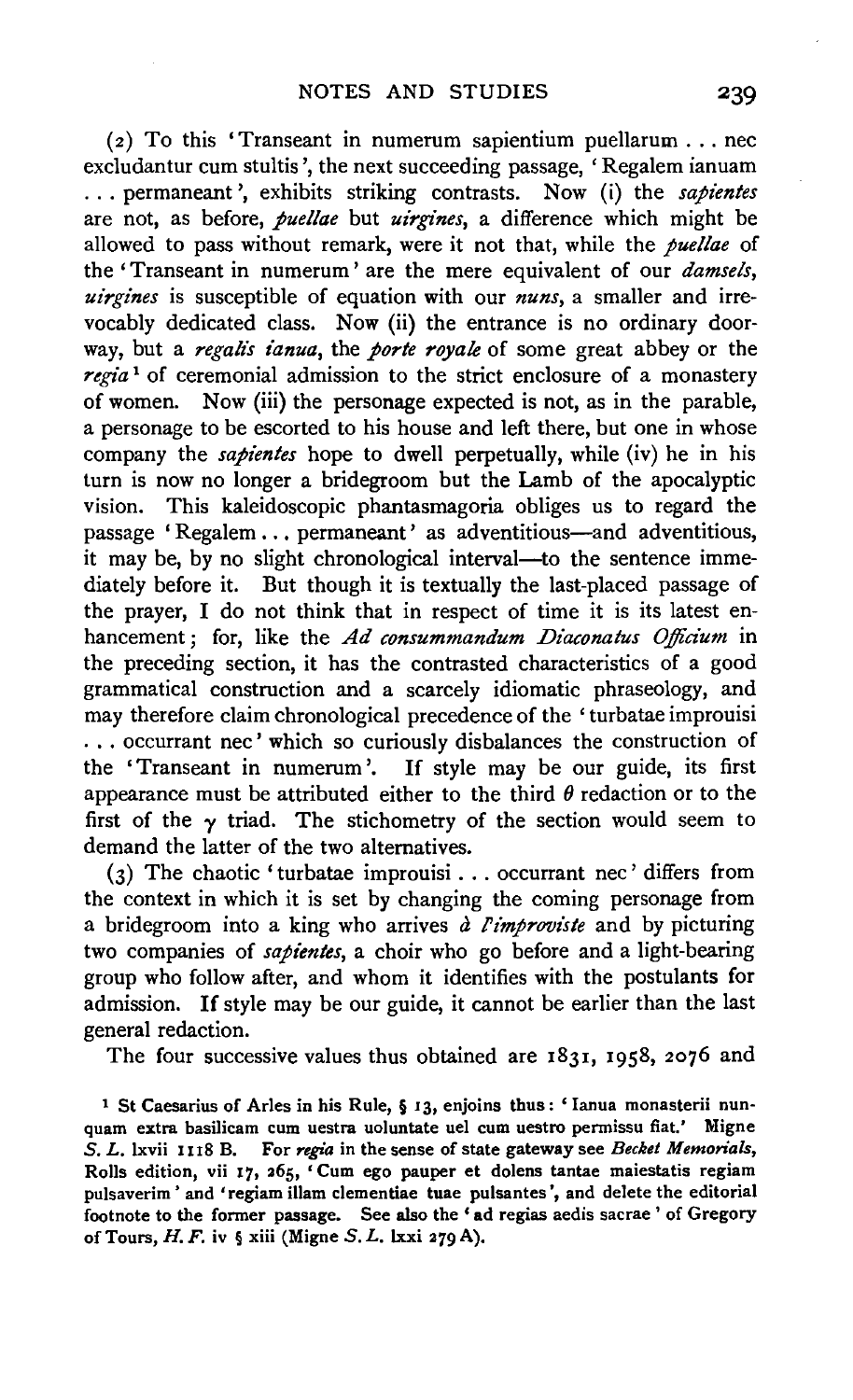2164; but the first of these must, I think, be made to undergo a very slight reduction.

For reasons presently to be explained, the prayer 'Respice dfie propitius' &c., which survives as the first constituent of the Leonian  $Ad$ *Virgines Sacras,* and which, by my hypothesis, was the first constituent of the *editio princeps* of our own *Benedictio super Virgines*, was, by the same hypothesis, superseded at a comparatively early date by the prayer 'Omp. semp. ds adiuua' &c., and we must conjecture as best we can as~to whether it was so worded as to imply one or more than one postulant. The present text of our 'Ds castorum corporum ' implies more than one, and thus resembles our present text of the 'Ds bonorum omnium' in the preceding section ; but we are not therefore to infer that its text in the *editio princeps* did not imply only one. On the contrary, since the bidding-prayer, 'Castum di ueri cultum' &c., which is its proper companion, which must have been introduced by the compiler of the *editio princeps*, and for altering the text of which there were no such motives as evidently would be operative in the ' Ds castorum corporum' itself from the moment that this was freighted with allusive references to the parable of the wise and foolish virgins, our safer alternative is to assume that at the time of the *editio princeps* it contemplated the presence of but one postulant, and therefore that the number of its letters then was not, as with the existing plural inflexions it would have been, 1831, but  $1817$ <sup>1</sup>. Hence it is that in my synopsis of values I reduce  $1831$  to 1817 for the first computation of the prayer, but make no such deduction for the others. Similarly, I give the ' Respice' 115 letters, not 116.

II. The constituent 'Ds qui annam' &c. (Mur. ii 676) dedicates to the ascetical life a matron, member of a class by no means infrequent in Gaul in the fifth and sixth centuries, women who, while still in the estate of legitimate or merely nominal wedlock, chose to practise the austerities of a sanctified widowhood. The opening sentence as far, inclusively, as the words 'noctibus ac diebus orationes ieiuniaque miscentibus'--provided only that for *miscentibus* we read *misceret*-is irreprehensible; so too is the clause 'et tribue ut haec famula tua' &c., of the antepenultimate sentence, and all that thenceforward follows. Nay, more; if we strike out the *et* before *tribue,* the latter passage not only coalesces with the former, but with it constitutes a prayer which for purity of idiom and grace of style deserves to take rank with the ' Omp. semp. ds adiuua ' of the *Benedictio super Virgines* and with the 'Consolare dne' of the present item. But the text intervening between the two passages is in striking contrast to them. Make what

<sup>&</sup>lt;sup>1</sup> In the so-called Gelasian Sacramentary (Mur. i 629) only one postulant is assumed. See also Mur. ii 184, 452.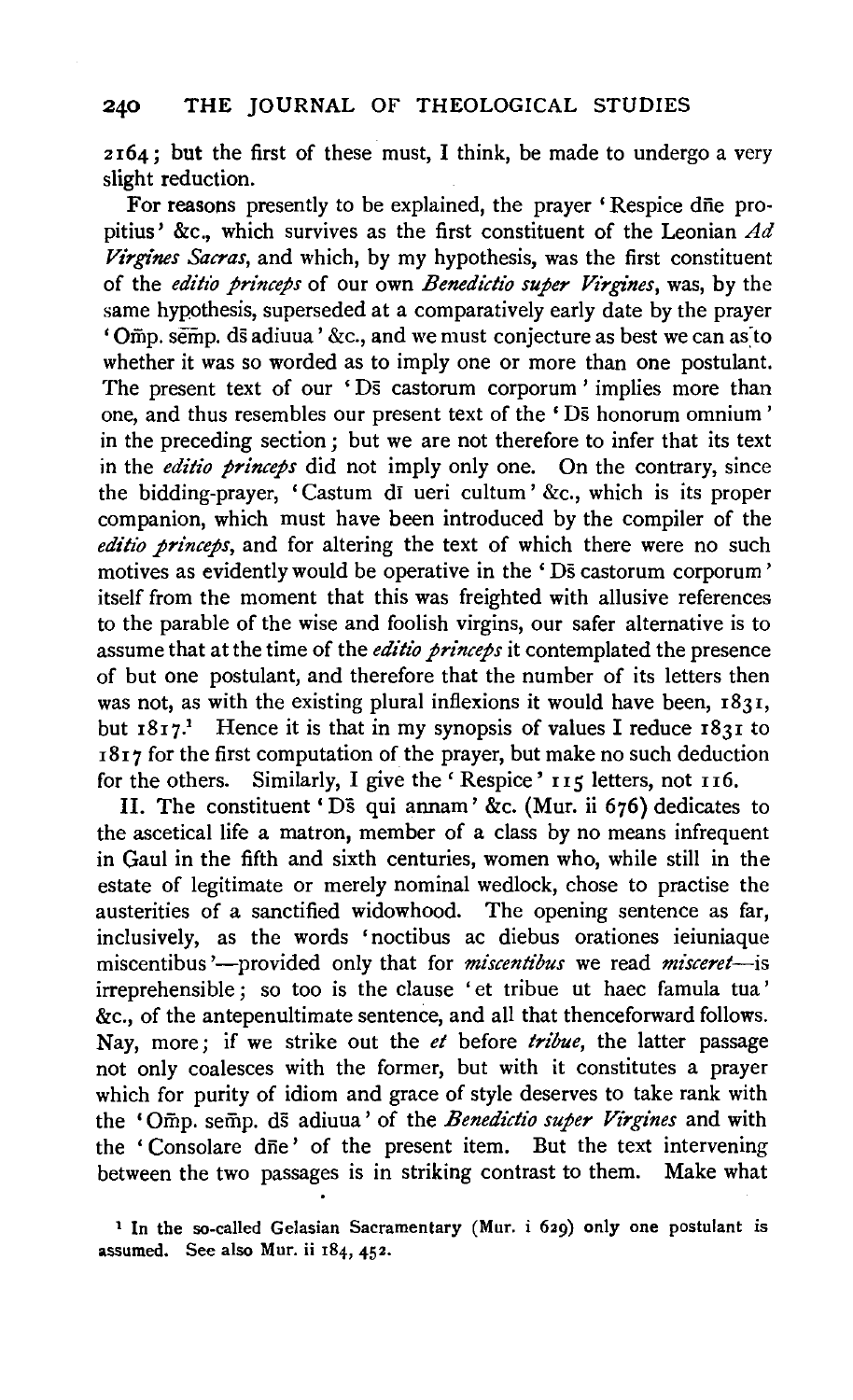allowance we may for scribal depravation, nothing can convert it into the work of one to whom the Latin language was a classic. We thus have two values for the 'Ds qui annam': one referable for literary reasons, and also, as we shall, I hope, see in due course, for historical reasons, to the second  $\theta$  redaction; the other referable to the second general  $\gamma$  redaction rather than the first, because we have not as yet found reason to believe that this comprised editorial work in a style later than the academical. The two values are  $623$  (twenty-three  $\theta$  lines) and 1373 (forty-seven *y* lines).

The foregoing inferences assumed as reasonable and probable, we find ourselves in possession of material which almost automatically resolves itself into six successive systems of bibliographical collocation : the first on three  $\beta$  pages; the second and third on four and six  $\theta$  pages, respectively; the fourth, fifth, and sixth on seven, nine, and ten  $\gamma$  pages.

The table of values on the next page will, I trust, be of service in elucidating my theory of the developement of the present section.

THE  $\beta$  REDACTION. As to the *editio princeps*, the  $\beta$  redaction, there remains nothing to say; unless it be to observe—while reminding the reader that there is neither Leonian authority nor Leonian precedent for our introductory constituent, 'Omp. semp. ds' &c.--that material having the stichometrical value of our bidding-prayer, 'Castum ueri di cultum' &c., would be needed in order to make good the ' shrinkage' consequent on the transference of the long 'Ds castorum corporum benignus habitator ... non corpore placiturae [altered to "placitura "] sed mente ' from its first Leonianum home on  $\theta$  pages <sup>1</sup> to pages of  $\beta$  capacity.

THE FIRST  $\theta$  REDACTION. But since, when the item thus amplified was in course of time re-transferred to  $\theta$  pages, it necessarily required more than three of these, but fell considerably short of four, opportunity was then taken to provide for the dedication of widows to the ascetical life, by introducing in their behoof, under the title of *Benedidio Viduae quae fuerit Castitatem professa-or* perhaps merely *Benedictio Viduae*the prayer 'Dne ds uirtutum' &c. This addition and the capitulum of the next section completed the equipment of a fourth page.

THE SECOND  $\theta$  REDACTION. The next advance in the evolution of the section was cleverly made.<sup>2</sup> The 'Die ds uirtutum' of the *Benedictio Viduae* was lowered to the grade of an *alia,* and before it was set a new prayer, 'Consolare dfie' &c., so contrived as that the two should fill the whole of a page. But, since this ' Consolare dfie' declared the estate of widowhood to be, if faithfully kept, a guarantee of the sixtyfold 3 reward promised in the Gospel, congruity required in the *Bene-*

VOL. XII. R

<sup>&</sup>lt;sup>1</sup> See above, p. 237.<br><sup>2</sup> The reader will here oblige me by consulting the table of linear values.

<sup>&</sup>lt;sup>3</sup> ' Qui possit . . . sexagesimum gradum percipere.'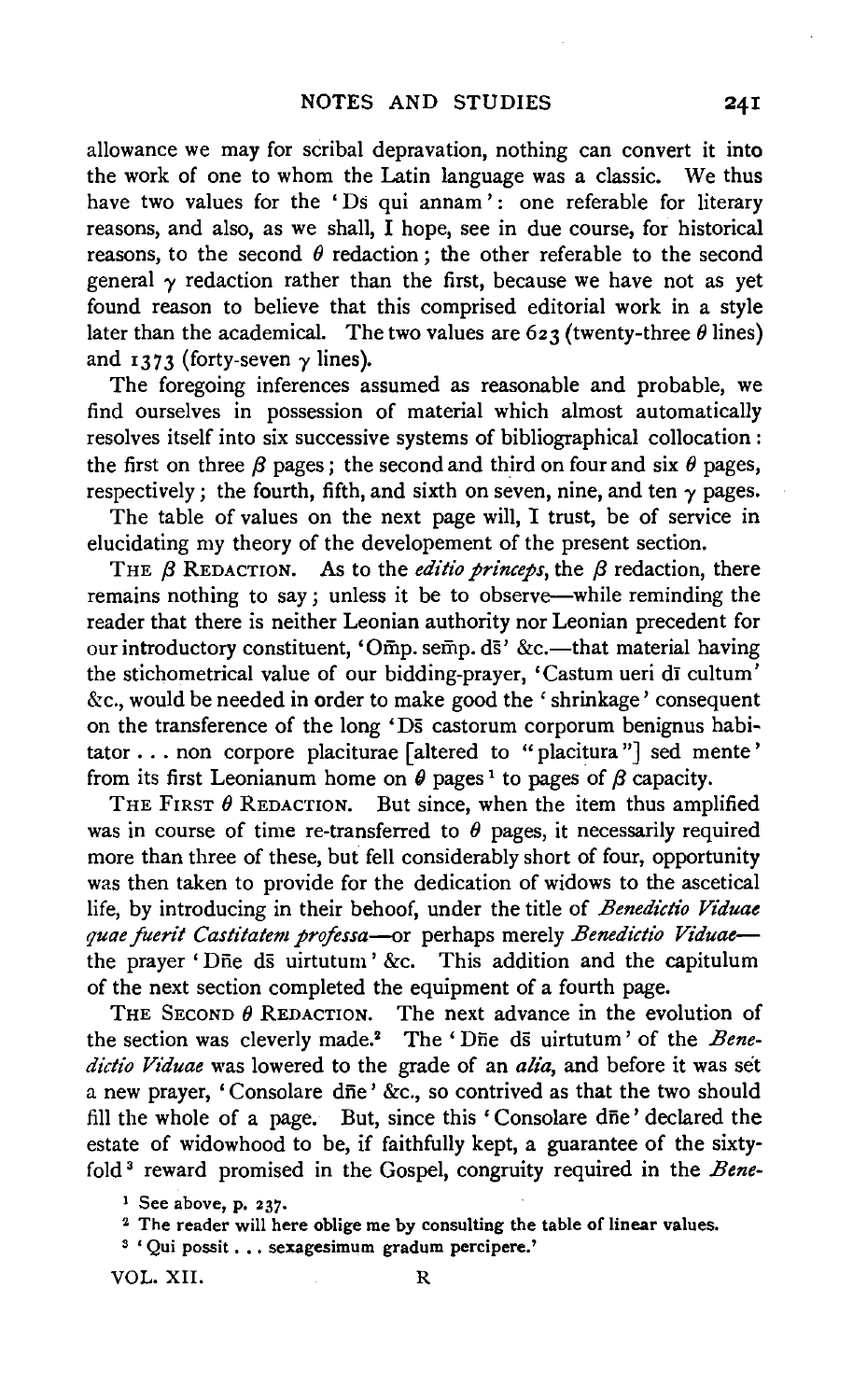|                                                                                                                                                                         |                                                                                                                     | Scheme $\beta$<br>Three<br>pages                              | Scheme $\theta_1$<br>Four<br>pages            | Scheme $\theta_{2(3)}$<br>Six.<br>pages      | Scheme $\gamma_1$<br>Seven<br>pages | Scheme $\gamma_2$<br>Nine<br>pages     | Scheme $\gamma_3$<br>Ten<br>pages  |
|-------------------------------------------------------------------------------------------------------------------------------------------------------------------------|---------------------------------------------------------------------------------------------------------------------|---------------------------------------------------------------|-----------------------------------------------|----------------------------------------------|-------------------------------------|----------------------------------------|------------------------------------|
| <b>BENEDICTIO SUPER VIRGINES</b><br>Ommipotens adiuna &c .<br>Consecratio uirginum<br>Respice domine &c.<br>Castum ueri dei cultum &c<br>Deus castorum corporum $&c.$ . | 13<br>302<br>19<br>114<br>34 <sup>2</sup><br>$18171$ , 1958 <sup>2</sup> , 2076 <sup>3</sup> , 2164 <sup>4</sup>    | xii<br>$\overline{\mathbf{3}}$<br>$\mathbf{I}$<br>$57^1 = 75$ | $\star$<br>xy <sub>4</sub><br>13<br>$6.5^{1}$ | $xxiii(xxv)$ 3<br>п<br>13<br>7 <sup>12</sup> | xxviiii 3<br>11<br>12<br>$71^{3}$   | xxxii 3<br>11<br>12<br>71 <sup>3</sup> | xxxiii<br>11<br>12<br>$74^{\circ}$ |
| Accipe puella pallium &c. $\ldots$                                                                                                                                      | $471$ [ = 115 + 356]                                                                                                |                                                               |                                               |                                              |                                     | 16                                     | $4 = 105$<br>xxxviii 12            |
| Benedicat te deus &c<br>Benedictio uestimentorum uiduae<br>Visibilium et inuisibilium &c<br>Consecratio uestium.<br>$\cdots$<br>Inlumina quaesumus $&c$ .               | 146<br>29<br>149<br>18<br>171                                                                                       |                                                               |                                               |                                              |                                     |                                        |                                    |
| BENEDICTIO VIDUAE QUAE &c                                                                                                                                               | 16, 44                                                                                                              |                                                               | $\overline{\mathbf{a}}$                       | $2 = 100$                                    |                                     |                                        |                                    |
| Consolare domine &c.                                                                                                                                                    | 307                                                                                                                 |                                                               |                                               | xxviii (xxviiii) 11                          | $\mathbf{I}$                        | $\mathbf{1}$                           |                                    |
| Item alia $\ldots$ , $\ldots$ , $\ldots$<br>Domine deus uirtutum & c<br>Deus qui annam &c. $\cdots$<br>From the following $\cdot \cdot \cdot$ .                         | 380<br>$623, 1373$ [1385]                                                                                           |                                                               | $^{14}$<br>$2 = 100$                          | $I_4 = 25$<br>xxviiii (xxx) 23<br>$2 = 25$   | 13<br>$22 = 147$                    | 13<br>$48 - 189$                       | 13<br>$47 = 105$                   |
|                                                                                                                                                                         |                                                                                                                     | Page xiiii<br>ends                                            | Page xviii<br>ends                            | Page xxviiii<br>$(xx)$ ends $\cdot$          | Page xxxv<br>ends                   | Page xl<br>ends                        | Page xlii<br>ends                  |
| MEMORANDA.                                                                                                                                                              | I. Muratori and Mabillon may be assumed to have had the authority of the Vatican MS for printing the 'Accipe puella |                                                               |                                               |                                              |                                     |                                        |                                    |

pallium.... in finem per ' in one paragraph. But its first and shorter half (115 letters) is a formula of investiture, and its second half a bene-<br>diction : so that they are ritually two compositions, not one. It is there while the other began with p. xxxviiii; the leaf being turned for the bishop as the novice assumed the pallium. For a like dramatic coincidence see above, p. 230.

2. I assume that at Redaction  $\gamma_2$  a few words were added to the conventional conclusion 'per', so as to carry on the constituent to the last<br>line of the page : a not unusual device at the end of an item. N.B. 47 x 20\*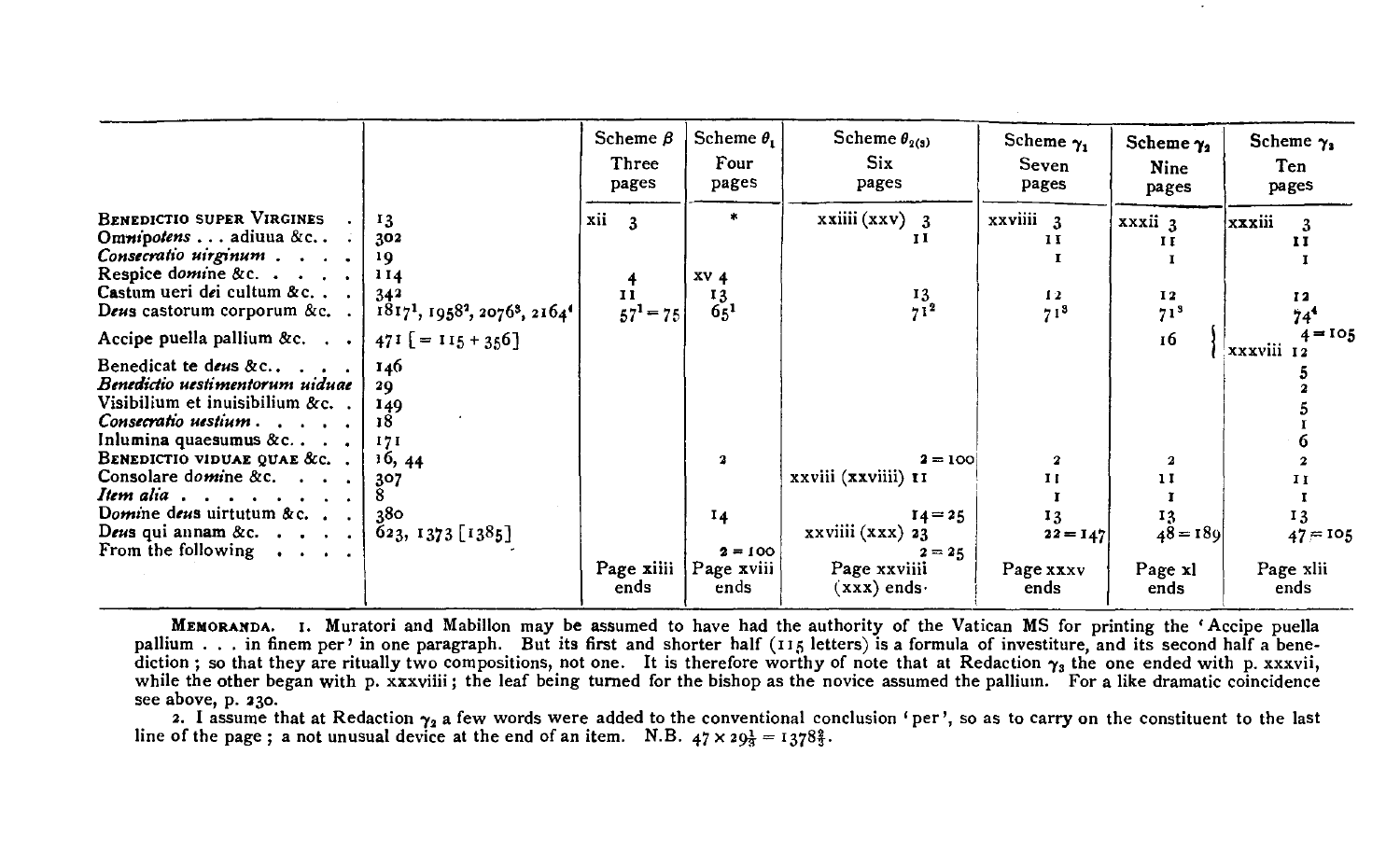dictio super Virgines an analogous composition the burden of which should be the hundredfold recompense<sup>1</sup> appropriated, from the days at least of St Jerome, by common consent of western theologians to final perseverance in holy virginity. Hence the 'Omp. semp. ds adiuua ', a prayer of loftier scope and higher ideal than the 'Respice dne', which it therefore ousted. Inasmuch, however, as this nett addition of  $\lceil 11 - 4 \rceil$  seven pages was insufficient to carry on the 'Ds castorum corporum ', even with plural inflexions instead of singular, to the penultimate line of a page, the latter prayer was, by means of the added 'Transeant in numerum . . . expectent nee excludantur cum stultis ', so amplified as to attain that object. To complete the triad of evangelical references, twenty-three lines of page xxviiii-page xxx at the third  $\ddot{\theta}$  redaction—were devoted to the 'Ds qui annam' with its first value of 623 letters. This had for its burden the thirtyfold<sup>2</sup> fruit which widows in the secondary sense of the term were to expect as their reward. Proof of the correctness of this attribution is, I venture to think, afforded by the fact that the section was now technically perfect as well as dogmatically homogeneous and complete. To each of the three classes of women an integral number of pages was now allotted.

THE FIRST  $\gamma$  REDACTION. There is no need to say that this very careful distribution was disastrously confounded on the transference of the section to pages of  $\gamma$  capacity; but, as the material in hand did not suffice to fill seven of these, the ' Ds castorum corporum ' received a second augmentation in the picturesque and theologically significant sentence 'Regalem ianuam ... introeant et in agni tui perpetuo comitatu ... permaneant '.

THE SECOND AND THIRD  $\gamma$  RED ACTIONS. The *pallium* which is the subject-matter of the formula of investiture, 'Accipe puella ' &c. (Mur. ii 675), was a token of irrevocable dedication to a life of religious virginity; and its employment with that specific symbolism would seem to date, in at least, the Frankish kingdom, from the hitter half of the sixth century.<sup>3</sup> Subjoined to that formula is a blessing which is in equally remarkable contrast to the preceding ' Ds castorum corporum • on the one hand and to the subsequent 'Benedicat te ds' on the other. The 'Ds castorum corporum' discerns in religious virginity a shadow of the mystical union of the Church with her Divine Lord, and makes none but an oblique and suggestive reference to her whose Son He was-' qui sic perpetuae uirginitatis est sponsus quemadmodum perpetuae uirginitatis est filius'. The benediction embodied in the 'Accipe

<sup>&</sup>lt;sup>1</sup> ' Ut ... centenarium munus ... accipiat.'<br><sup>2</sup> ' Ut ... fructum tricesimum sortiatur.'<br><sup>3</sup> I believe that the earliest extant mention of the nun's pallium is by experts held to be that contained in Canon 20 of the Second Council of Tours in A.D. 567.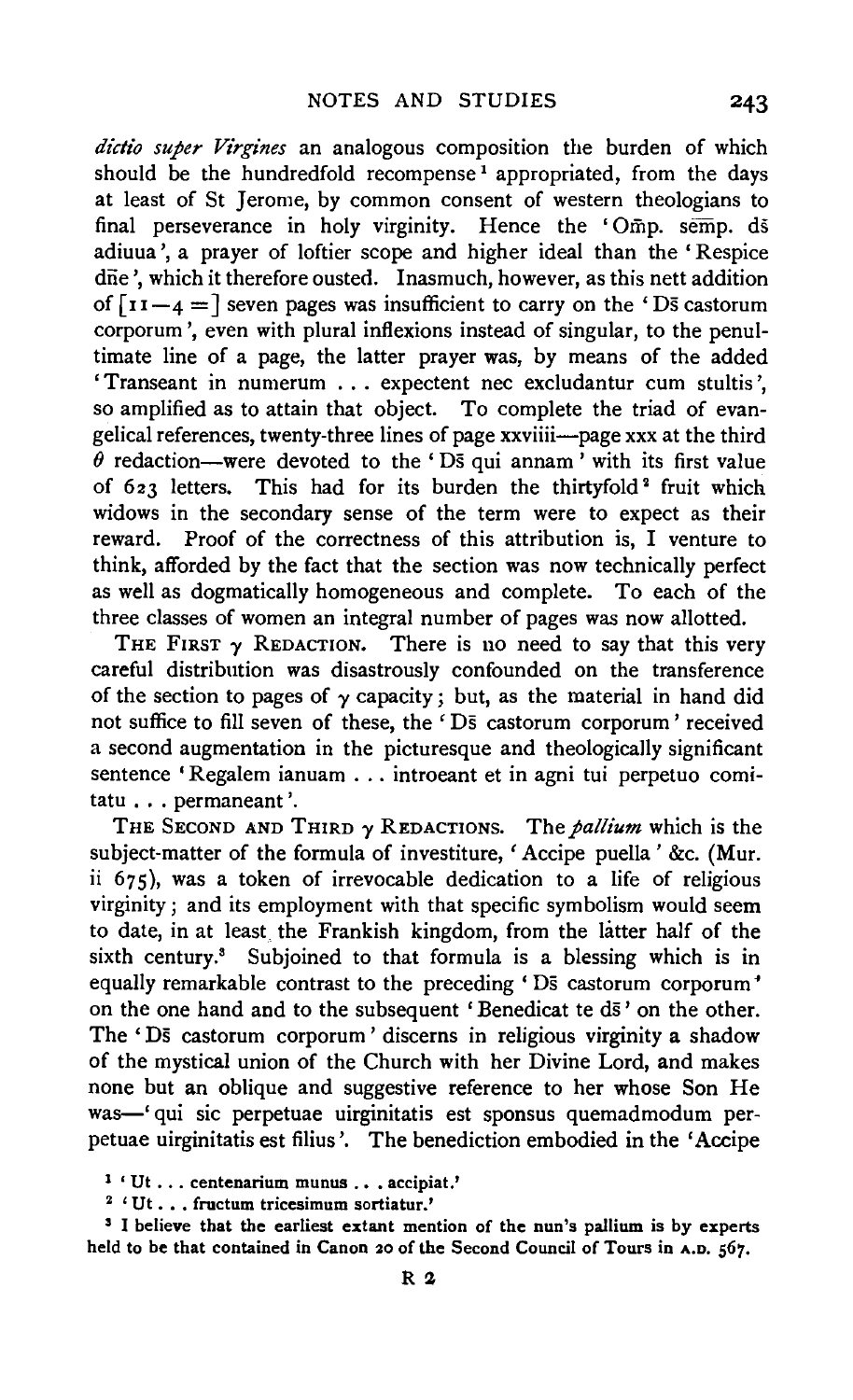puella'<sup>1</sup> mentions by name 'St Mary the Mother of our Lord Jesus Christ' and exhibits her as the exemplar of a 'whole and spotless virginity'. But in the 'Benedicat te  $d\bar{s}$ ' she is depicted as patroness of the nun's cowl, if not as actually clothed in it-'ut maneas . . . sub uestimento scae mariae'. The three constituents-" Ds castorum corporum', 'Accipe puella pallium', 'Benedicat te ds'--would therefore seem to be separated from each other as distinctly, if not as widely, in the order of time as the third is severed from the second in respect of theological accuracy and artistic propriety; so that I have no hesitation in assigning the third to the last of the  $\gamma$  redactions and the second to the previous recension,  $\gamma_e$ 

To the last redaction I assign, besides the 'Benedicat te ', the formulae of investiture for widows in the proper and in the secondary sense of the word-'Visibilium et inuisibilium' &c., and 'Inlumina quaesumus' &c., not only because in the order of thought they are later than the 'Accipe puella pallium' of  $\gamma_2$ , but because the first of them contains, in the words 'desuper gratia tua inrigante ', what is perhaps the earliest of surviving documentary evidences to the comparatively late usage of the sprinkling with hallowed water of apparel devoted to a sacred use,<sup>2</sup> and also because its 'ut benedicere et scificare facias ' must have been written by a Frankish pen, or by a pen influenced by Frankish modes of expression, for its idiom is not Latin but French-' que tu faisses benir et sanctifier'.<sup>3</sup>

I have already assigned to  $\gamma_3$  the 'nec turbatae . . . occurrant' clause  $^4$ in three lines of characteristically Merovingian Latin thrust into the ' Ds castorum corporum'; and it is by no means unlikely that its length was so devised as to make the phrase ' Accipe ... infernorum ' coincide with the end of a page. But, however this may be, that clause together with the three consecutive paragraphs which, with their rubrics, form a connecting bond between the two items of the present section, conspire to yield a total of ten pages, as against the nine pages of my second  $\gamma$  redaction.

<sup>1</sup>It begins with the words 'Benedicat te conditor caeli et terrae'. 2 Let us remember that it is our document which, in the preceding section (Mur. ii 669), contains the oldest explicit mention as yet extant of the use of chrism at ordinations. See scheme  $\gamma_3$  in list of values on p. 232 *supra*.

5 A still more interesting example of transitional Latin occurs in the so-called *Missale Gothicum,* where, on the Feast of the Decollation of the Baptist (Mur. ii 625), we have not only a Spanish idiom but a Spanish word as well-' sub trina invocatione *estan* dicentes ', *eslan diciendo.* I accept *estan* as authentic, *pace* Mabillon, who turns it into *cantant.* 

• See above, p. 239.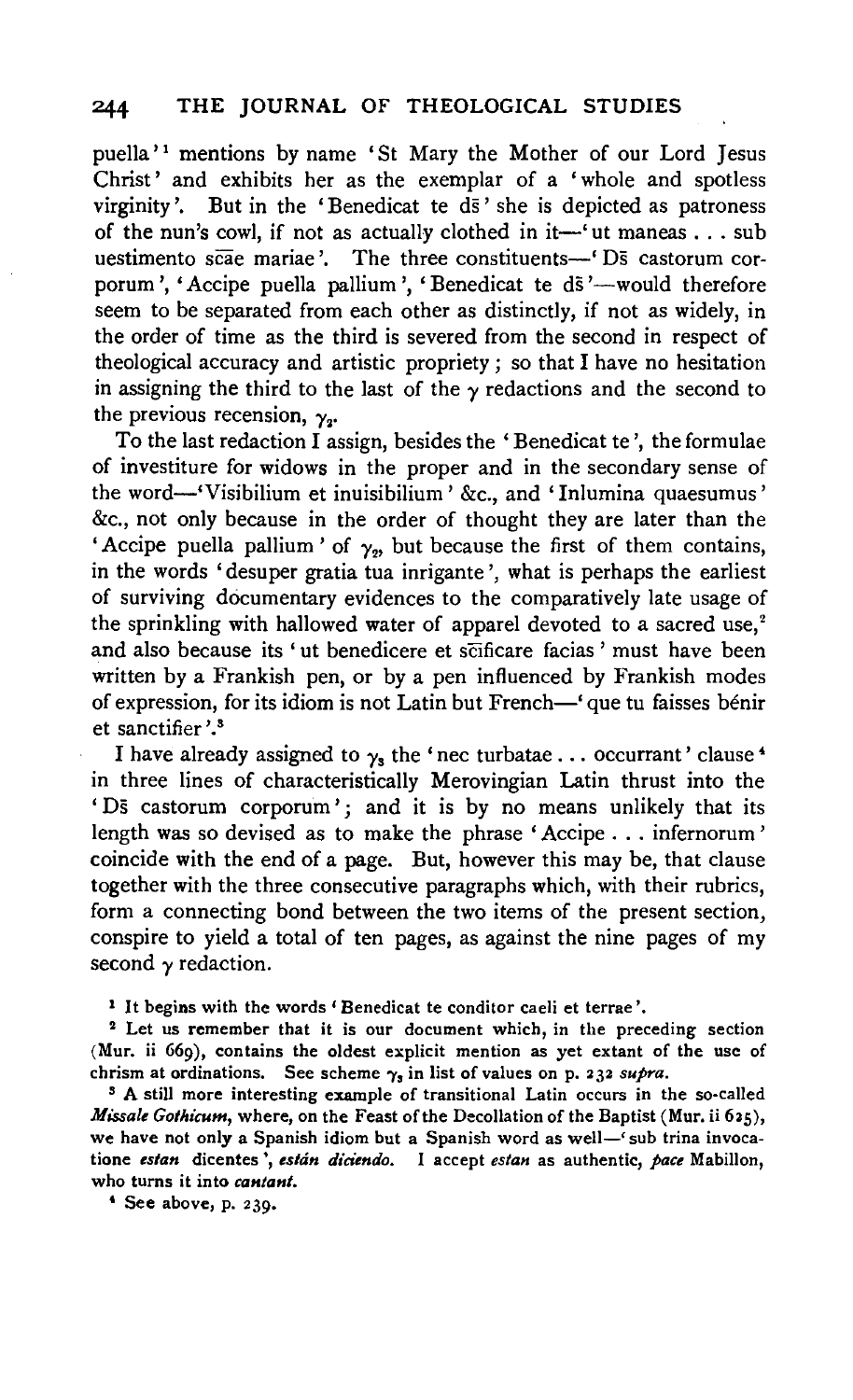### SECTION IV. THE CONSECRATIO ALTARIS.

1. There can be no doubt that at some period in the history of our document the *Consecratio Altans* ended with the long prayer rubricated *Ad omnia* (Mur. ii 679); for this is of the nature of a final and comprehensive summary, and by implication excludes, as later than itself, the two constituents-with their rubric 'Praefatio chrismalis'which now follow it. But on careful scrutiny we note that the prayer has, in its latter half, a marvellous and intolerable 'ut diximus' (nine letters), inserted parenthetically; and, at its close, the words 'quibus inter nos et aeternam unitatem in superno meatu sine fine constare credimus' ( 70 letters), words which, while they have no nexus with the preceding context, are both unintelligible and devoid of construction. These two batches of text must therefore be distinguished from the remainder of the constituent ; for this, though verbose and loosely composed, has a clearly discernible grammatical framework and allows us to know what it means. I believe them to have been introduced between the first and last of the  $\gamma$  redactions in order that, together with the evidently supplementary *Praefatio Chrismalis* and other material, presently to be determined, they might give the section its present value of six  $\gamma$  pages.

2. That material I believe to be the directive rubric *'Ponis super cornua altans'* &c.; partly because it severs the bidding-prayer, 'DI patris' &c., from its proper heading ; partly because the only other directive rubrics in the document would seem to be of late insertion; partly because the materialism 1 of its *'offeres incensum super altare odorem suauissimum dno* '-like that of the last two constituents, one of which describes the ciborium as a bier, while the other calls it a sepulchre -betokens, for ethical reasons, a comparatively recent date; and, more especially, because its value, if added to that of the presumable *addita· menta* just notified, yields a total which has the value of one  $\gamma$  page: thus-

<sup>1</sup> For a similar, if exaggerated, instance compare the following passage from the *Immolatio missae-i.* e. the Preface-of the Mass for St Laurence in the 'Missale Gothicum seu Gothicogallicanum', as Mabillon styles it (Mur. ii 628) : 'Strident membra uiuentia super craticulam imposita; et prunis saeuientibus anhelantes [? 'anhelantis'] incensum suum in modum thymiamatis diuinis naribus exhibent odorem.'

This reminds me that, when preparing my article on the Leonianum *U.* T. S. vol.  $x$  p.  $65$ ) for the press, I overlooked a memorandum of my own calling attention to the resemblance of the foregoing passage to the addition which I conceive Pope Hilarus to have made to the first text of the Preface of Leon. XXI xi. The compiler of the ' Gothic ' Mass for St Laurence may have got his facts, or supposed facts, from the Leonianum ; but men like Leo the Great and Hilarus would have shuddered at his ' diuinis naribus exhibent odorem '.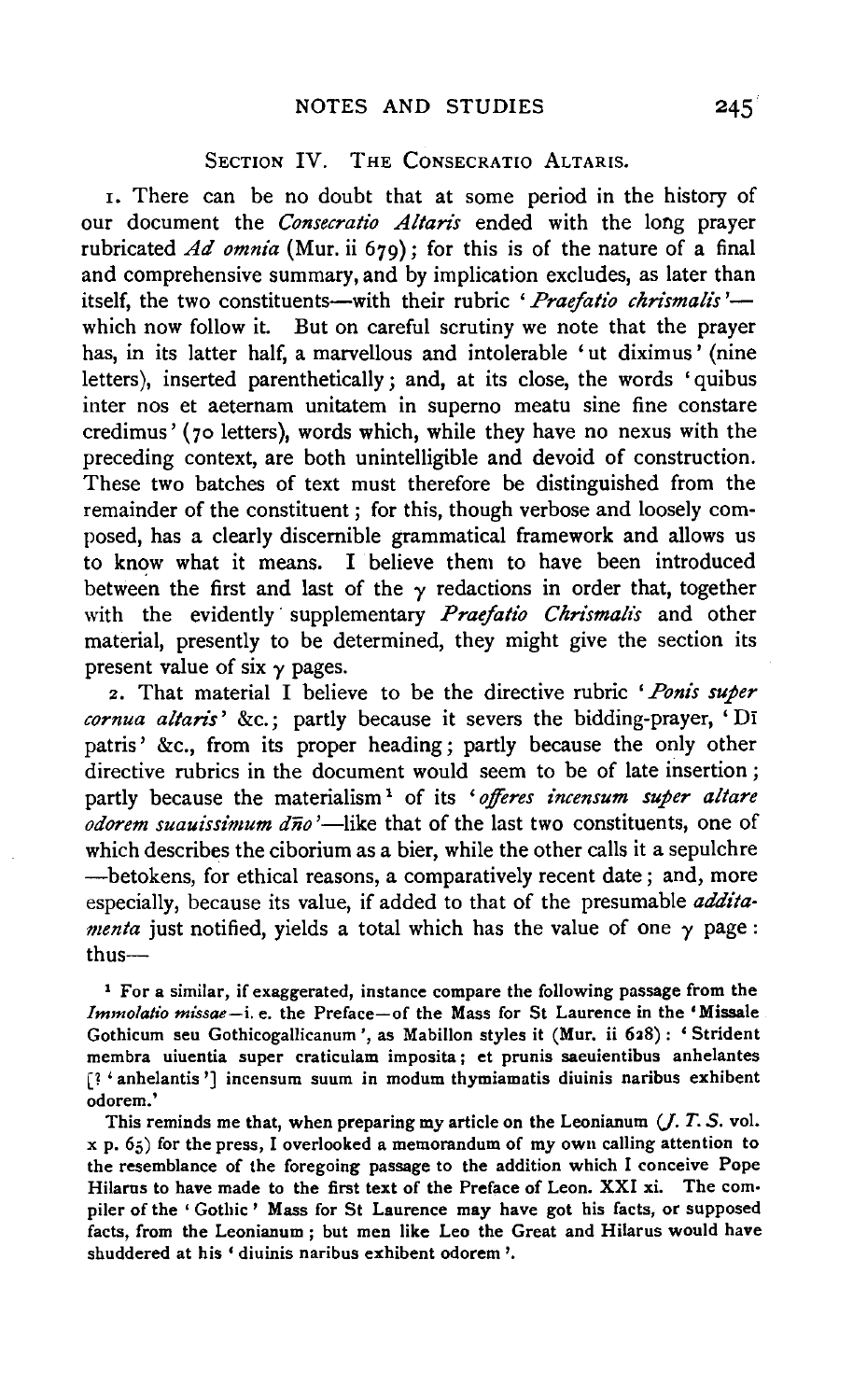# 246 THE JOURNAL OF THEOLOGICAL STUDIES

| Ponis super cornua altaris &c. $\,$ . 140 letters =<br>Dignare domine deus &c. 795-716 letters = $[27-25] = 27$ , ,<br>Praefatio chrismalis  19<br>Oremus fratres carissimi &c. . 162<br>Omnipotens deus trinitas186 | ,,<br>,,<br>, | $=$<br>$=$ | 6,,,<br>$7 \times m$    | $\frac{1}{2}$ $\gamma$ lines<br>$\mathbf{I}$ , , , , |
|----------------------------------------------------------------------------------------------------------------------------------------------------------------------------------------------------------------------|---------------|------------|-------------------------|------------------------------------------------------|
|                                                                                                                                                                                                                      |               |            | Total 21 $\gamma$ lines |                                                      |

In the subjoined table the fourth and fifth columns of linear values shew that if we assume the directive *'Ponis super cornua'* &c., to be proper to one or other of the  $\gamma$  schemes, the brief, pithy, and comprehensive paragraph, ' Fiant omnia ista protectione tua tuta atque defensa potens dne uasa', may have occupied the last two lines of a  $\theta$  page; while the sixth column shews that if we assume the directive *Ponis super cornua* &c., the material imported into the 'Dignare dne ds', and the whole of the *Praefatio Chrismalis* to be still absent from the document, there not only remains material of the value of precisely five *y* pages, but that this resolves itself at a logical division of the subject into two parts, one equivalent to three such pages and the other to two. In proportion, therefore, to the unlikelihood that results like these should be fortuitous is the likelihood that those details were inserted after the first  $\gamma$  redaction, but, regard had to their merely unacademical, but not decadent, Latin, before the third.

3· The paragraph, ' Fiant omnia ista protectione tua tuta atque defensa potens dne uasa',<sup>1</sup> which my reconstruction places at the foot of a  $\hat{\theta}$  page, is not only isolated, comprehensive, and so singularly brief and pithy as for that reason, if for none other, to attract the attention of any careful student of the document ; it, curiously enough, consists of fifty-nine letters, and then looks as if it had of set purpose been so composed as to turn to the best possible account two lines which once had carried an *explicit* now no longer needed. I mention this peculiarity at once, because I believe it to indicate a cardinal fact in the history of our document, and shall revert to it on the first relevant occasion; for our more immediate concern is, if possible, to ascertain and determine the nuclear scheme of the item.

4· The Ioannes Diaconus whose letter to Senarius has already been noticed says in that document that in his day it was a traditional custom of the Roman Church to consecrate seven altars on Holy Saturday : 'Quod de septem altaribus quae in urbe Roma sabbato paschae moris est consecrari, hoc dico quia maiores nostri ... Illud tamen firma mente custodio quod non a maioribus tradita custodiret ecclesia nisi certa sui

<sup>&</sup>lt;sup>1</sup> It may be worthy of special remark that in the Gothicogallicanum (Mabillon, 222 and 249) there are two parallels to this conjunction of *tuta* and *difensa;*  'tuti atque defensi' on St Andrew's Day, 'tutam defensamque' on Easter Eve (Muratori, ii 559 and 592; Migne, lxxii 253 B and 276 A).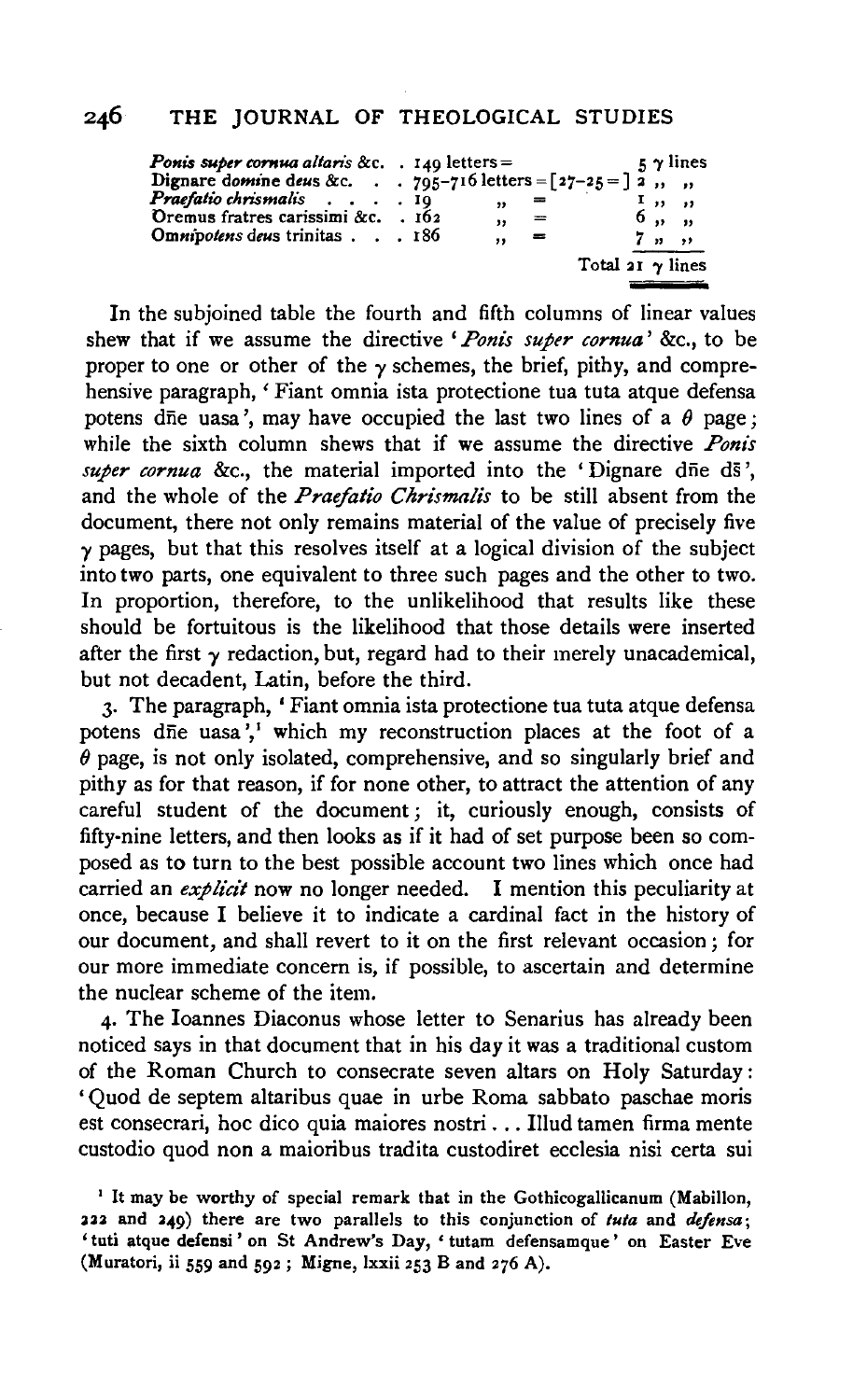|                                                                   |                                                        | Scheme $B$<br>Two pages | Scheme $\theta_1$<br>Two pages | Scheme $\theta$ ,    |               | Scheme $\theta_3$ Scheme $\theta_{\text{abs}}$<br>Three pages $T$ wo pages $T$ hree pages | Scheme $\gamma_i$<br>Five pages | Scheme $\gamma_{2(3)}$<br>Six pages |
|-------------------------------------------------------------------|--------------------------------------------------------|-------------------------|--------------------------------|----------------------|---------------|-------------------------------------------------------------------------------------------|---------------------------------|-------------------------------------|
| CONSECRATIO ALTARIS.                                              |                                                        | $x v = 3$               | ¥                              | $\bullet$            | ٠             |                                                                                           | xxxvi 3                         | xli 3 <sup>+</sup>                  |
| Creator et conseruator &c                                         | $1801$ 201 <sup>2</sup>                                |                         |                                | XXX 7                | xxxi7         | xxxi7                                                                                     |                                 |                                     |
| Praefatio consecrationis altaris<br>Ponis super cornua altaris &c |                                                        |                         |                                |                      |               |                                                                                           |                                 |                                     |
| Dei patris & c., $\ldots$ , $\ldots$ , $\ldots$                   | 149                                                    |                         |                                |                      |               |                                                                                           |                                 |                                     |
| Benedictio altaris                                                | $3031$ , $3232$                                        | Io <sup>1</sup>         | xviiii 11 <sup>1</sup>         | 12 <sup>2</sup>      | $12^{2}$      | I2 <sup>2</sup>                                                                           | 11 <sup>2</sup>                 | 11 <sup>2</sup>                     |
| Deus omnipotens & c. $\ldots$ .                                   | 316 <sup>1</sup> , 344 <sup>2</sup> , 364 <sup>3</sup> | 10 <sup>1</sup>         | 12 <sup>1</sup>                |                      |               |                                                                                           | $\mathbf{I}$                    | -1.                                 |
| Praefatio linteaminum                                             |                                                        |                         |                                | 13 <sup>2</sup><br>Ť | $13^{2}$<br>1 | $13^{2}$                                                                                  | 13 <sup>3</sup>                 | 13 <sup>3</sup>                     |
| Domine sicut ab initio &c. .                                      | 40I                                                    |                         |                                | 15                   | 15            | л<br>15                                                                                   | х                               | $1 = 42$                            |
| Explicit. $\cdots$                                                |                                                        | $2 = 25$                | $2 - 25$                       | $2 = 50$             |               |                                                                                           | 14                              | xliii 14 <sup>+</sup>               |
| Last page $\cdots$                                                |                                                        | xvi                     | <b>XX</b>                      | xxxii                |               |                                                                                           |                                 |                                     |
|                                                                   |                                                        | BOOK ENDS               | <b>BOOK ENDS</b>               | <b>BOOK ENDS</b>     |               |                                                                                           |                                 |                                     |
| Fiant omnia ista &c.                                              | 59                                                     |                         |                                |                      | $2 = 50$      | $2 = 50$                                                                                  | $\mathbf{2}$                    | $\mathbf{z}$                        |
| Ad consecrandam patenam                                           |                                                        |                         |                                |                      | Page xxxii    |                                                                                           |                                 |                                     |
| Consecramus &c. $\cdot \cdot \cdot$                               |                                                        |                         |                                |                      | ends          | xxxiii 2                                                                                  |                                 |                                     |
| Item alia                                                         | 110                                                    |                         |                                |                      |               |                                                                                           |                                 | $4 - 21$                            |
| Consecrare &c. $\cdots$ $\cdots$                                  | 107                                                    |                         |                                |                      |               |                                                                                           |                                 | xliiii 1+                           |
| Ad calicem consecrandum.                                          |                                                        |                         |                                |                      |               |                                                                                           | $4 = 63$<br>xxxviiii i          |                                     |
| Oremus dilectissimi &c                                            | 166                                                    |                         |                                |                      |               | $\mathbf{I}$<br>6                                                                         |                                 |                                     |
| Item collectio                                                    |                                                        |                         |                                |                      |               |                                                                                           |                                 |                                     |
| Dignare domine calicem &c                                         | 226                                                    |                         |                                |                      |               | $8 - 25$                                                                                  |                                 | $8 - 21$                            |
|                                                                   |                                                        |                         |                                |                      |               | Page xxxiii                                                                               |                                 |                                     |
| $Adomnia$ , , , , , , ,                                           |                                                        |                         |                                |                      |               | ends                                                                                      |                                 | xlv 1+                              |
| Dignare domine deus &c                                            | $716^1$ , $795^2$                                      |                         |                                |                      |               |                                                                                           | $25^{1} = 42$                   | $27^{3}$                            |
| $P$ raefatio chrismalis $\ldots$ ,                                |                                                        |                         |                                |                      |               |                                                                                           | Page xl                         |                                     |
| Oremus fratres carissimi &c.                                      | 162                                                    |                         |                                |                      |               |                                                                                           | ends                            |                                     |
| Omnipotens deus &c.                                               | 186                                                    |                         |                                |                      |               |                                                                                           |                                 | 6                                   |
|                                                                   |                                                        |                         |                                |                      |               |                                                                                           |                                 | $7 = 42$                            |
|                                                                   |                                                        |                         |                                |                      |               |                                                                                           |                                 | Page xlvi                           |
|                                                                   |                                                        |                         |                                |                      |               |                                                                                           |                                 | (xlviii) ends                       |

 $\sim$ 

tIn Redaction *'Ya* these four pages are numbered, respectively, xliii, xlv, xlvi, xlvii.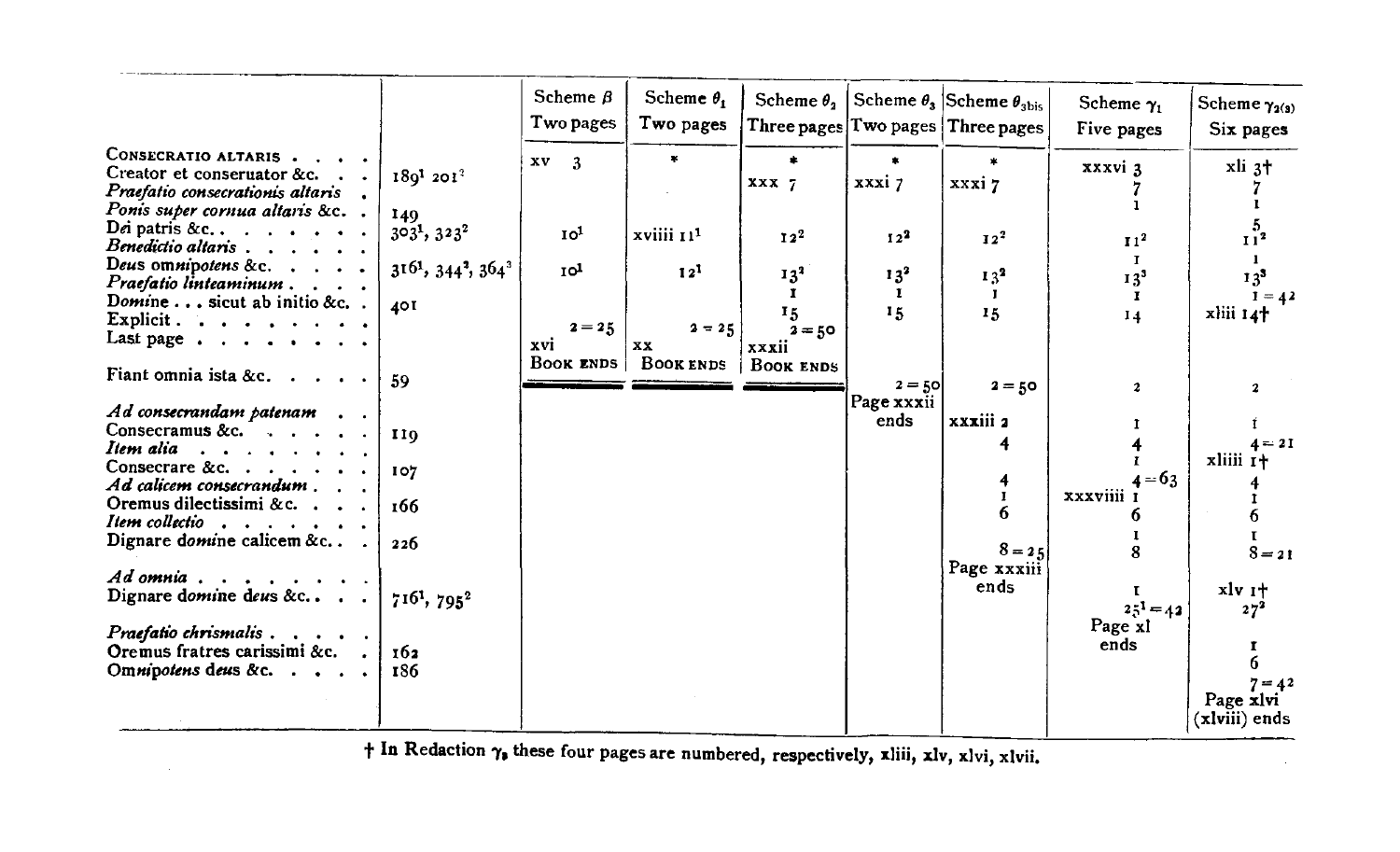#### 248 THE JOURNAL OF THEOLOGICAL STUDIES

ratio poposcisset.' After dwelling at some length and with no slight emphasis on the antiquity of the custom, and thus giving us to understand that it must have existed long before the age of Leo the Great, he turns to another subject: 'Quod autem quaesisti cur in sacratissimum calicem lac mittatur ac mel, et paschae sabbato cum sacrificiis offeratur, illud in causa est quia scriptum est in ueteri testamento ... "Introducam uos in terram repromissionis, terram fluentem lac et mel ".' 1

Now, since the surviving fragment of the Leonianum provides (Mur. i 318) for the blessing of milk and honey on Whitsun Eve, we may reasonably infer that if its missing portion ever comes to light this will be found to provide for the paschal blessing as well, and also to have at least one form for the blessing of the seven altars, which form will be seen to correspond to one or other of the three standards of pagination, (),a, *{3.* 

Instructed, therefore, as we now are concerning the relation which the *editio princeps* of the forms of ordination in our second section bore to the corresponding forms extant in the surviving portion of the Leonianum, we thus have an exceedingly strong presumption that the *editio princeps* of our *Consecratio Altaris* was substantially identical with some one item of those provided for Holy Saturday in the unhappily lost portion of that document: but, inasmuch as the ceremonial use of incense was not practised in the Roman Church as early as the fifth century, and since it is morally certain that holy water was as little used then in the dedication of altars<sup>2</sup> as it was at a much later date in the dedication of churches, we must not assume that any such item made even a suggestive reference to either incensation or aspersion.

<sup>1</sup> Migne S. L. lix 405 A.<br><sup>2</sup> The well-known letter of Pope Vigilius to Profuturus of Braga (A.D. 538) is explicit as to this : 'De fabrica uero cuiuslibet ecclesiae, si diruta fuerit, et si in eo loco consecrationis solemnitas debeat iterari in quo sanctuaria [i.e. *relics*] non fuerint, nihil iudicamus officere si per eam minime aqua exorcizata iactetur ; quia consecrationem cuiuslibet ecclesiae in qua sanctuaria non ponuntur celebritatem tantum scimus esse Missarum. Et ideo si qua sanctorum basilica a fundamentis etiam fuerit innouata, sine ulla dubitatione cum in ea missarum fuerit celebrata solemnitas totius sanctificatio consecrationis impletur.'

The words 'ecclesiae uel' in our first constituent look like an intrusive addition. Neither their presence nor their absence affects the older theory here laid down by Pope Vigilius that a church receives its dedication *ipso facto* from the first celebration of the holy mysteries at its altar, but I suspect them to have been added at a period, perhaps that of  $\gamma_3$ , when the newer theory was in course of evolution. That the older theory prevailed in, at least, some parts of Gaul late in the sixth century is evident from what St Gregory of Tours (*Gloria Confessorum* § 116) says of the cellula in which St Radegund was buried, and of a church at Tours *(Vitae Patrum* viii 8), both of them consecrated by himself; as also of an oratory erected by Abbot Senoch in memory of St Martin (ib. xv 1 ). The references in Migne *S.L.*  are lxxi 906 B, 1047 C, and 1071 B, C.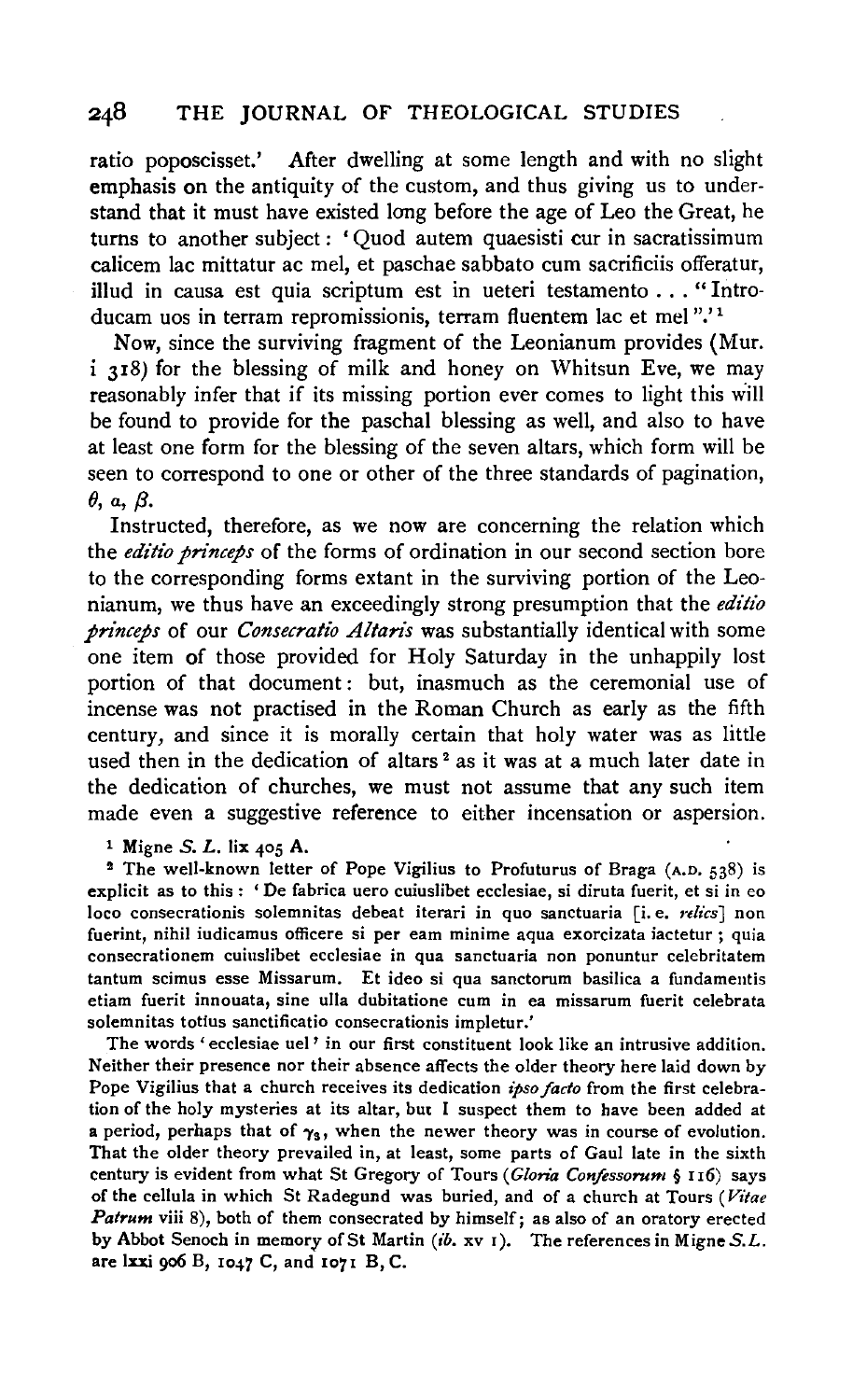Hence it follows that, if we are to subject our 'Di patris omptis' and our 'Ds omp. in cuius honorem' to a stichometrical test-for, manifestly, these two constituents, if any, are of the Roman nucleus postulated by the hypothesis—we shall in all probability be well advised if we assume the phrase 'spali placatus incenso' (twenty letters) to have had no place in the former and 'et sps sci tui semper rore perfusa' (twenty-eight letters) to have had no place in the latter.

This borne in mind, I observe, what the reader will see on consulting the syllabus of values, that, to fill to their utmost capacity in the first instance, the penultimate page of a  $\beta$  quire-for, by the hypothesis the nucleus of the present section was the last item of a carefully composed pontifical enshrined in a libellus executed with the minute skill which befitted an altar-book intended for the use of an officiating prelate—and, in the second, the penultimate page of a quinion of  $\theta$  pagination, we want in the one case text equivalent to twenty  $\beta$  lines, two more being reserved for an explicit, and, in the other, besides two lines similarly reserved, text equivalent to twenty-three  $\theta$  lines; and I note with more pleasure than surprise that, if only we exclude from computation the two phrases 'spali placatus incenso' and 'et sps sci tui semper rore perfusa' from the 'Di patris omptis' and the 'Ds in cuius honorem', thus lowering 323 letters to 303 and 344 to 316, we have precisely the values needed.

4. But, on the other hand, if, when we reach the second  $\theta$  redaction, we are careful to remember that by the hypothesis this, like the second  $\theta$  redaction of the forms for ordering deacons, priests and bishops, was executed in Gaul, where incensation<sup>1</sup> and aspersion were widely, if not universally, practised in the latter half of the fifth century; and if, thus remembering, we assume that the constituents 'Creator et conseruator' &c., and 'Dne ds omp sicut ab initio' &c., were now introduced into the item and, further, that the phrases 'spali placatus incenso' and ' et sps sci tui semper rore perfusa' were now incorporated into the 'Di patris omptis' and the 'Ds in cuius honorem', we have, together with an explicit on two lines, precisely what is needed to make the first instalment of our document fill a libellus of two  $\theta$  quires to the very last line of its penultimate page, just as it had similarly filled a single  $\beta$  quire in the first instance and a libellus of five membranes at the first  $\theta$ redaction.

<sup>1</sup> Sidonius Apollinaris (*Epp.* viii 14) writes, in or about the year 473, to Principius, Bishop of Soissons, 'Uos uero tacturi paginam altaris, nihil, ut audio, offertis ignis alieni ; sed, comitantibus uictimis caritatis castitatisque, fragrantissimum incensum turibulis cordis adoletis '. Whether read by itself or read in the light of its context, this passage seems to prove that though Principius did not burn incense at Soissons, his correspondent at Clermont did. (Migne *S. L.* lviii 612 B.)